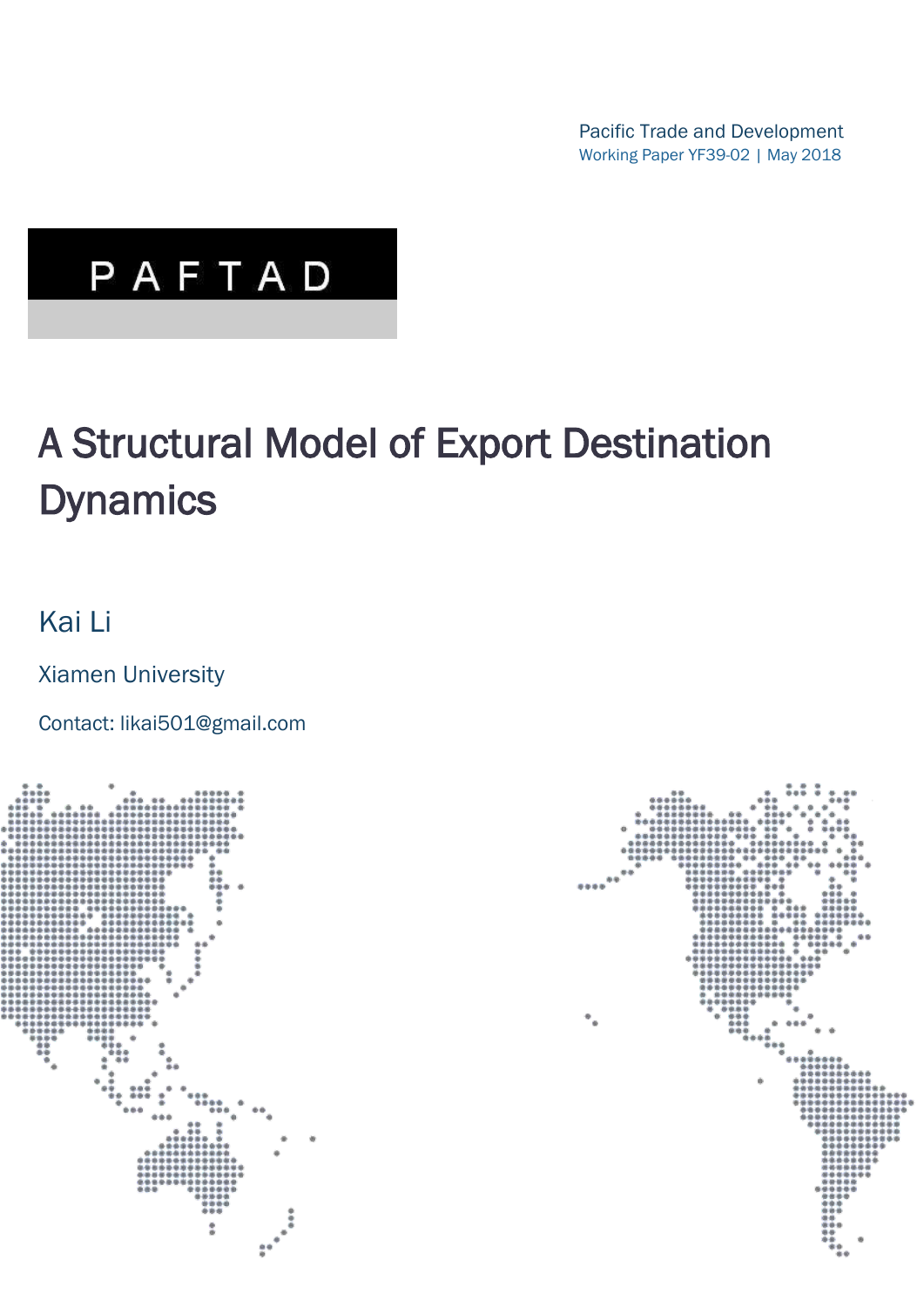# <span id="page-1-0"></span>A Structural Model of Export Destination Dynamics

#### Kai Li<sup>∗</sup>

October 28, 2017

#### **Abstract**

While previous research on export dynamics addresses a firm's tradeoff between generating a profit now or in the future, it overlooks the importance of a firm's export decisions across markets. In this paper, I study a firm's dynamic export destination choice over two markets (the North and South) using a structural model in which I take into account of both the selection effect and the learningby-exporting effect. Using data from the Chinese plastic industry, I distinguish between and model two types of determinants as they impact a firm's sales: a general component that affects the firm's (entry) sales in all markets, productivity, and a market-specific component that influences sales only in that market to which the firm is exporting, demand. I find that a firm's decision to export to the North promotes entry (sales) in other markets through productivity. In contrast, a firm's decision to export to the South merely increases the sales in the South through market-specific demand. Counterfactual analysis shows that omitting the benefits of exporting to the South deters 7% of all exporting firms that may have exported to the North; yet eliminating the benefits of exporting to the North deters 34% of all exporting firms that may have exported to the South.

**Keywords:** Export Dynamics, Productivity, Demand, the North, the South **JEL Classification: F14, L25**

<sup>∗</sup>School of Economics and Wang Yanan Institute for Studies in Economics, Xiamen University. Email: [likai501@gmail.com.](mailto:likai501@gmail.com) I am very grateful to Mark Roberts for his continuous guidance and encouragement. I also greatly appreciate discussions with Bee-Yan Aw, Bernardo de Astarloa, Jianpeng Deng, Paul Grieco, Russell Hillberry, Kala Krishna, Shengyu Li, James Tybout, Zi Wang, and Stephen Yeaple. Seminar participants at The Pennsylvania State University and Midwest Trade Meeting provided helpful comments as well. All errors are mine.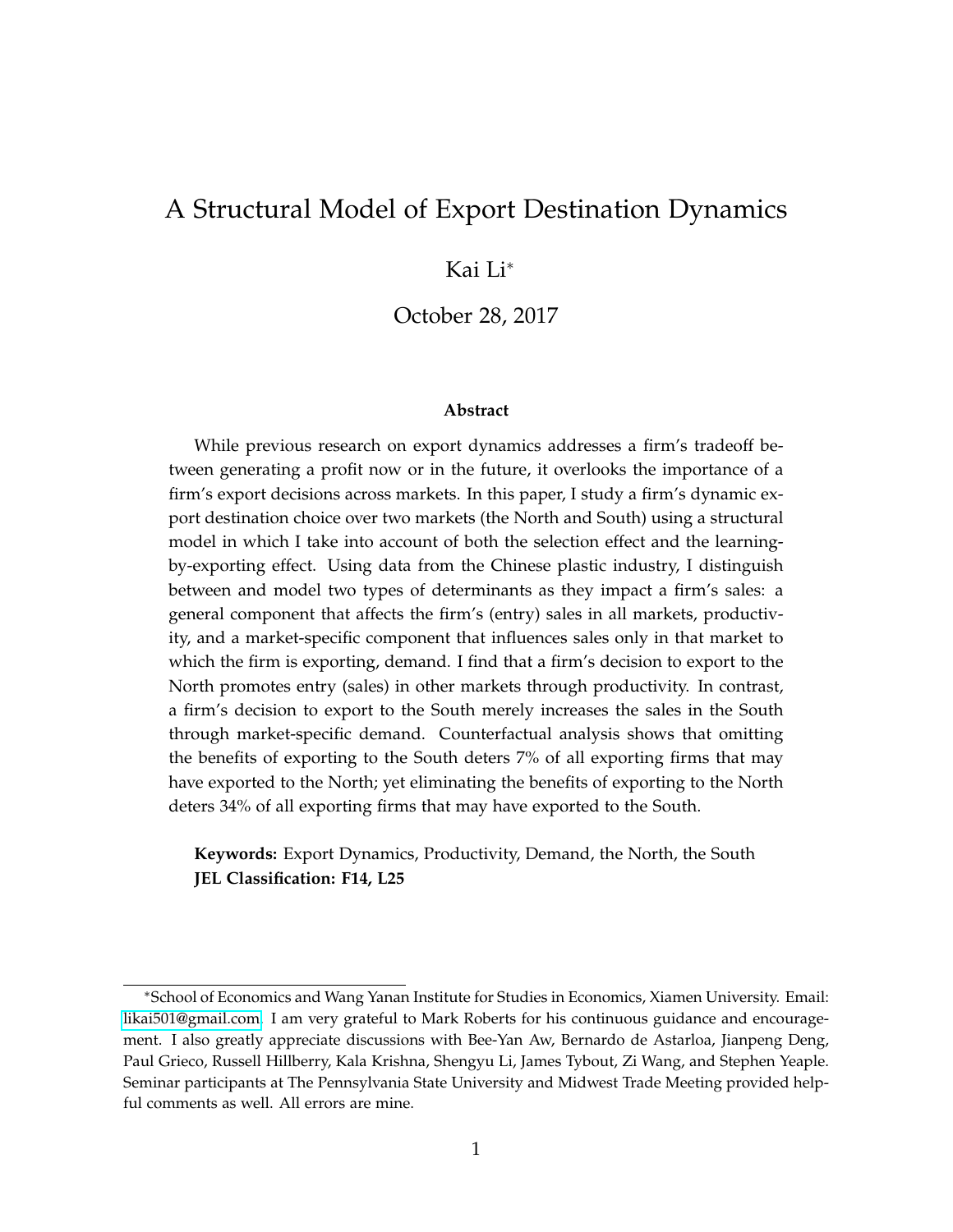## **1 Introduction**

The massive entry of Chinese exporters into the global market can be characterized not only by the large export volume but also by the quick expansion to many new destinations. The distance and market size are the two key components that govern the export flow from the original country to the destination country. In contrast to the salient negative effect on trade flow, the distance has little effect on the extensive margin, which is exclusively determined by the GDP or GDP per capita of destination. As shown by the table, more firms export to the North $^1$  $^1$ .

| Table 1: Extensive Margin of Export |                  |                                                               |           |                                |  |  |
|-------------------------------------|------------------|---------------------------------------------------------------|-----------|--------------------------------|--|--|
|                                     |                  | $log(export value)$ $log(f*$ of exporter) $log(export value)$ |           | $log(\text{\# of exponenter})$ |  |  |
|                                     | $\left(1\right)$ | (2)                                                           |           | (2)                            |  |  |
| log(dis)                            | $-0.54**$        | $-0.24$                                                       | $-0.48**$ | $-0.22$                        |  |  |
|                                     | (0.19)           | (0.14)                                                        | (0.18)    | (0.14)                         |  |  |
|                                     | $0.97**$         | $0.75**$                                                      |           |                                |  |  |
| log(GDP)                            | (0.04)           | (0.03)                                                        |           |                                |  |  |
|                                     |                  |                                                               | $0.86**$  | $0.73**$                       |  |  |
| log(GDP per capital)                |                  |                                                               | (0.05)    | (0.04)                         |  |  |
| log(pop)                            |                  |                                                               | yes       | yes                            |  |  |
| year effect                         | yes              | yes                                                           | yes       | yes                            |  |  |
| # of obs.                           | 1083             | 1083                                                          | 1083      | 1083                           |  |  |

log(dis) log(GDP) and log(pop) denote the distance from China to the destination country, the GDP of the destination country and the the population of destination country.

Among all exporting firms, 87.8% of them choose to start exporting to the North, while 53.[2](#page-1-0)% of the firms start exporting to the South<sup>2</sup>. The destinations in the North seem to be more appealing to exporters than their counterparts in the South; this particularly holds for small exporters. What makes the North so popular? Two possible explanations may account for this pattern: (1) in cross-sectional analysis, the discrepancy in market size between the North and the South shows that firms' export decisions are determined by a demand that is proportional to the market size, or (2) in dynamics, beginning to export to the North indicates that the North is a more appealing destination for future exporting. While I do not disagree with the argument

<sup>&</sup>lt;sup>1</sup>The term "the North" may refer to either developed countries or high-income countries. "The South" is typically used to refer to developing countries or low-income countries. Those terms are used interchangeably in the following context.

<sup>2</sup>41% firms starts at both destinations.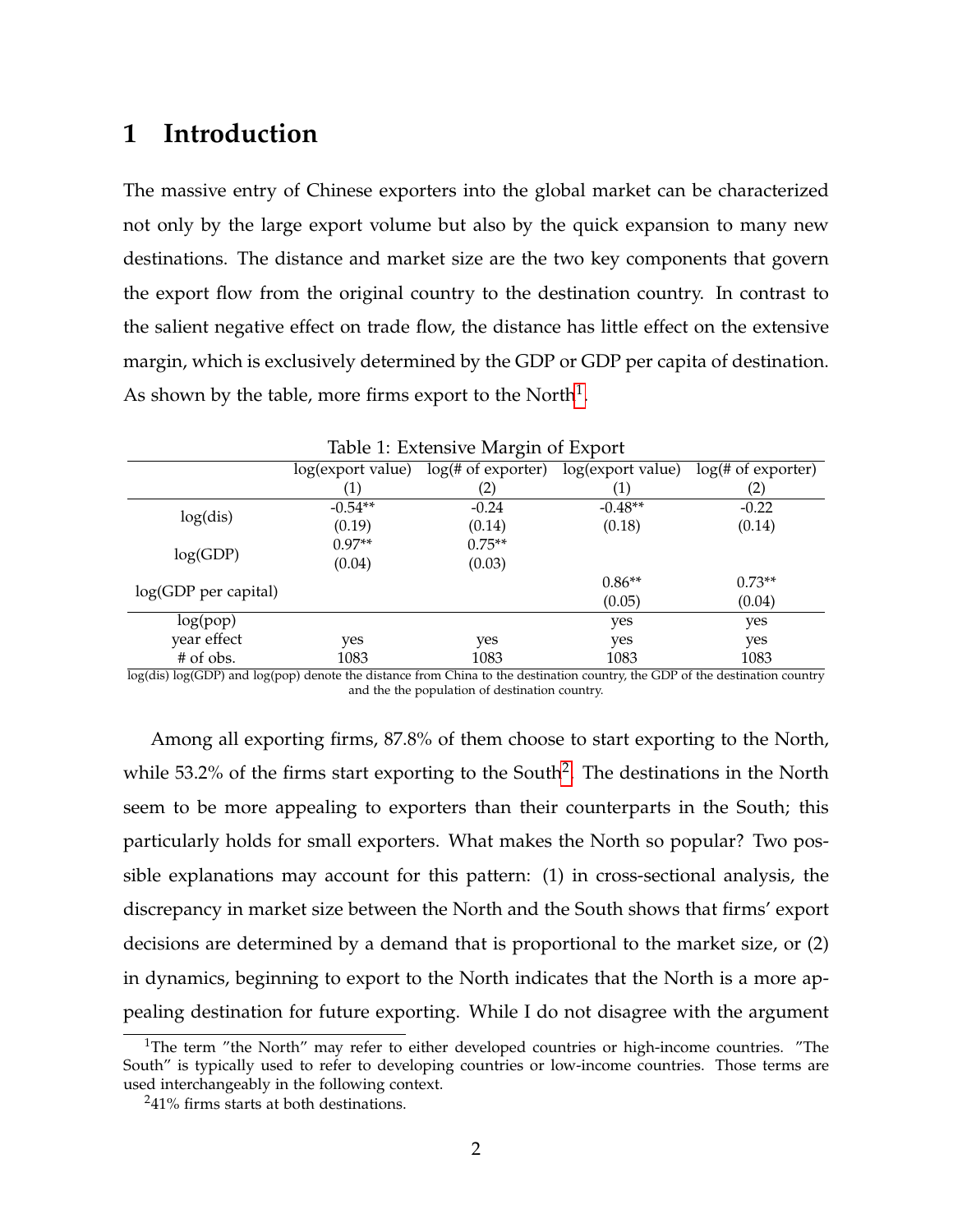regarding market-size effect, here I pay particular attention to export dynamics.

Previous research on export dynamics typically focuses on firms' decision-making tradeoffs regarding current and future profits. However, the export destination is crucial to consider in assessing these tradeoffs. The export destination does not only determine current profits; it also determines whether and if so, where the firm can expect to generate a profit in the future. For example, a firm acquires experience through exporting to a certain market. This experience may be transferable to promote entry (sales) in other markets; such experience may be in efficient production methods or improvement in management or product quality. Alternatively, a firm acquires market-specific information through exporting that only improves the firm's future sales in the market to which it currently exports; in this case, such information may be about the customer base in a particular market.

Even though distinguishing among export destinations is crucial to investigating export dynamics, little research addresses the question in a unified framework in order to account for both the selection effect and learning by exporting with multiple foreign destinations. While research studying selection into exports identifies the equal importance of the general component, efficiency, and the market-specific component, demand (Eaton, Kortum and Kramarz, 2011; Roberts et al, 2012), it does not accommodate the learning-by-exporting effect in dynamics. Other literature studying export dynamics does not distinguish among destinations (Das Roberts and Tybout, 2007; Aw, Roberts and Xu, 2011; Rodriguez, 2014). Expanding on their work, in the paper, I study a firm's export decision-making across markets over time. In particular, I ask whether a firm's export experience in one destination affects its future entry (sales) in other destinations. To accomplish this, I consider a simple version of multiple destinations by dividing the destinations into the North (developed countries) and the South (developing countries). Using this categorization system allows me to account for the major differences in destination environments, such as financial institution efficiency (Chan and Manova, 2013), as well as market size and product market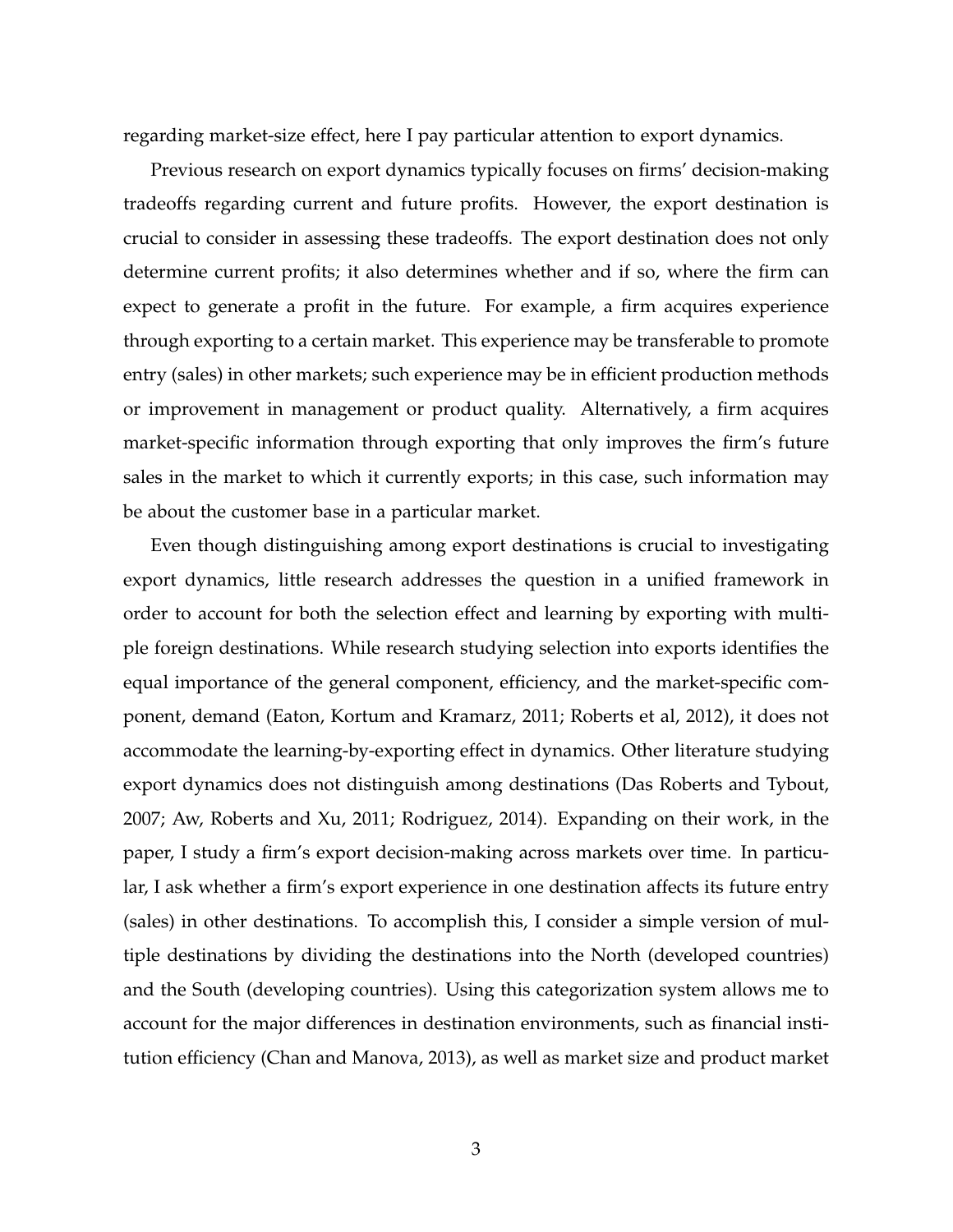competition (Melitz and Ottaviano, 2008).<sup>[3](#page-1-0)</sup>.

In particular, I build a dynamic structural model with three unobservables: a general component, productivity, and two market-specific components, demand in the North and demand in the South. The goal is to study the way export experience affects their evolution. While I allow both export decisions to the North and to the South to jointly affect the general component, productivity, the market-specific component, demand, evolves only in relation to the export decisions regarding the particular market.

I estimate the model using Chinese customs data merged with manufacturing data for the plastic industry. I find that exporting to the North promotes a firm's entry (sales) in other markets through gains in productivity. In contrast, exporting to the South only increases the firm sales in that market through market-specific demand. This structural estimation allows me to evaluate the asymmetric importance of exporting to the North and the South, and in particular the extensive margin. While eliminating the benefits of exporting to the North results in a 2.7 percentage point drop in the total number of firms that would have exported to the South (this accounts for 90% of the exporters that would have exported to the South), eliminating the benefits of exporting to the South only deters 0.8 percentage points of the total firms that would have been exported to the North (this accounts for 11% of the exporters that would have exported to the South). The counterfactual analysis further emphasizes the asymmetric importance of exporting through productivity channels to the North by lowering fixed costs in response to trade liberalization.

The paper contributes to current literature by modeling a firm's export decisionmaking process in the context of multiple destinations, taking into account into both destination selection and the learning by exporting effect. It reveals that the benefits acquired vary by export destination, and that these benefits may or may not spill

 $3$ For example, efficient financial institutions encourage firms' entry through recovering a large proportion of the upfront costs(Chan and Manova, 2013) and large market sizes result in sharp competition (Melitz and Ottaviano, 2008)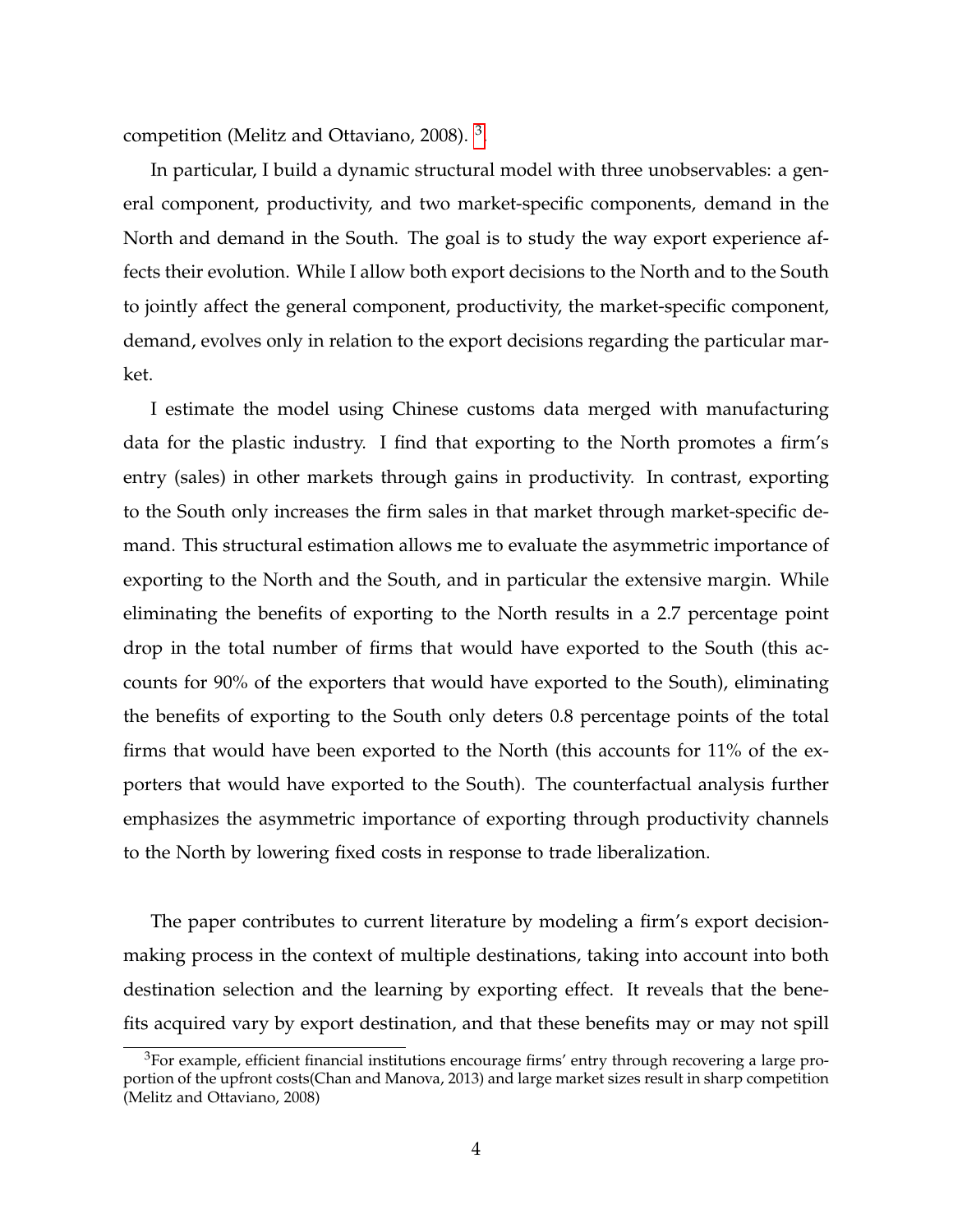over into other destinations. Even though no sequential assumption is imposed in considering a firm's destination choice, the different types of benefits that accrue to an exporting firm make the decision to export to the North more rewarding than the decision to export to the South. In addition, this study does not only generate the pecking order of export destinations in a cross-sectional pattern (Eaton, Kortum and Kramarz, 2011; Manova and Chan, 2013), but it also shapes the destination ranking in export dynamics.

The paper is organized as follows: Section 2 provides the foundation for the paper by presenting two facts regarding dynamics on export destinations and extensive and intensive margins. Based on empirical data, a structural model with two foreign destinations is formulated in Section 3. After introducing the data in Section 4, Section 5 discusses identification and estimation. Section 6 briefly discusses a possible mechanism. Section 7 highlights the role of productivity and demand as they relate to extensive margin. Section 8 includes a counterfactual analysis, and Section 9 offers our conclusions.

# **2 Dynamics on Export Destinations and Extensive and Intensive Margins**

I group data regarding over 200 destinations to which Chinese firms export into the North (developed countries) and the South (developing countries)<sup>[4](#page-1-0)</sup>. The North (developed countries) is comprised of the U.S, Japan, the E.U. countries, Korea, Canada, Australia, New Zealand, Taiwan, $<sup>5</sup>$  $<sup>5</sup>$  $<sup>5</sup>$  and Singapore. The rest of the countries, mostly</sup> in Asia, Africa, and Latin America, comprise the South (developing countries). This twofold categorization captures the major differences among the countries, for exam-

 $4$ This categorization is based on the U.N.'s Human Development Index, the World Bank's database of high-income countries, and the IMF's database regarding the World Economic Outlook. The rankings and classification systems significantly overlap.

 $5$ Most trade with Taiwan is conducted through processing trade, which is not included in the sample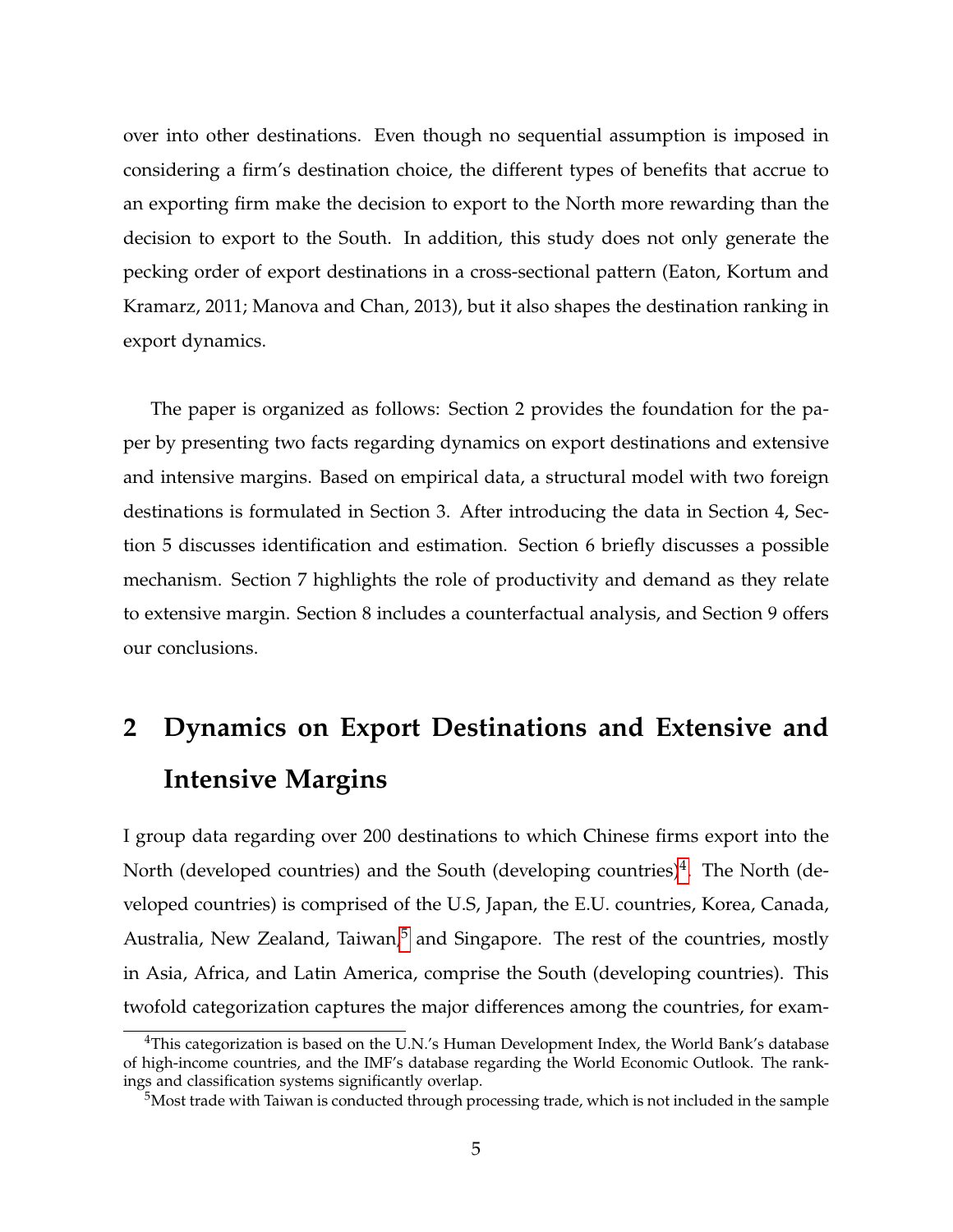ple, the degree of market competition.

I look at firms that conduct ordinary trade via direct export using matched data. I control for processing trade from year 2000 to 200[6](#page-1-0)<sup>6</sup>. The final sample includes 1,300,489 firm-year observations drawn from firms exporting to more than 200 countries. All firms fall into one of the following categories: (1) firms exporting to the North, (2) firms exporting to the South, (3) firms exporting to both the North and the South, (4) firms that are non-exporting.

I examine both the extensive margin, or entry into foreign markets, and the intensive margin, or export sales conditional on entry. Two facts about the dynamics of Chinese export destinations stand out: (1) firms are more likely to enter into other destinations upon exporting to the North, and (2) conditional on entry, firms' export sales in the South grow faster than firms' export sales in the North.

#### **2.1 The Extensive Margin**

At first glance, the export destinations' transition pattern seems to defy the initial statement above. Among all firms that begin by exporting to the North, only 17.1% of them export to the South in the subsequent year. However, among all the firms start exporting to the South, 27.7% exporting to the North in the subsequent year.

|          | 1990 – Длять Великист в попис |          |         |                                |       |          |         |                 |      |                     |           |                         |
|----------|-------------------------------|----------|---------|--------------------------------|-------|----------|---------|-----------------|------|---------------------|-----------|-------------------------|
|          |                               |          |         | 2nd Year Export                |       |          |         | 3rd Year Export |      |                     | Firm Size |                         |
|          |                               |          |         | N&S                            | Total | N        | S       | N&S Total       |      | Capital<br>(\$1000) |           | Employment Productivity |
| 1st Year |                               | 51.9%    |         | $1.3\%$ 15.8 % 7371 39.6% 1.4% |       |          |         | 18.3%           | 7371 | 35                  | 251       | 3.93                    |
| Export   |                               | $4.6\%$  | 33.4%   | 23.1%                          | 1913  | 4.8%     | 22.2%   | 23.8%           | 1913 | 55                  | 300       | 3.98                    |
|          | N&S                           | $10.7\%$ | $4.1\%$ | 64.7 %                         | 6437  | $10.4\%$ | $3.6\%$ | 55.0%           | 6437 | 38                  | 269       | 4.03                    |

Table 2: Export Destination Dynamics

*N* and *S* denote exports to the North and South, respectively. *N*&*S* refers to combined exports to the North and South.

However, this is unsurprising given that the firms that export to the South have

 ${}^{6}$ I aggregate all the firm exports up to the calendar year. Processing trade refers to export activity in which production has been contracted by a foreign party who is also responsible for selling the products. Ordinary trade refers to an export mode by which a firm penetrates a market independently. I do not consider the export-through-trading company, namely, a company that exports indirectly, because in this case, the company's exposure to the foreign market is quite limited.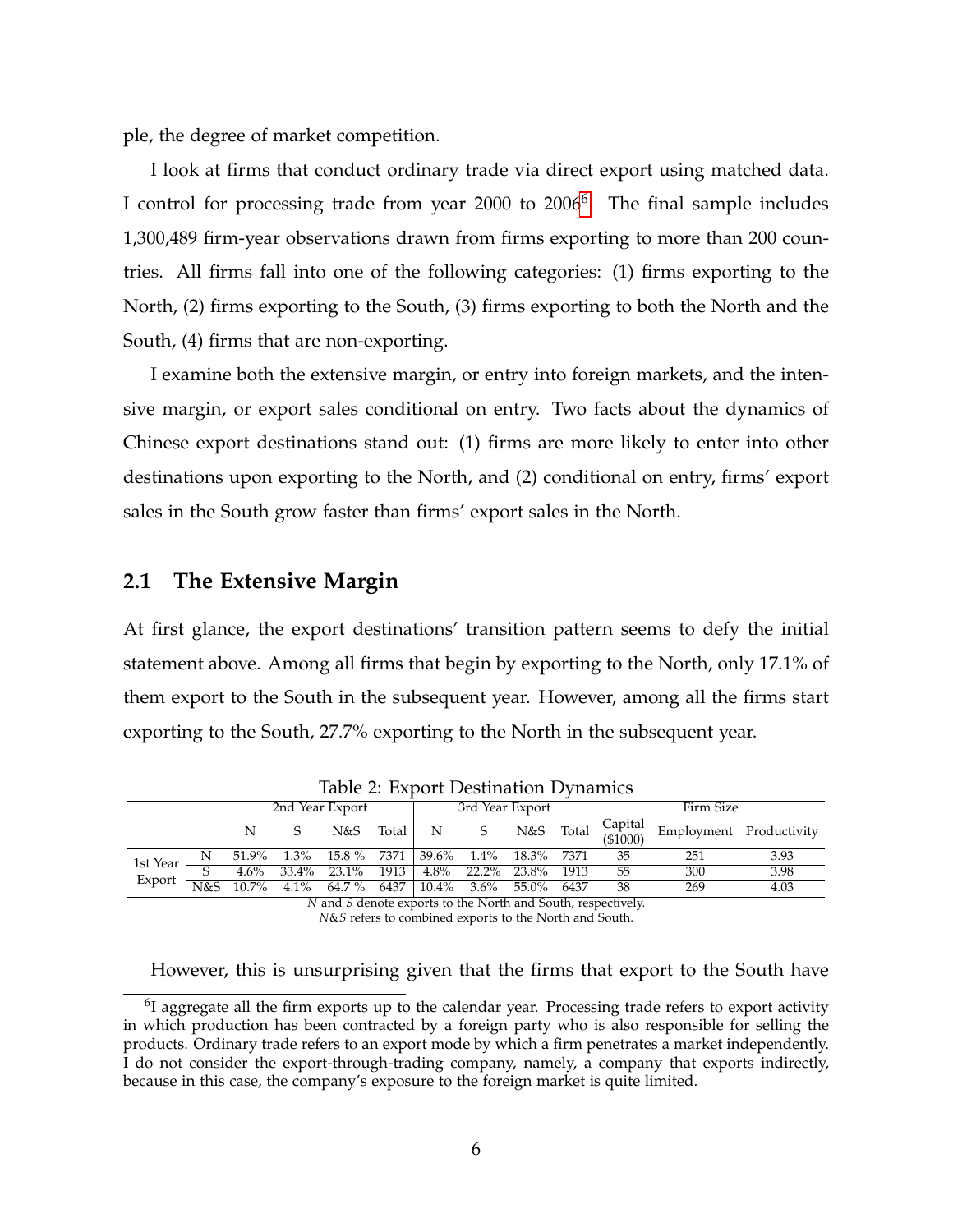greater capital stock, employment ranks, and productivity<sup>[7](#page-1-0)</sup>. In order to tease out the effects of other determinants, I apply the probit model to examine the importance of destination choice.

$$
Pr(e_{it}^f) = \Phi(\gamma^N e_{it-1}^N + \gamma^S e_{it-1}^S + X_{it}'\beta + \eta_t + \eta_{ind} + \epsilon_{it})
$$

where  $f \in \{N, S\}$ .  $e_{it}^N$  and  $e_{it}^S$  denote binary export decisions in relation to the North and the South, respectively. Following previous research (Aw, Roberts and Xu, 2011), *Xit* includes a series of characteristics: productivity *ωit*−<sup>1</sup> , capital stock ln  $k_{it}$ , employment ln  $l_{it}$  and ownership.  $\eta_t$  and  $\eta_{ind}$  denote sets of years and industry dummies. The results of (1) and (2) are very close. For simplicity, I approximate firm size using only capital stock  $\ln k_{it}$  in my structural model.<sup>[8](#page-1-0)</sup>

| Ō                       |                |          |          |                   |
|-------------------------|----------------|----------|----------|-------------------|
|                         |                | $=1$     |          |                   |
|                         | (1)            | (2)      | (1)      | $\left( 2\right)$ |
| $\gamma^N$              | $2.23**$       | $2.54**$ | $1.18**$ | $1.14**$          |
|                         | (0.021)        | (0.013)  | (0.016)  | (0.015)           |
| $\gamma^S$              | $0.73**$       | $0.67**$ | $1.69**$ | 1.98**            |
|                         | (0.018)        | (0.016)  | (0.026)  | (0.018)           |
| $\ln k_{it}$            | Yes            | Yes      | Yes      | Yes               |
| $\ln l_{it}/$ ownership | No             | Yes      | No       | Yes               |
| year/industry effect    | N <sub>o</sub> | Yes      | No       | Yes               |
| obs                     |                |          | 881269   |                   |

Table 3: Extensive Margin and Destinations (North vs. South)

\*\* and \* denote 5% and 1% significance levels, respectively. Std. are in parentheses.

Unsurprisingly, a firm's export experience in the North (South) in *t* − 1 has significant effects on its exports to the North (South) in *t*, thereby showing the persistence of export status. However, the coefficients imply a cross-destination effect. This occurs when the influence of exports to the North (South) in  $t - 1$  on the export decision to the South (North) in *t* is more significant if the firm exports to the North at *t* − 1. It

 $7$ Productivity is estimated according to industry using the LP method

 ${}^{8}$ In the structural model, I control for only capital. Similar estimates are produced with and without controlling for a series of characteristics.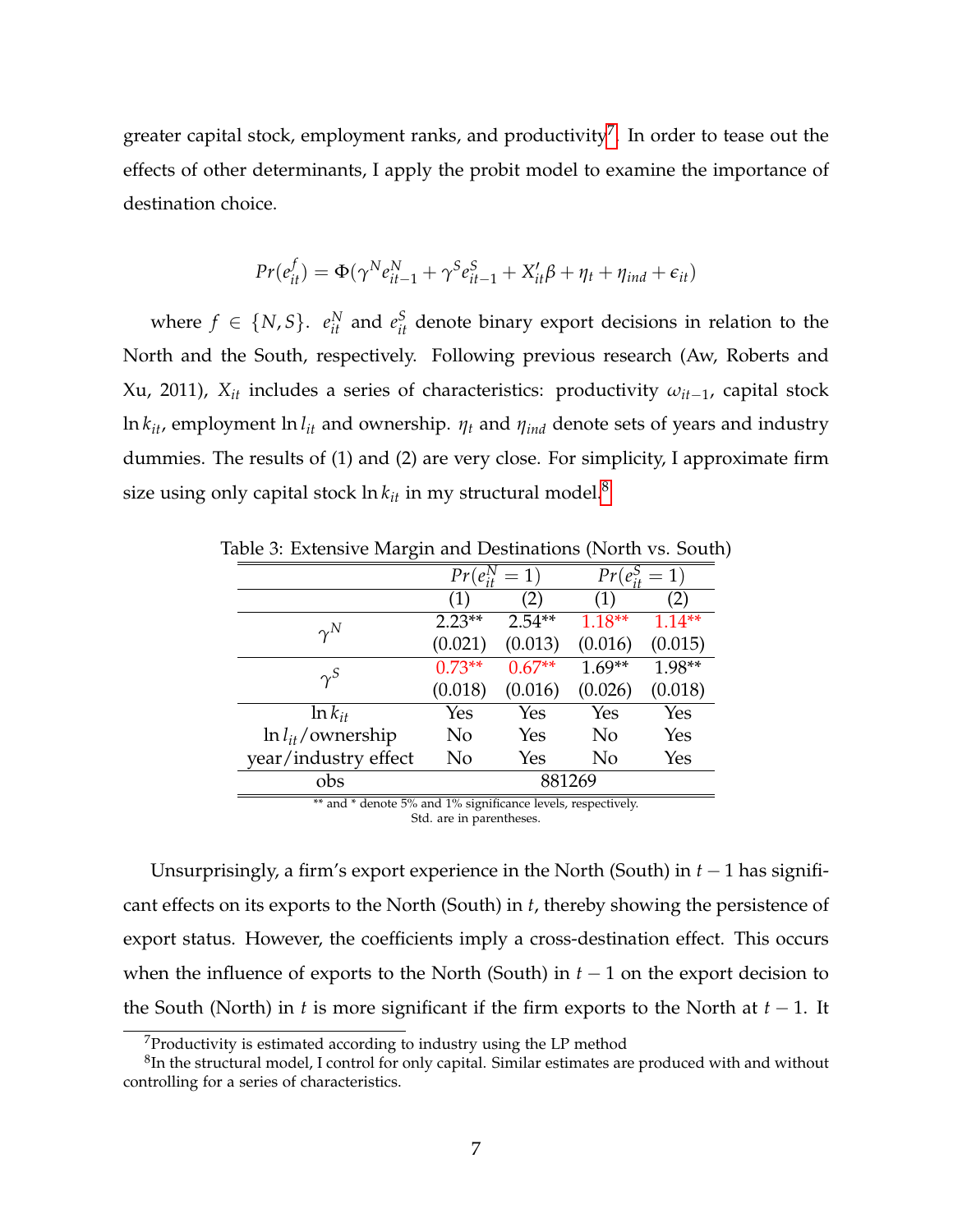$\frac{\partial Pr(e_{it}^S)}{\partial q^N}$ *∂e N it*−1  $> \frac{\partial Pr(e_{it}^N)}{\partial e_{it}^S}$  $\frac{d}{dt}$ *o* $\frac{d}{dt}$ , everything else being equal. This indicates that firms are more likely to enter into the South, conditional on exporting to the North.

Similar evidence regarding the extensive margin is also found when I examine the destinations by country rather than looking at the dichotomy between the North and the South<sup>[9](#page-1-0)</sup>. Apart from on the evidence for the extensive margin, the second fact focuses on the intensive margin.

#### **2.2 Intensive Margin**

Unlike domestic sales that are always observed, foreign sales  $r_{it}^f$  are observed only if a firm exports to destination  $f$ . In particular,  $r_{it}^f$  denotes the sales for firm *i* at year  $t$ in destination *f*, where  $f \in \{N, S, D\}^{10}$  $f \in \{N, S, D\}^{10}$  $f \in \{N, S, D\}^{10}$ . Let us compare the growth rate of sales in each destination between  $t - 1$  and  $t$ :  $\triangle_{it}^f = ln r_{it}^f - ln r_{it-1}^f$ .

|          |       | No Adj. |       | Adj.  |  |  |
|----------|-------|---------|-------|-------|--|--|
|          | (1)   | (2)     | (1)   | (2)   |  |  |
| North    | 0.25  | 0.22    | 0.20  | 0.12  |  |  |
| South    | 0.30  | 0.25    | 0.25  | 0.15  |  |  |
| Domestic | 0.12  | 0.12    | 0.12  | 0.12  |  |  |
| obs.     | 18040 | 34254   | 18040 | 34254 |  |  |

Table 4: Intensive Margin and Destinations (North vs. South)

(1) and  $(2)$  denote samples of firms with and without processing trade, respectively. No Adj. and Adj. denote samples with and without adjustments for the partial-year effect, respectively.

Before I draw the conclusion that export sales grow faster in the South than in the North, two possible concerns arise: first, 26.7% of the firms that export through ordinary trade also conduct processing trade. Exports through processing trade facilitate the exposure of firms to foreign markets, which in turn boosts foreign sales through ordinary trade. Column (2) documents a sample in which firms conduct processing trade alongside ordinary trade, while Column (1) summarizes a sample of firms that

<sup>&</sup>lt;sup>9</sup>See Appendix 1

 $10 f \in \{N, S, D\}$  denotes the sales in the North, the South and the domestic market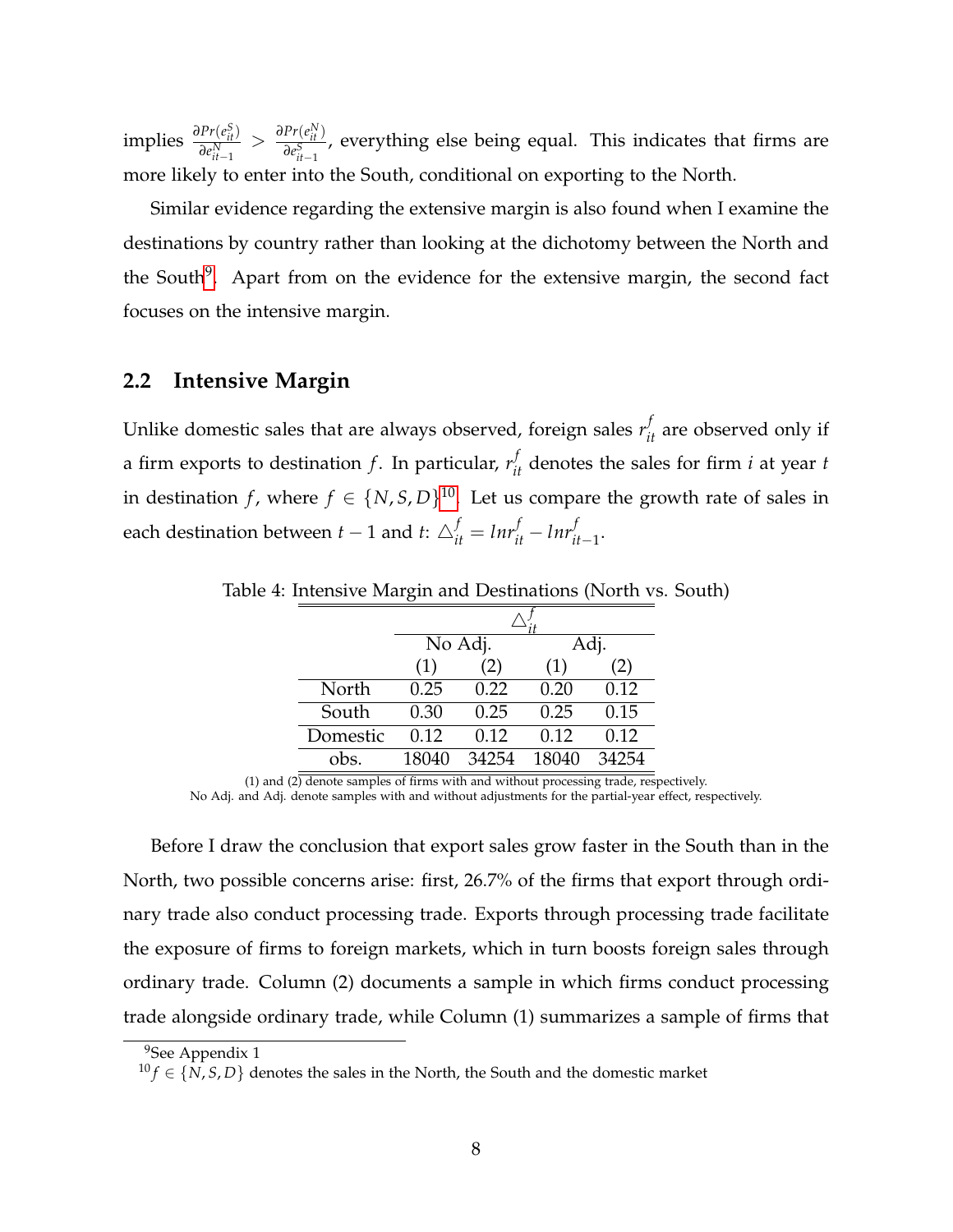only conduct ordinary trade. Comparing (1) and (2), we can see that firms that conduct both processing trade and ordinary trade at the same time indeed have higher foreign-sales growth than their counterparts that only conduct ordinary trade. The second concern stems from an accounting issue in foreign sales associated with the partial-year effect (Bernard et al., 2014). Because exports are documented monthly, the partial-year effect suggests that foreign-sales growth may be overestimated. I therefore make an adjustment in the column "Adj" $11$  so that the partial-year effect now reflects quarterly exports. The pattern of export sales growing faster in the South than in the North remains even after making these two adjustments.

The evidence above shows that firms' export sales in the South grow faster than their export sales in the North. Similar evidence regarding the intensive margin is also found when I examine the destinations by country rather than looking to the dichotomy between the North and the South<sup>[12](#page-1-0)</sup>.

#### **Summary**

In considering export destinations in terms of both the extensive margin and the intensive margin, I find that: (1) firms are more likely to enter into other destinations upon exporting to the North, and (2) conditional upon entry, firms' export sales in the South grow faster than their export sales in the North.

These empirical facts suggest two types of components that determine export sales: a general component that affects sales (entry) in all markets, and a market-specific component that only determines sales in a particular market. While (1) indicates that exporting to the North improves the general component by encouraging entry to the South, (2) emphasizes the rapid increase in the market-specific component of the South.

Guided by these two facts, I formulate a dynamic model in the next section.

<sup>&</sup>lt;sup>11</sup>I adjust the column proportionally by multiplying  $4.2, \frac{4}{3}$  and 1 if the exporter enters at the first, second, third or fourth quarter of the year upon initial exporting.

<sup>12</sup>See Appendix 2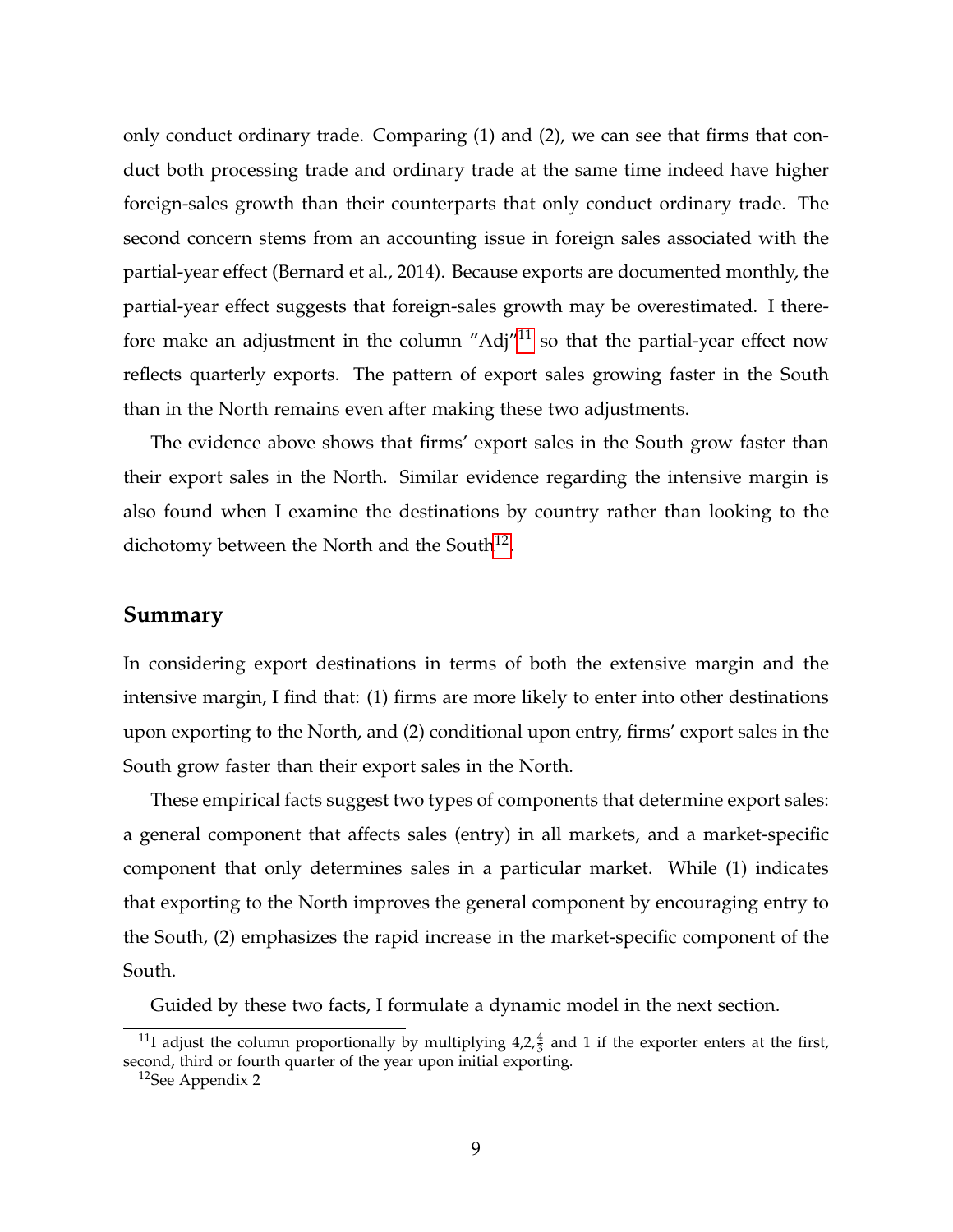## **3 Model**

In this section, I develop a dynamic structural model of export destination choices. The model incorporates both a general component, productivity, and a market-specific component, demand in the North and the South. The goal of the empirical model is to estimate how destination choices affect the evolution of productivity and demand in the North and the South. Firms are heterogeneous in productivity and demand, and both of these are crucial to export decisions.

For each firm *i*, there are three markets: the domestic market *D*, the South *S* and the North *N*. The South and the North jointly comprise the foreign market *f* :  $f \in \{N, S\}$ . Serving the domestic market is the default option in the sense that domestic market entry/exit are excluded from consideration.

According to the model's setup, a firm can be categorized as one of four exclusive choices: (1) non-exporting (*D*), (2) only exporting to the North (*D*, *N*), (3) only exporting to the South (*D*, *S*), and (4) exporting to both the North and the South  $(D, N, S)$ .

#### **3.1 Timing**

Each firm chooses one of the four exclusive choices to maximize the discounted value of its profit. The timing of information and decisions is as follows:

(1) At the beginning of each period, each firm observes its capital stock ln *kit*, productivity  $\omega_{it}$  and demand in the foreign market:  $(\lambda_{it}^N, \lambda_{it}^S)$ . All the variables are summarized as a firm's state variables  $s_{it} = (\omega_{it}, k_{it}, \lambda_{it}^N, \lambda_{it}^S)$ .

(2) Each firm then observes the realization of fixed costs in the North and the South:  $\kappa_{it}^N$  and  $\kappa_{it}^S$ . If the firm exports to the foreign market *f*, it incurs fixed costs. Each firm knows the payoff of each market, which is the net profit of the fixed costs in that market.

(3) Each firm makes its export decisions by choosing among the four alternatives. It accordingly obtains the associated payoff of each market.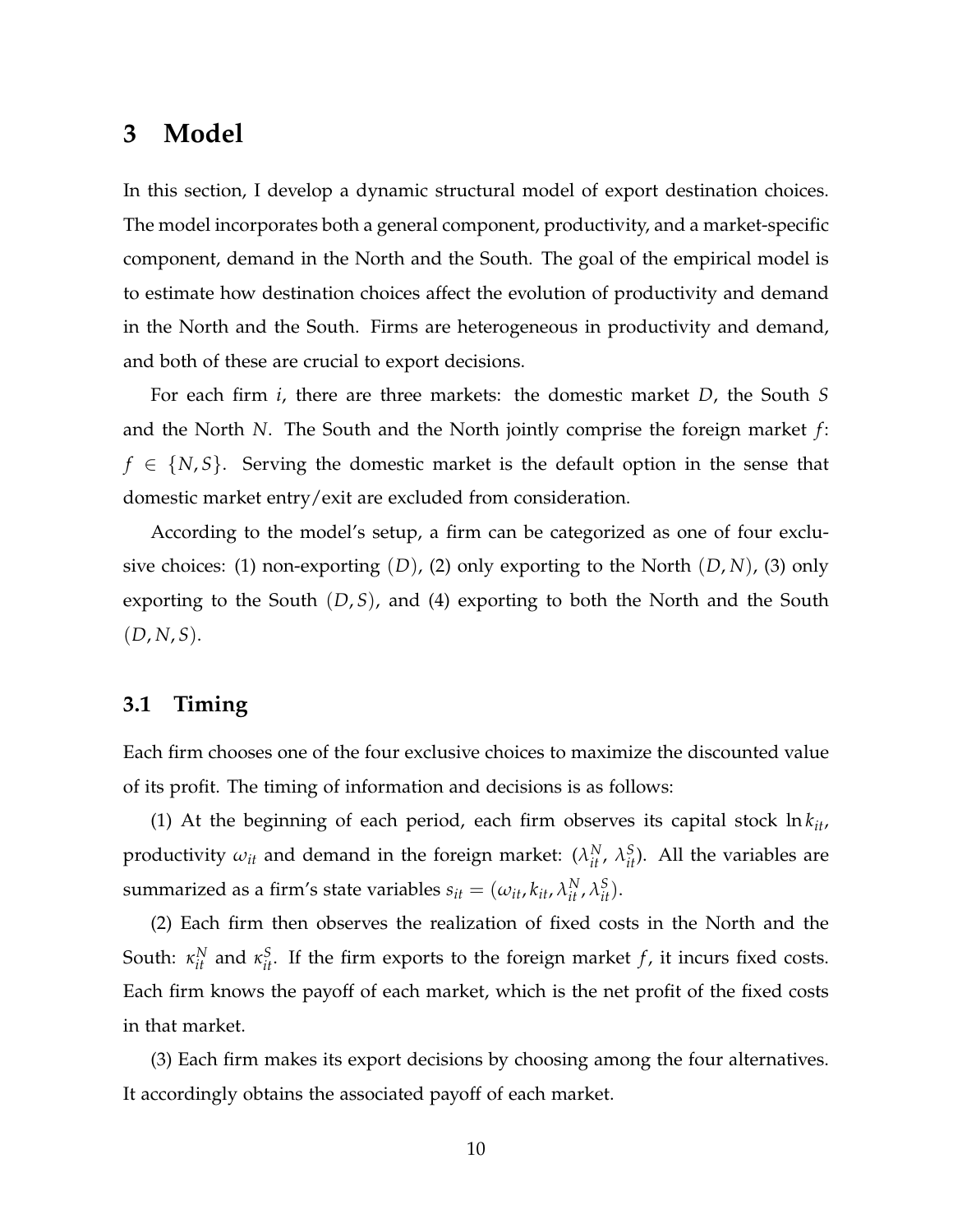(4) After making its export decisions, the firm sees its state variables evolve accordingly for the next period.

#### **3.2 Static Decision**

To begin with the domestic market, I consider a representative consumer with CES preferences regarding the consumption of differentiated goods in *t* as:

$$
U_t^D = \left[\int_{i \in \Omega_t^D} (h_i q_i)^{\frac{\sigma^D - 1}{\sigma^D}} di \right]^{\frac{\sigma^D}{\sigma^D - 1}}
$$

where *i* indexes firm *i*, and *q<sup>i</sup>* and *h<sup>i</sup>* denote the quantity and quality of good *i* at time *t*. High-quality goods yield high-consumption utility per unit consumed. *σ <sup>D</sup>* > 1 denotes the elasticity of substitution in domestic market *D*. Since utility follows the same functional form over time, it is easy to include subscript *t*, which makes the domestic demand:

$$
q_{it}^D = h_{it}^{(\sigma^D - 1)} \left( \frac{p_{it}^D}{p_t^D} \right)^{-\sigma^D} \left( \frac{E_t^D}{p_t^D} \right) = h_{it}^{(\sigma^D - 1)} \left( p_{it}^D \right)^{-\sigma^D} \Phi_t^D \tag{1}
$$

where  $E_t^D$  and  $P_t^D$  denote the aggregate income and price index that are ultimately absorbed by the single term  $\Phi_t^D$ .

Unlike in the domestic market in which a firm is incumbent, in the foreign market, a firm gradually penetrates the market *f* . *e λ f it* characterizes a market-specific shock, such as the customer base. It explains the gap between the foreign sales in market *f* and domestic sales over time. It rationalizes the situation as follows: a new exporting firm selling high-quality goods may have low sales because of its limited customer base. The quantity consumed in foreign market  $f \in \{N, S\}$  is:

$$
q_{it}^f = e^{\lambda_{it}^f} h_{it}^{(\sigma^f - 1)}(\frac{p_{it}^f}{p_t^f})^{-\sigma^f}(\frac{E_t^f}{p_t^f}) = e^{\lambda_{it}^f} h_{it}^{(\sigma^f - 1)}(p_{it}^f)^{-\sigma^f} \Phi_t^f
$$
(2)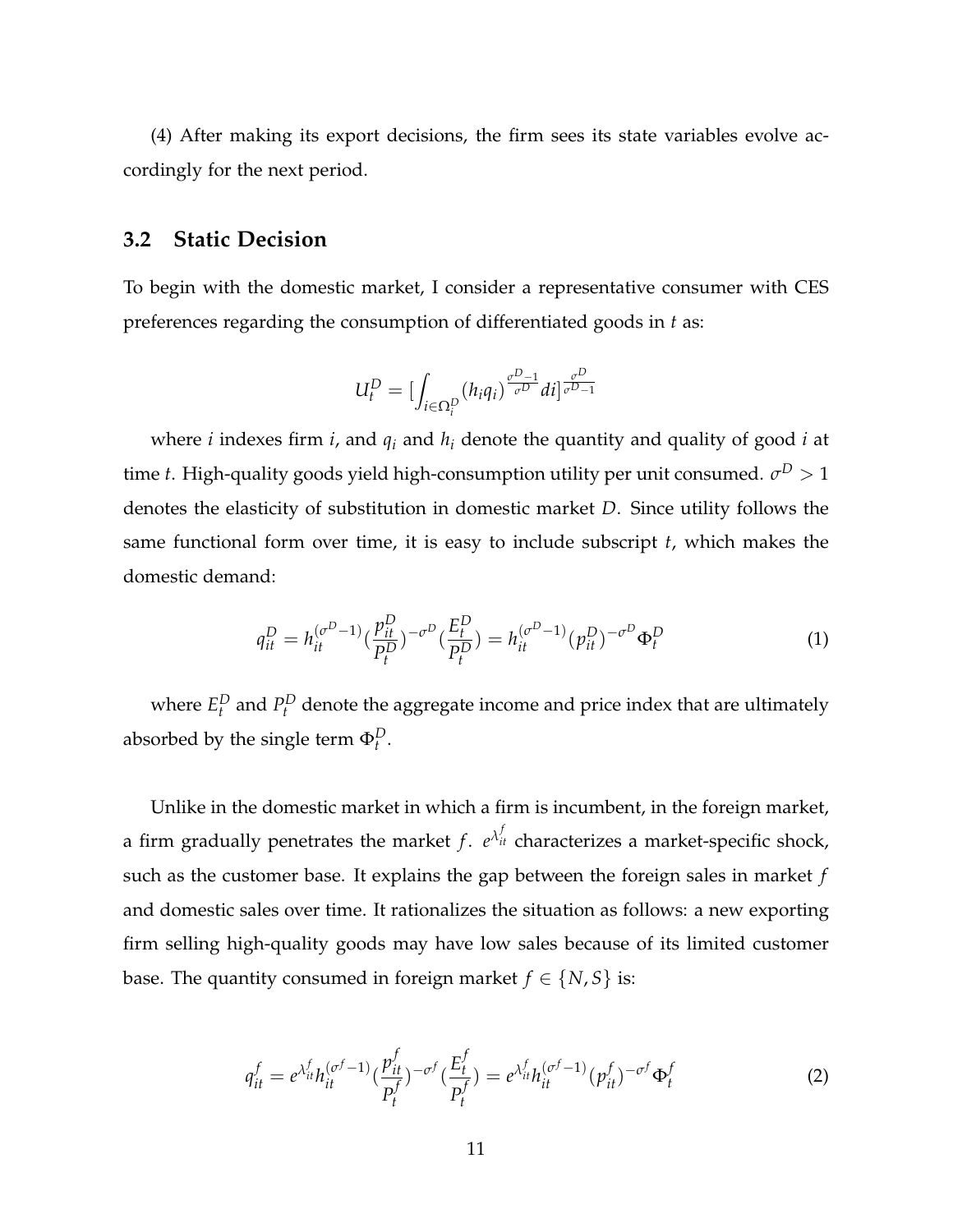$\sigma^f$  denotes the elasticity of substitution in market  $f$ . As one might expect,  $\sigma^N > \sigma^S.$ Under this specification, consumers in all markets exhibit the same quality preference for a single variety, which contradicts the common-sense understanding that consumers in the North prefer high-quality goods whereas those in the South do not. To account for this fact, it is reasonable to assume the set of varieties  $\Omega_{it}$  is different across markets given firms' entry and exit. In particular, the set of varieties in the North  $\Omega_{it}^N$  includes more high-quality goods compared to the set in the South  $\Omega_{it}^S.$ 

All markets are assumed to be monopolistic competitive. Firm *i*'s marginal cost in *t* is:

$$
\ln c_{it} = \ln c(k_{it}, h_{it}, \varphi_{it}) = \beta_0 + \beta_k ln k_{it} + \delta \ln h_{it} - \varphi_{it}
$$
\n(3)

where  $k_{it}$  denotes the capital stock, and  $h_{it}$  and  $\varphi_{it}$  denote quality and efficiency. While a firm producing high-quality goods is associated with high marginal costs, a firm with high efficiency tends to have low costs.  $\delta$  measures the extent to which the quality *hit* determines the marginal cost relative to efficiency *ϕit*. The CES specification also implies constant markup over the marginal costs:  $p_{it}^D = \frac{\sigma^D}{\sigma^D - \sigma^D}$  $\frac{\sigma^D}{\sigma^D - 1} c_{it}$  and  $p_{it}^f = \frac{\sigma^f}{\sigma^f - 1}$  $\frac{\sigma}{\sigma}$ *f* −1</sub>*c*<sub>*it*</sub> where  $f \in \{N, S\}$ . The log of domestic sales  $r_{it}^D = p_{it}^D q_{it}^D$  is:

$$
\ln r_{it}^D = (1 - \sigma^D) \ln(\frac{\sigma^D}{\sigma^D - 1}) + \ln \Phi_t^D + (1 - \sigma^D) (\beta_0 + \beta_k ln k_{it} + (\delta - 1) \ln h_{it} - \varphi_{it})
$$
 (4)

Similarly, the log of foreign sales in markets *f* and *f*  $\in$  {*N*, *S*}:

$$
\ln r_{it}^f = (1 - \sigma^f) \ln(\frac{\sigma^f}{\sigma^f - 1}) + \ln \Phi_t^f + (1 - \sigma^f)(\beta_0 + \beta_k ln k_{it} + (\delta - 1) \ln h_{it} - \varphi_{it}) + \lambda_{it}^f
$$
 (5)

The marginal effect of producing high-quality goods on the firm's total revenue is:

$$
\frac{\partial \ln r_{it}^f}{\partial \ln h_{it}} = (1 - \sigma^f)(\delta - 1)
$$

Since  $(1 - \sigma^f) < 0$ , the sufficient assumption  $\delta < 1$  guarantees that producing high-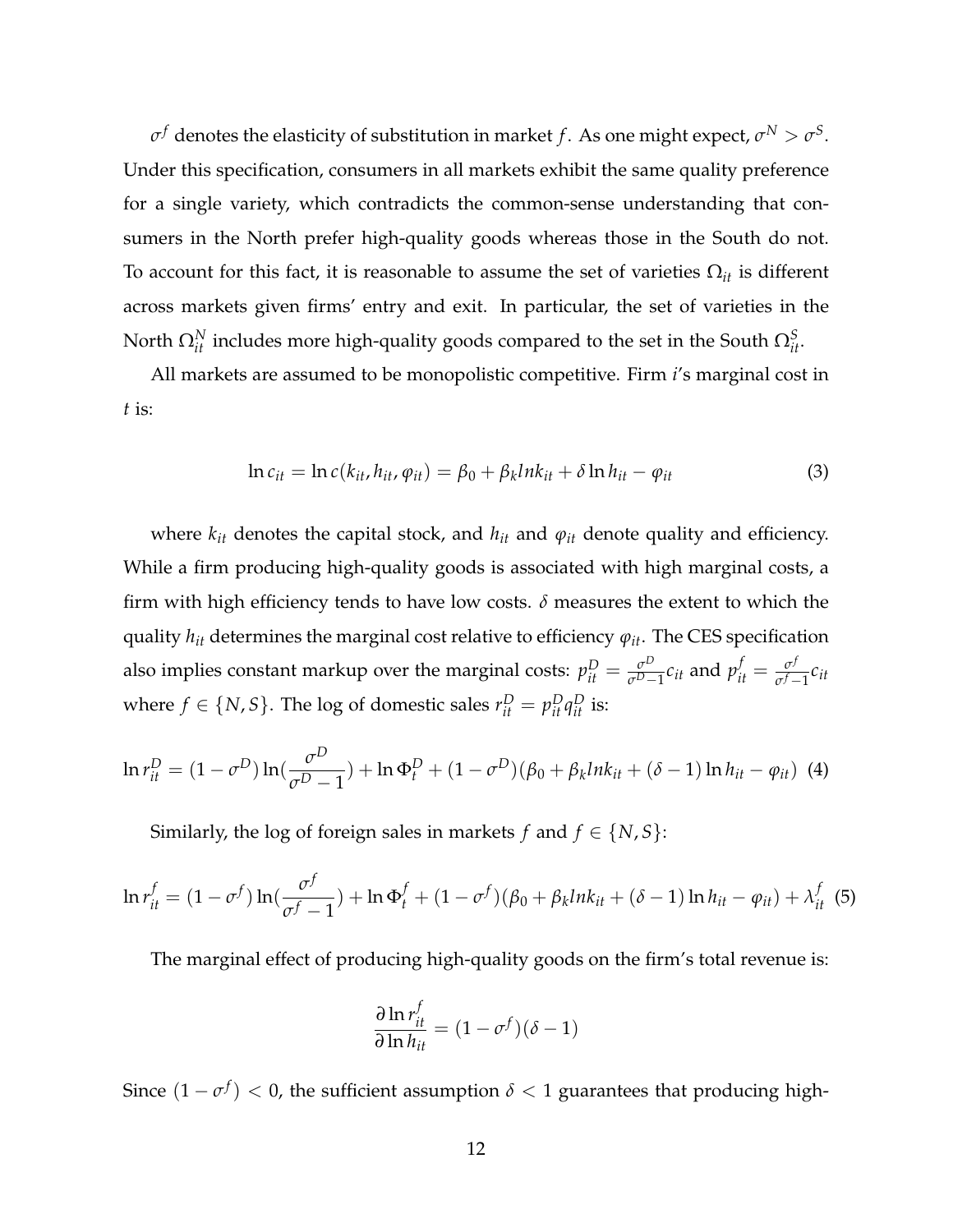quality goods is desirable. Rather than distinguishing efficiency *ϕit* from quality ln *hit*, revenue-based productivity *ωit* absorbs the two components that drive up sales in all markets.

$$
\omega_{it} = \underbrace{\varphi_{it}}_{\text{efficiency}} + \underbrace{(1-\delta)\ln h_{it}}_{\text{quality}}
$$

 $(1 - \delta) > 0$  implies that improvements in either efficiency or quality lead to revenue-based productivity increases. Under this setup, domestic and foreign sales become:

$$
\ln r_{it}^D = (1 - \sigma^D) \ln(\frac{\sigma^D}{\sigma^D - 1}) + \ln \Phi_t^D + (1 - \sigma^D)(\beta_0 + \beta_k ln k_{it} - \omega_{it})
$$
 (6)

$$
\ln r_{it}^f = (1 - \sigma^f) \ln(\frac{\sigma^f}{\sigma^f - 1}) + \ln \Phi_t^f + (1 - \sigma^f)(\beta_0 + \beta_k \ln k_{it} - \omega_{it}) + \lambda_{it}^f \tag{7}
$$

Unlike domestic sales that only depend on the firm's capital stock and productivity, foreign sales also depend on a market-specific shock  $\lambda_{it}^f$ .

Alternatively, the setup implies that revenue-based productivity captures the common variation in all markets and that market-specific demand, which may include the customer base in each market, rationalizes market-specific heterogeneity $^{13}$  $^{13}$  $^{13}$ .

The distinction between the two types of components is the major concern of this paper. I will examine how the destination choice affects the evolution of the two types of components. The profits for domestic market *D* and foreign market  $f \in \{N, S\}$  are:

$$
\pi_{it}^D = \frac{1}{\sigma^D} r_{it}(\Phi_t^D, k_{it}, \omega_{it}) \qquad \pi_{it}^f = \frac{1}{\sigma^f} r_{it}(\Phi_t^f, k_{it}, \omega_{it}, \lambda_{it}^f)
$$
(8)

#### **3.3 Transition of State Variables**

As discussed before, both productivity  $\omega_{it}$  and market-specific demand  $\lambda_{it}^f$  are unobserved for econometricians but known for each firm *i*. I assume both productivity and demand evolve over time in the Markov process and that this evolution depends

 $13$ The terminology of productivity and demand is discussed in Appendix 3.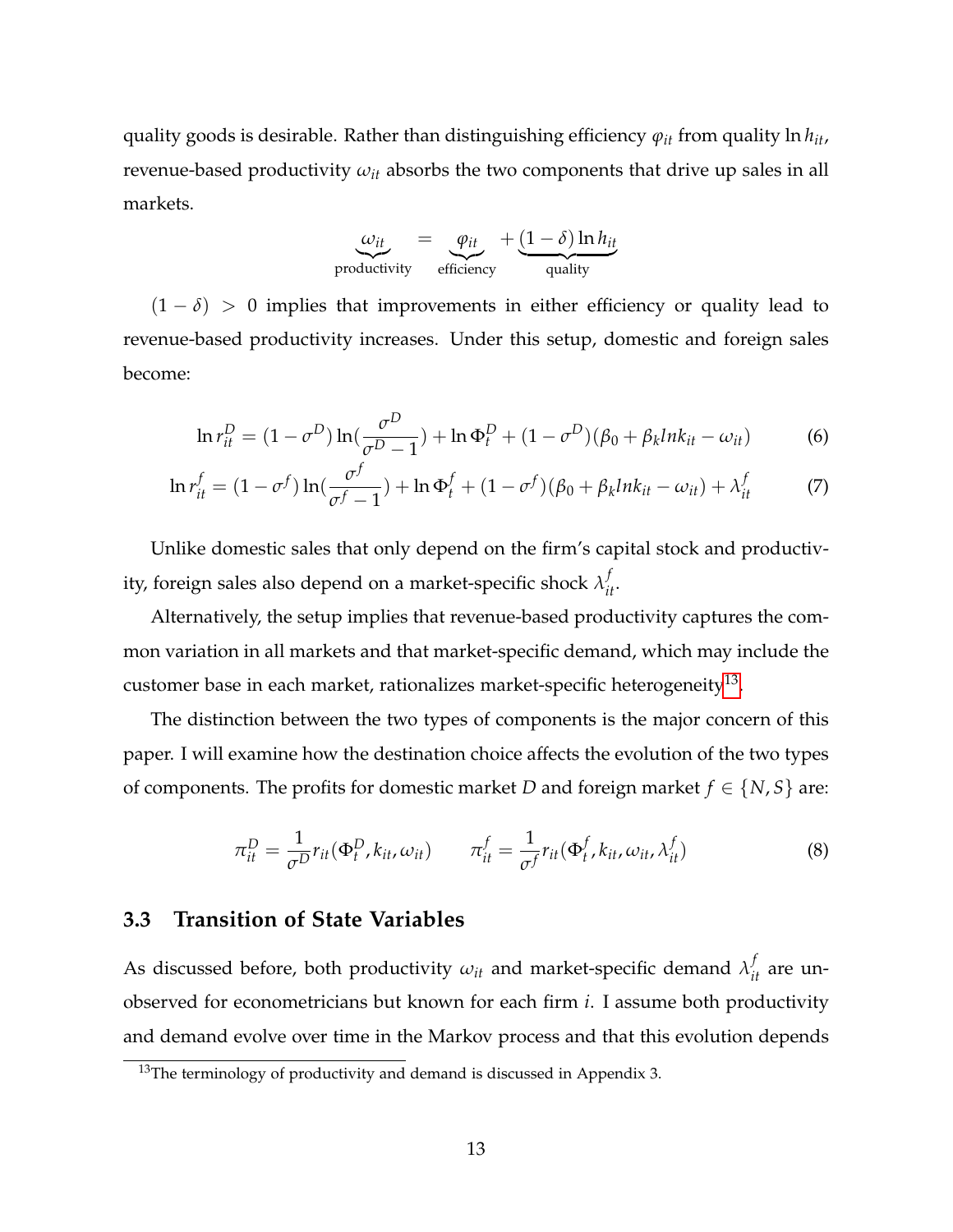on the firm's past export decisions  $e_{it-1} = (e_{it-1}^N, e_{it-1}^S)$ . The first and second arguments denote firm *i*'s export decisions regarding the North and South in year *t* − 1, respectively. In particular, productivity evolves as follows:

$$
\omega_{it} = g(\omega_{it-1}, e_{it-1}) + \epsilon_{it}^{\omega} = \alpha_0 + \alpha_1 \omega_{it-1} + \alpha_2^N e_{it-1}^N + \alpha_2^S \epsilon_{it-1}^S + \alpha_2^{NS} e_{it-1}^N e_{it-1}^S + \epsilon_{it}^{\omega} \quad (9)
$$

where  $e^f_{ij}$ *i*<sub>t−1</sub> denotes the export decisions to foreign market *f* in year *t* − 1.  $\epsilon_{it}^{\omega}$ is i.i.d normal distribution:  $\epsilon_{it}^{\omega} \sim N(0, \sigma_{\omega}^2)$ .  $\{\alpha_2^N\}$ 2 , *α S*  $_{2}^{S}$ } capture learning by exporting in productivity to the North and the South, respectively.  $\alpha_2^{NS}$  $_2^{NS}$  captures the gains in productivity if the firm exports to both the North and the South.

The specification of the productivity allows the export decisions to the North and the South to be dependent on each other. Since productivity affects sales in all markets, exporting to one destination might encourage exporting to another destination. For example, exporting to the North may help improve management quality through *ϕit* or upgrade product quality through ln *hit*. Both improvements benefit the firm's exporting to the other destination. The possible mechanisms for this are discussed later.

In contrast to productivity, which is a general component since it affects sales in all markets, demand  $\lambda_{it'}^f$ ,  $f \in \{N,S\}$  is market-specific, since it responds to a firm's particular geographic customer base. Specifically, the demand of destination *f* evolves independently at each destination as follows:

$$
\lambda_{it}^f = f(\lambda_{it-1}^f, e_{it-1}^f) + \epsilon_{it}^{\lambda f} = \phi_0^f + \phi_1^f \lambda_{it-1}^f + \phi_2^f e_{it-1}^f + \epsilon_{it}^{\lambda f}
$$
(10)

 $\epsilon_{it}^{\lambda f} \sim N(0, \sigma_{\lambda}^2)$ *λf* ). Specifically, *φ f*  $\int_1^f$  captures the persistence of  $\lambda_{it}^f$ . As long as a firm maintains its exposure within market  $f$ , it may build up market-specific demand. This specification precludes a situation in which a firm endogenously chooses to expand its customer base (Arkorlakis, 2010). If a firm does not export, the demand in the foreign market evolves in AR(1) as follows:  $\lambda_{it}^f = \phi_0^f + \phi_1^f$  $\int_{1}^{f} \lambda_{it-1}^{f} + \epsilon_{it}^{\lambda f}$ .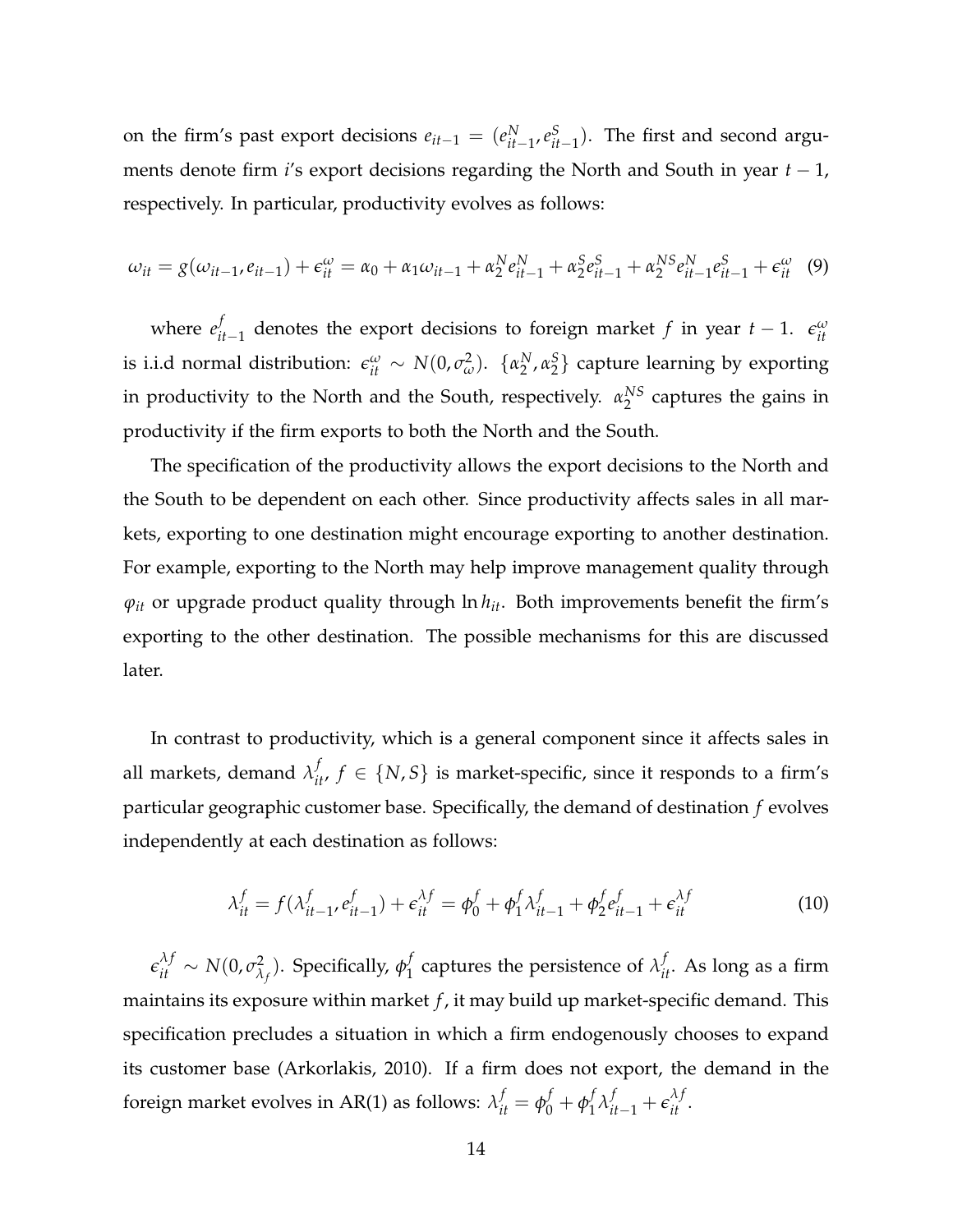#### **3.4 Dynamic Decisions**

Each firm makes its export decisions by choosing among the four exclusive alternatives:

$$
e_{it} = (e_{it}^N, e_{it}^S) = \{(0,0), (0,1), (1,0), (1,1)\}
$$

Even though much empirical evidence supports the export destinations hierarchy (Eaton et al. 2011; Chan and Manova, 2014), I allow each firm to choose export destinations simultaneously instead of imposing a decision sequence ad hoc. Each firm pays a fixed cost  $\kappa_{it}^f \sim G^f(.)$  each time it exports; this cost may includes the cost to search for potential customers.  $\kappa_{it}^N$  and  $\kappa_{it}^S$  are independent of each other.

The setup does not distinguish between entry costs and fixed costs even though they are both important in export dynamics (Roberts and Tybout, 1997; Das et al. 2007). There are three reasons for this. First, entry costs justify firms' persistent export status regardless of destination. However, entry cost It becomes less important when I examine a firm's exports by destination since exporting status by market exhibits far less persistent patterns than exporting status does in general (Lawless, 2009). Second, either positive gains in both demand  $\phi_2^f$  $\frac{1}{2}$  or entry costs determine the persistent export status in market  $f$ . Ideally, the inclusion of entry costs allows for the highly volatile demand process with low *φ f*  $\frac{f}{1}$  but does not change the parameters of interest,  $\phi_2^f$  $\frac{1}{2}$ , which are identified from increases in export sales. Third, the average export durations to the North and the South are about 3.8 and 3.1 years, respectively, which are not long enough to separately identify both the fixed and sunk costs.

#### **3.4.1 Dynamics**

*V*(*sit*) denotes the value of firm *i* in year *t* before it makes its export decisions. At the beginning of this period, a firm observes the realization of productivity *ωit*, demand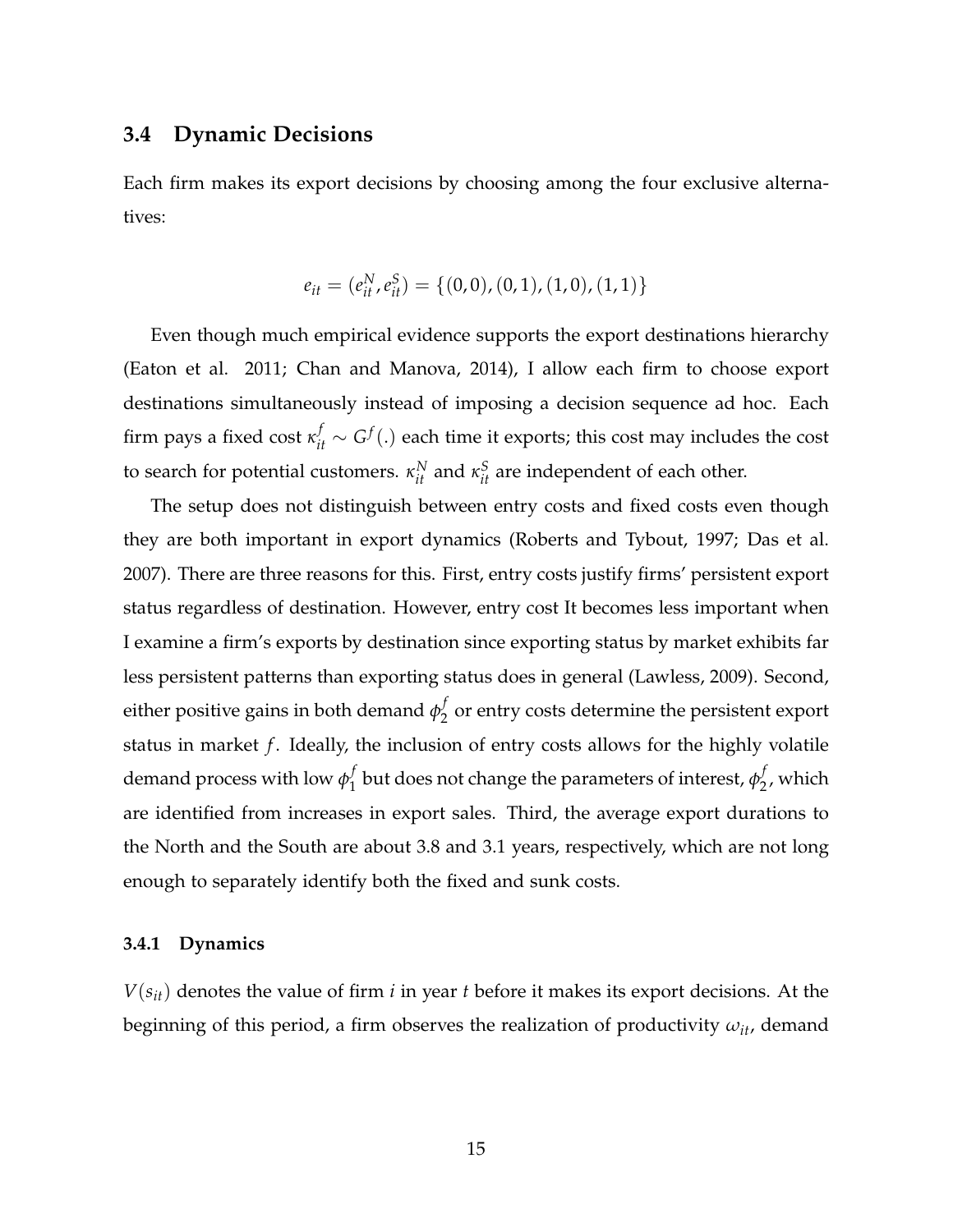shock  $(\lambda_{it}^N, \lambda_{it}^S)$ , and associated fixed costs  $(\kappa^N, \kappa^S)$ :

$$
V(s_{it}) = \max_{e_{it}} \{v^D(s_{it}), v^{DN}(s_{it}), v^{DS}(s_{it}), v^{DNS}(s_{it})\}
$$

where  $v(s_{it})$  denotes the choice-specific value. For example,  $v^{DN}(s_{it})$  denotes the value when a firm chooses only to export to the North. Specifically, the choice-specific value functions are:

$$
v^{D}(s_{it}) = \pi^{D}(s_{it}) + \beta \mathbb{E} V(s_{it+1}),
$$
\n(11)

$$
v^{DN}(s_{it}) = \pi^D(s_{it}) + \pi^N(s_{it}) - \kappa_{it}^N + \beta \mathbb{E} V(s_{it+1}),
$$
\n(12)

$$
v^{DS}(s_{it}) = \pi^{D}(s_{it}) + \pi^{S}(s_{it}) - \kappa_{it}^{S} + \beta \mathbb{E} V(s_{it+1}),
$$
\n(13)

$$
v^{DNS}(s_{it}) = \pi^D(s_{it}) + \pi^N(s_{it}) + \pi^S(s_{it}) - \kappa_{it}^S - \kappa_{it}^N + \beta \mathbb{E} V(s_{it+1})
$$
(14)

When the firm exports to the North, the firm gains associated profit  $\pi^N(s_{it})$  by incurring fixed costs  $\kappa_{it}^N$ . This argument also applies to the South.

The expected future value becomes:

$$
\mathbb{E}V(s_{it+1}) = \int_{(\lambda_{it+1}^N, \lambda_{it+1}^S)} \int_{\omega_{it+1}} V(s_{it+1}) dF(\omega_{it+1}|\omega_{it}, e_{it}) dF(\lambda_{it+1}^N | \lambda_{it}^N, e_{it}^N) dF(\lambda_{it+1}^S | \lambda_{it}^S, e_{it}^S)
$$

On the one hand, this formulation recognizes the interaction between the decisions regarding different markets through productivity. On the other hand, the marketspecific demand  $\lambda_{it}^f$  allows the export decisions to the North and the South to be independent of each other.

In dynamics, a firm does not only take the current payoff into account, but it also considers the evolution of both productivity and demand that determines future value. For example, *MB<sup>N</sup>* denotes the marginal benefit of exporting only to the North  $(e_{it}^N = 1, e_{it}^S = 0)$  versus choosing not to export  $(e_{it}^N = 0, e_{it}^S = 0)$ :

$$
MB^N = \pi^N(s_{it}) + \beta \mathbb{E} V(s_{it+1}|e_{it}^N = 1, e_{it} = 0) - \beta \mathbb{E} V(s_{it+1}|e_{it}^N = 0, e_{it} = 0)
$$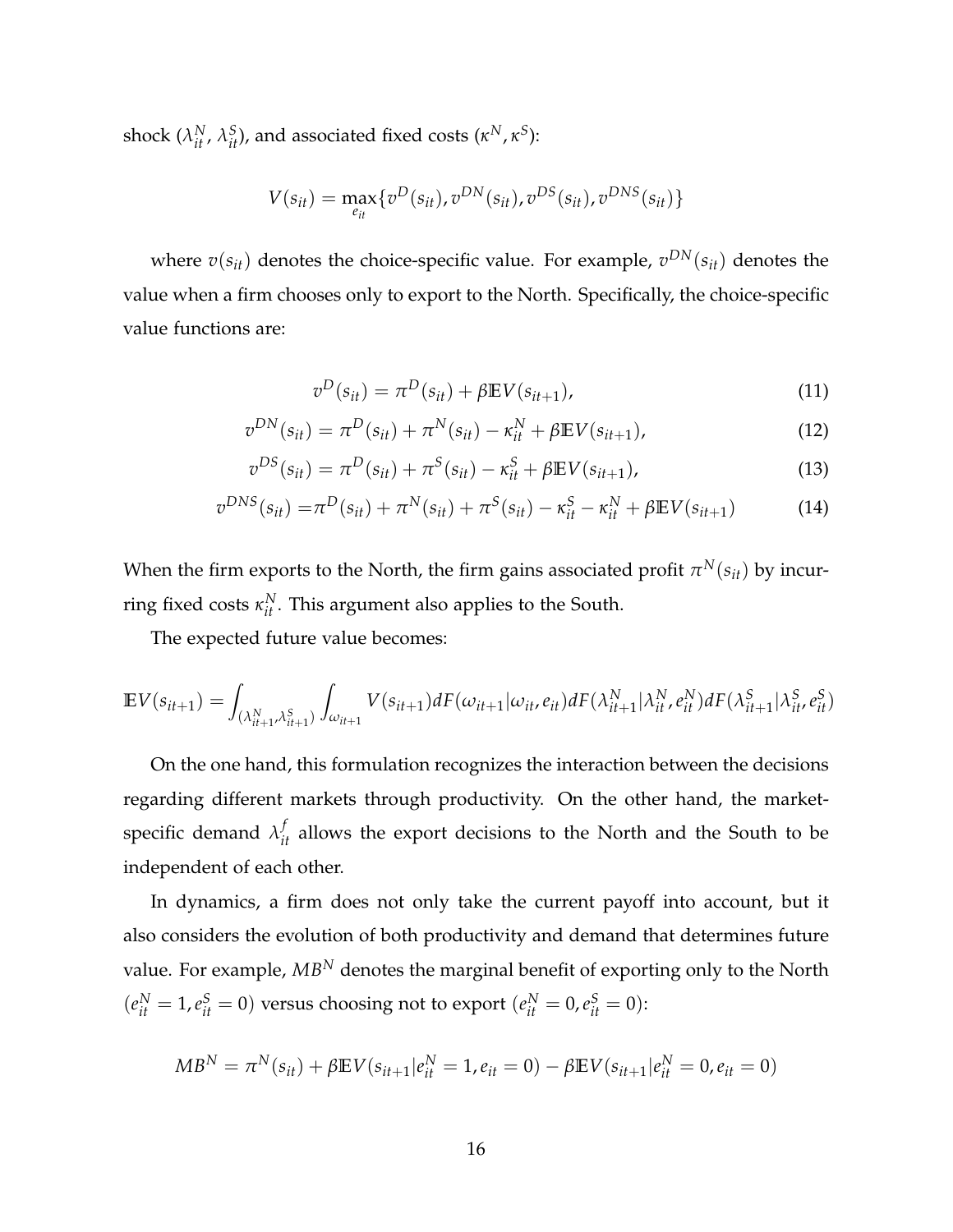The marginal benefit of exporting only to the North consists of the current profit *π*<sup>*N*</sup>(*s<sub>it</sub>*) and the difference between future expected value *β***E***V*(*s*<sub>*it*+1</sub>|*e*<sup>*N*</sup><sub>*it*</sub> = 1,*e*<sup>*S*</sup><sub>*it*</sub> =  $(0) - \beta \mathbb{E} V(s_{it+1}|e^{N}_{it} = 0, e^{S}_{it} = 0)$ . We can similarly derive the marginal benefit of different export alternatives. Each firm makes export decisions among alternatives by weighing the marginal benefit and the associated fixed costs.

To summarize the model, each firm is heterogeneous not only in its general component, productivity, but also in its market-specific component, demand in the North and the South. While productivity is affected by export decisions to the North and the South, demand in a certain market is determined only by the firm's export decision to that market.

#### **4 Data**

Two datasets are used. The first dataset is the Annual Survey of Chinese Manufacturing Firm Data. It spans from 1999 to 2007 and includes all state-owned firms and private firms with total sales greater than 5 million RMB (equal to roughly \$600,000). The firms' time-variant financial information such as sales, total variable cost, capital stock, total wages etc. are included. Other time-invariant information such as location, ownership etc. are also documented. Because there is no data on the quantity of goods sold in the domestic market, I estimate revenue-based productivity from the data that is available.

The second dataset is Chinese Customs Data, which is collected monthly. This dataset documents the import and export transactions for all firms in China from 2000 to 2006. The dataset includes the HS8 digit product categories, unit prices, destinations of export and import, quantities, types of transaction (ordinary trade versus processing trade), and firm information such as telephone and address. The destinations and the associated export sales are also reported.

Recognizing the different firm/industry coding systems used before and after 2002, I have manually adjusted the systems to make them consistent. In addition,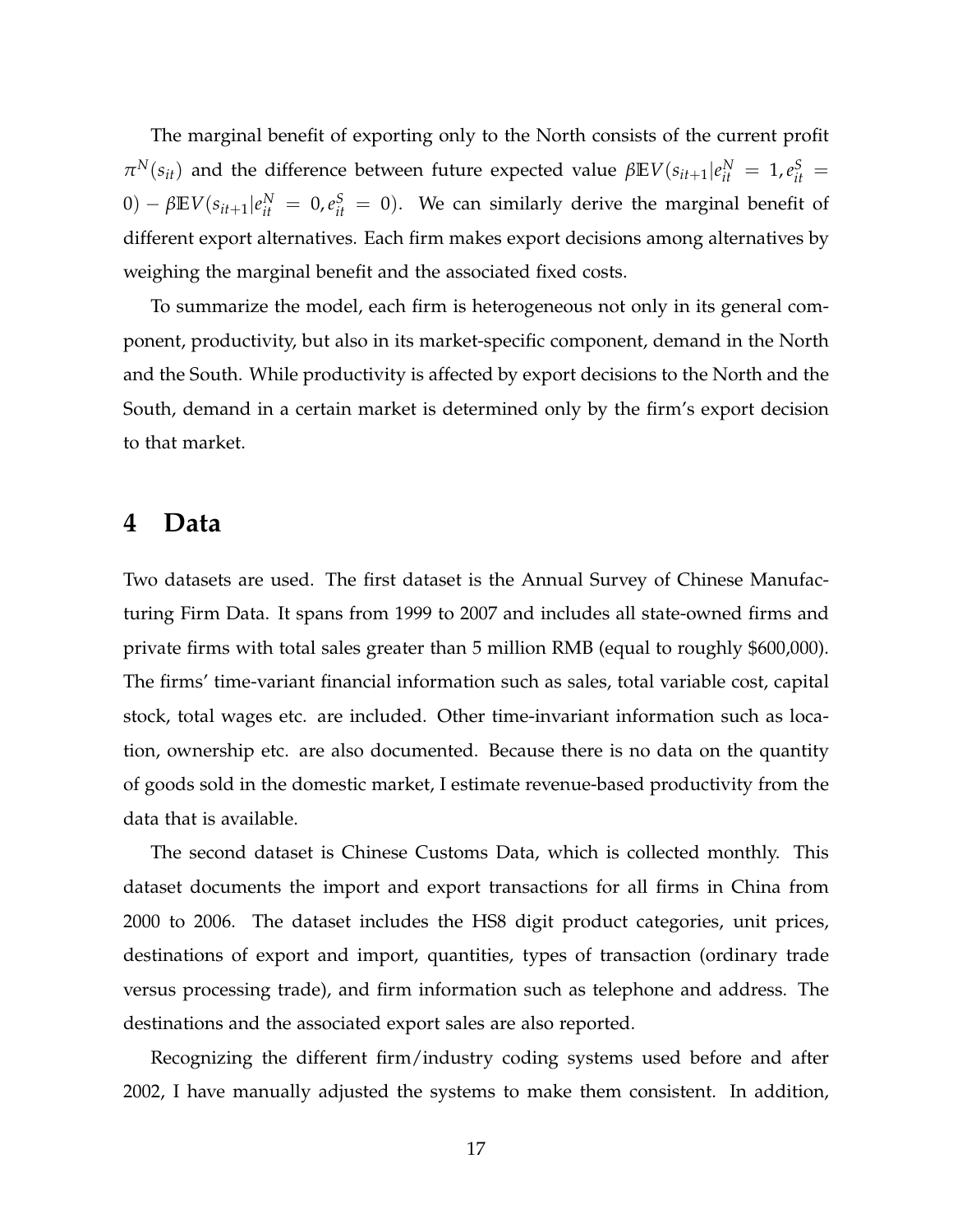all of the nominal variables have been deflated using the price index for each year and industry.

To echo the empirical facts, I investigate all firms in the plastic industry conducting ordinary exports. My rationale for this is as follows: (1) many firms in the industry export through ordinary trade rather than processing trade; (2) over 17 per cent of firms in the industry (1728 firms in total) stay within the domestic market from 2000 to 2006; (3) the products are mass-market products in the sense that there is foreign demand for them worldwide, in both the North and the South; and (4) the industry is representative in the sense that the empirical facts in the industry are similar to those overall sample<sup>[14](#page-1-0)</sup>.

Identification and estimation are discussed in detail in the following section.

### **5 Identification and Estimation**

The key parameters of interest are: (1) the elasticity of substitution in three destinations  $(\sigma^D, \sigma^N, \sigma^S)$ ; (2) the parameters of the production function *β* and the parameters that determine productivity,  $(\alpha_0, \alpha_1, \alpha_2^N)$ 2 , *α S* 2 , *α NS*  $_{2}^{NS}, \sigma_{\omega}$ ); (3) the parameters that determine demand,  $(\phi^N_0)$  $_0^N$ ,  $\phi_1^N$  $_1^N$ ,  $\phi_2^N$  $\frac{N}{2}$ , σ<sub>λ</sub><sub>N</sub>; φ<sup>S</sup><sub>0</sub>  $\frac{S}{0}$ ,  $\phi_1^S$  $\frac{S}{1}$ , φ $\frac{S}{2}$  $(S_2, σ<sub>λS</sub>)$ ; and (4) the fixed costs ( $κ<sup>N</sup>$ ,  $κ<sup>S</sup>$ ). The 20 parameters are estimated in two steps: while parameters (1) and (2) are estimated before the dynamic estimation, parameters (3) and (4) are estimated during the dynamic estimation.

#### **5.1 Elasticity of Substitution**

The elasticity of substitution is estimated in a way that is similar to the method used by Aw, Roberts, and Xu (2011). The identification source is the variation in the total variable cost relative to the variations of sales in each market. By equalizing the marginal revenue and the marginal costs in each market, the total variable cost *tvcit* is

<sup>&</sup>lt;sup>14</sup>Sample statistics are shown in Appendix 5.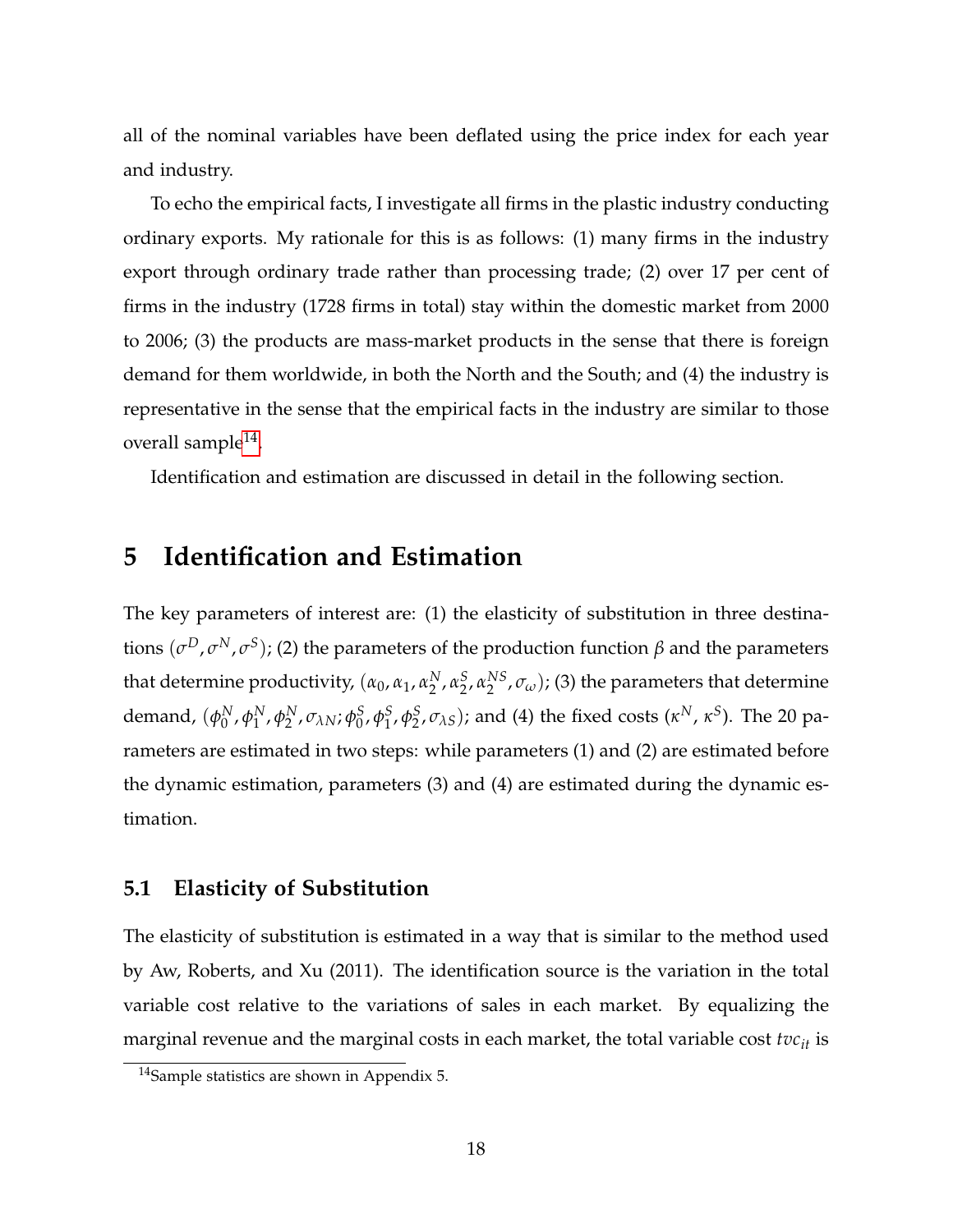expressed as a sum of the domestic and foreign sales weighted by associated markups, proportional to the elasticity of substitution. The regression is:

$$
tvc_{it} = r_{it}^{D}(\frac{\sigma^{D}-1}{\sigma^{D}}) + \mathbb{I}(e_{it}^{N}=1)r_{it}^{N}(\frac{\sigma^{N}-1}{\sigma^{N}}) + \mathbb{I}(e_{it}^{S}=1)r_{it}^{S}(\frac{\sigma^{S}-1}{\sigma^{S}}) + \epsilon_{it}
$$
(15)

where  $\varepsilon_{it}$  is the measurement error of costs that are not correlated with revenue.  $\mathbb{I}(e_{it}^f=1)$  denotes the index function of export decisions to  $f$ . Estimating the equation by OLS retrieves the estimates of  $\sigma^N$ ,  $\sigma^S$ , and  $\sigma^D$ . One concern comes from the heteroskedasticity in the error term. For example, large firms that have high sales are more likely to have large variations in  $\epsilon_{it}$ . I use the HAC robust standard error to address this heteroskedasticity.

|                                                              | Table 5: Elasticity of Substitution |                                |  |
|--------------------------------------------------------------|-------------------------------------|--------------------------------|--|
|                                                              |                                     | $\sigma^{N}$                   |  |
|                                                              |                                     | $12.5^{**}$ $11.1^{**}$ 5.88** |  |
|                                                              |                                     | $(0.012)$ $(0.047)$ $(0.054)$  |  |
|                                                              | # of obs. 12852 12852 12852         |                                |  |
| ** and * denote 1% and 5% significance levels, respectively. | $\sim$ 1 $\sim$ 1 $\sim$            |                                |  |

Std. are in parentheses.

The elasticity of substitution in foreign markets is lower than that in the domestic one, although the one in the North is very close to that in the domestic market. However, the elasticity of substitution in the South,  $\sigma^S\,=\,5.88$ , is much lower than it is in the North  $\sigma^N\,=\,11.1.$  The implied markup in the North is only 10%, half of what it is in the South, around 20%. Within this narrowly defined industry, the markup may indicate the degree of product market competition. I will discuss a possible mechanism through competition later.

#### **5.2 Productivity**

Now, I turn to the productivity estimation. Because the domestic price (quantity) is unavailable, I derive productivity from domestic revenue rather than domestic output quantity. Revenue-based productivity includes two components: production effi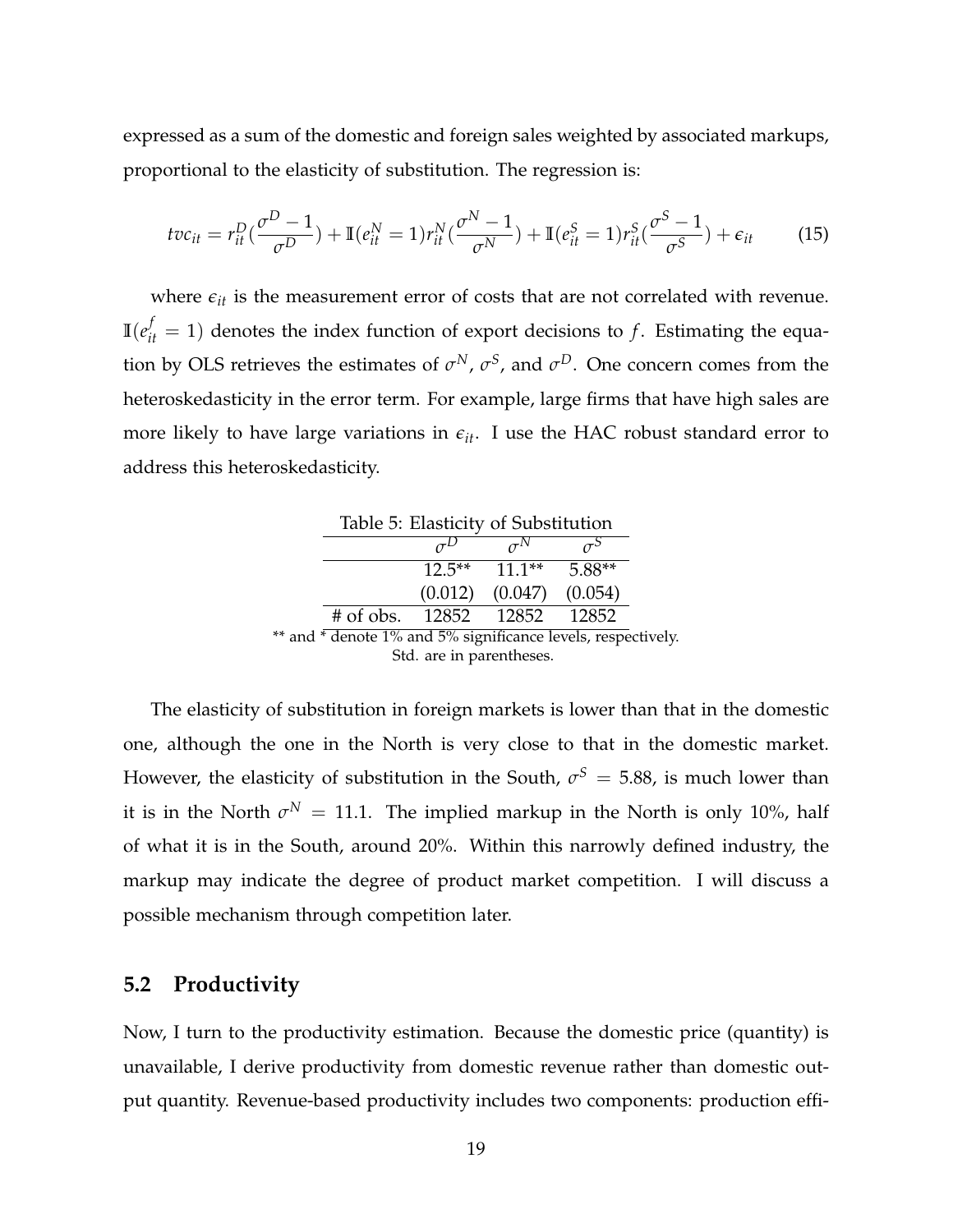ciency  $\varphi_{it}$  and product quality  $h_{it}$ .

$$
\ln r_{it}^D = (1 - \sigma^D) \ln(\frac{\sigma^D}{\sigma^D - 1}) + \ln \Phi_t^D + (1 - \sigma^D)(\beta_0 + \beta_k \ln k_{it} - \omega_{it}) + u_{it}
$$

The unobserved error  $-(1 - \sigma^D)\omega_{it} + u_{it}$  includes both an *i.i.d* component,  $u_{it}$ , and firm-specific, time-varying productivity:  $\omega_{it}$ .<sup>[15](#page-1-0)</sup>. This method relies on the insight of Olley and Pakes (1996), which allows me to rewrite the unobserved productivity in terms of some observable variables that are correlated with it. The choice of the variable input levels for materials *mit* and export decisions *eit*−<sup>1</sup> are correlated with productivity:

$$
\omega_{it} = \omega(k_{it}, m_{it}, e_{it-1})
$$

The first stage produces an estimate of the predicted output as a non-parametric function of the components:  $(k_{it}, m_{it}, e_{it-1})$ .

$$
\ln r_{it}^D = \gamma_0 + \sum_{t=1}^T \gamma_t D_t + (1 - \sigma^D)(\beta_k ln k_{it} - \omega_{it}) + u_{it}
$$
  
=  $\gamma_0 + \sum_{t=1}^T \gamma_t D_t + \chi(k_{it}, m_{it}, e_{it-1}) + u_{it}$ 

*Dt* is a set of "year" dummies that absorbs the aggregate effect. All of the productivity information is captured in  $k_{it}$ ,  $m_{it}$ , and  $e_{it-1}$ . The function  $\chi(k_{it}, m_{it}, e_{it-1})$  is used to substitute  $(1 - \sigma^D)(\beta_k ln k_{it} - \omega_{it})$ . Specifically, I use the second-order polynomials of  $(k_{it}, m_{it}, e_{it-1})^{16}$  $(k_{it}, m_{it}, e_{it-1})^{16}$  $(k_{it}, m_{it}, e_{it-1})^{16}$  to approximate  $\chi(k_{it}, m_{it}, e_{it-1})$ , where the fitted value of  $\chi$ (.) is denoted by  $\widehat{\chi}_{it}$ . According to equation (9), the productivity parameters *α*0, *α*1, *α N* 2 , *α S*  $\frac{S}{2}$  can be recovered by inserting  $σ<sup>D</sup>$ ,  $ω<sub>it</sub> = β<sub>k</sub> ln k<sub>it</sub> + \frac{1}{σ<sup>D</sup>}$ .  $\frac{1}{\widehat{\sigma}^D-1}\widehat{\chi}_{it}$  and  $\omega_{it-1}$  =

<sup>&</sup>lt;sup>15</sup>The specification assumes away the firm-specific effect of  $f_i$  on revenue, and in particular  $u_{it}$  =  $f_i + \varepsilon_{it}$ . I also estimate the case when  $u_{it} = f_i + \varepsilon_{it}$ . It generates close estimates of  $\alpha_2^N$  and  $\alpha_2^S$ . However,  $\alpha_1 < 0$  underestimates the importance of productivity gain  $\frac{\alpha_0 + \alpha_2^N \mathbb{I}(e_{it}^N=1) + \alpha_2^S \mathbb{I}(e_{it}^S=1) + \alpha_2^{NS} \mathbb{I}(e_{it}^N=1) \mathbb{I}(e_{it}^S=1)}{1-\alpha_1}$ 1−*α*<sup>1</sup>  $16I$  also attempt this with third-order polynomials and obtain a robust result.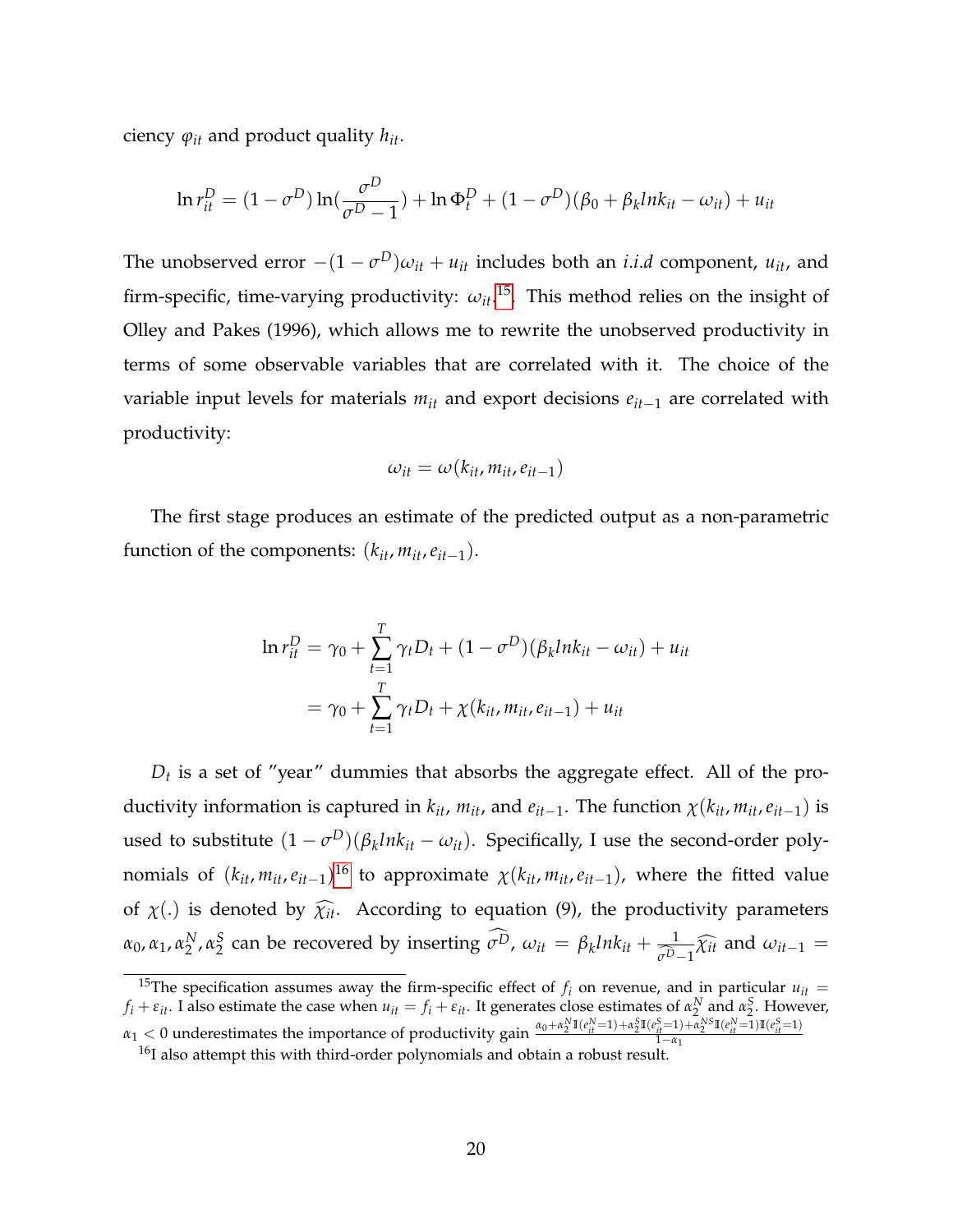$\beta_k ln k_{it-1} + \frac{1}{\widehat{h}}$  $\sigma^{D}-1$  $\widehat{\chi_{it-1}}$  into (9) and rearranged as such:

$$
\widehat{\chi_{it}} = \alpha_0(\widehat{\sigma^D} - 1) + \alpha_1 \beta(\widehat{\sigma^D} - 1)ln k_{it-1} + \alpha_1 \widehat{\chi_{it-1}} - \beta(\widehat{\sigma^D} - 1)ln k_{it} \n+ \alpha_2^N(\widehat{\sigma^D} - 1)e_{it-1}^N + \alpha_2^S(\widehat{\sigma^D} - 1)e_{it-1}^S + \alpha_2^{NS}(\widehat{\sigma^D} - 1)e_{it-1}^N e_{it-1}^S + \epsilon_{it}^{\omega}
$$

*ε*<sup>ω</sup> is the shock in the productivity process, which is orthogonal to *e*<sub>*it*−1</sub>. The productivity parameters are estimated using the non-linear least square method. The identification source of  $\alpha_2^N$  $_2^N$  and  $\alpha_2^S$  $\frac{5}{2}$  is the increase in domestic sales upon exporting (as opposed to not exporting) to the North and South, respectively. A similar argument applies to the identification of *α NS*  $\frac{N}{2}$ .

| Table 6: productivity parameters |                                                |  |  |  |  |  |
|----------------------------------|------------------------------------------------|--|--|--|--|--|
|                                  | (1)                                            |  |  |  |  |  |
| $\alpha_0$                       | $0.035**$ (0.002)                              |  |  |  |  |  |
| $\alpha_1$                       | $0.934**$ (0.005)                              |  |  |  |  |  |
|                                  | $-0.013**$ (0.001)                             |  |  |  |  |  |
|                                  | $0.013**$ (0.002)                              |  |  |  |  |  |
| $\alpha$ $\overline{a}$          | $-0.00(0.004)$                                 |  |  |  |  |  |
| $\alpha^{\mu}$                   | $-0.011*(-0.006)$                              |  |  |  |  |  |
| $SE(\epsilon^{\omega})$          | 0.17                                           |  |  |  |  |  |
| $#$ of obs.                      | 9180                                           |  |  |  |  |  |
|                                  | ** and * denote 1% and 5% significance levels. |  |  |  |  |  |
|                                  | Std. are in parentheses.                       |  |  |  |  |  |

While  $\alpha_2^N = 0.01$  indicates that exporting to the North helps improve productivity,  $\alpha_2^S = 0$  implies that exporting to the South does not benefit productivity at all. In addition, when a firm exports to both the North and the South, there is a slight decrease in productivity.

#### **5.3 Market-specific Demand**

In addition to the productivity levels that are identified by domestic sales, the marketspecific foreign demand  $\lambda_{it'}^f$   $f \in \{N, S\}$  is identified by the variations in export sales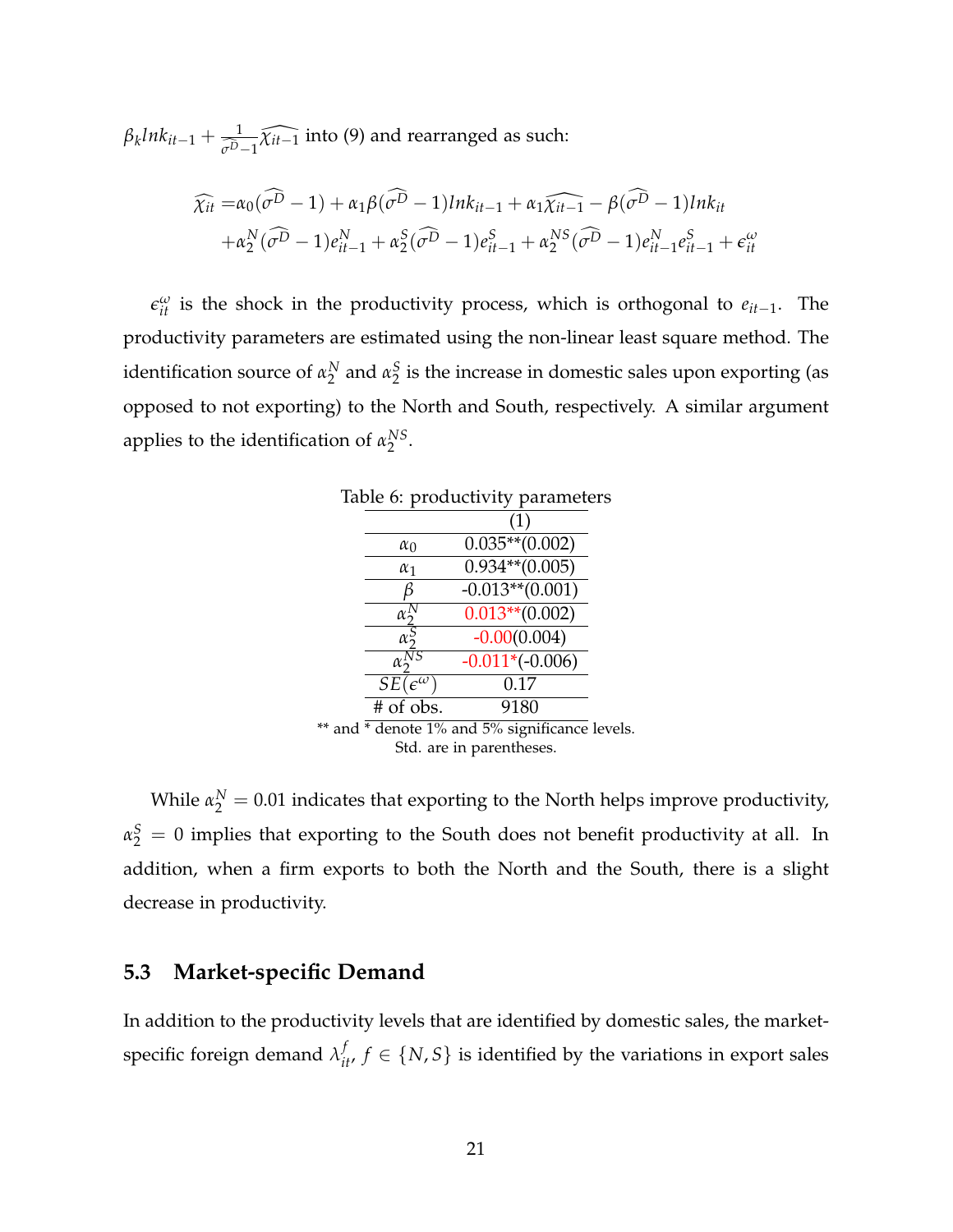among exporters to market *f* over time:

$$
\lambda_{it}^f = f(\lambda_{it-1}^f, e_{it-1}^f) + \epsilon_{it}^{\lambda f} = \phi_0^f + \phi_1^f \lambda_{it-1}^f + \phi_2^f e_{it-1}^f + \epsilon_{it}^{\lambda f}
$$
(16)

Because the demand within the domestic market is normalized to be 0, the identification source of demand parameters *φ f* 0 , *φ f*  $j<sub>1</sub>$  and  $\phi_2^f$  $L_2^f, f \in \{N, S\}$  is the export sales relative to the domestic sales, as well as the entry/exit patterns.

Unlike productivity, which can be fully determined from domestic sales, export sales are only observed when a firm exports. Other than capital stock ln *kit* and productivity *ωit*, both of which determine export sales, the average demand for exporting and non-exporting firms is represented as:

$$
\mathbb{E}(\lambda_{it}^f | e_{it}^f = 1) = \frac{\phi_0 + \phi_2^f}{1 - \phi_1^f} \qquad \mathbb{E}(\lambda_{it}^f | e_{it}^f = 0) = \frac{\phi_0}{1 - \phi_1^f}
$$
(17)

Because a firm's export decision  $e^f_{it}$  depends on fixed costs  $\kappa^f$ . It is impossible to separate fixed costs and demand.

In particular, *φ f*  $\phi_2$  is identified by increments of average sales.  $\phi_0 + \phi_2$  are identified by average sales, given *φ*<sup>1</sup> and *κ f* . The other source of identification is entry/exit patterns. *φ f*  $j<sub>1</sub>$ , coupled with  $\sigma_f^2$  $f_f^2$ , accounts for the volatility of export sales in market  $f$ . The low (high) persistence of export sales over time implies the low (high) value of  $\phi_1^f$ 1 and/or the high (low) value of  $\sigma_f^2$ *f* . An increase in export sales in market *f* pins down *φ f*  $\frac{1}{2}$ , conditional on entry into f.

In the following subsection, I delineate the estimation of the demand and fixedcost parameters.

#### **5.4 Dynamic Estimation**

Fixed costs follow a certain distribution:  $\kappa_{it}^f \sim G(.)$ . For simplicity, I assume they follow a degenerated distribution, a constant. The parameters Θ in the dynamic part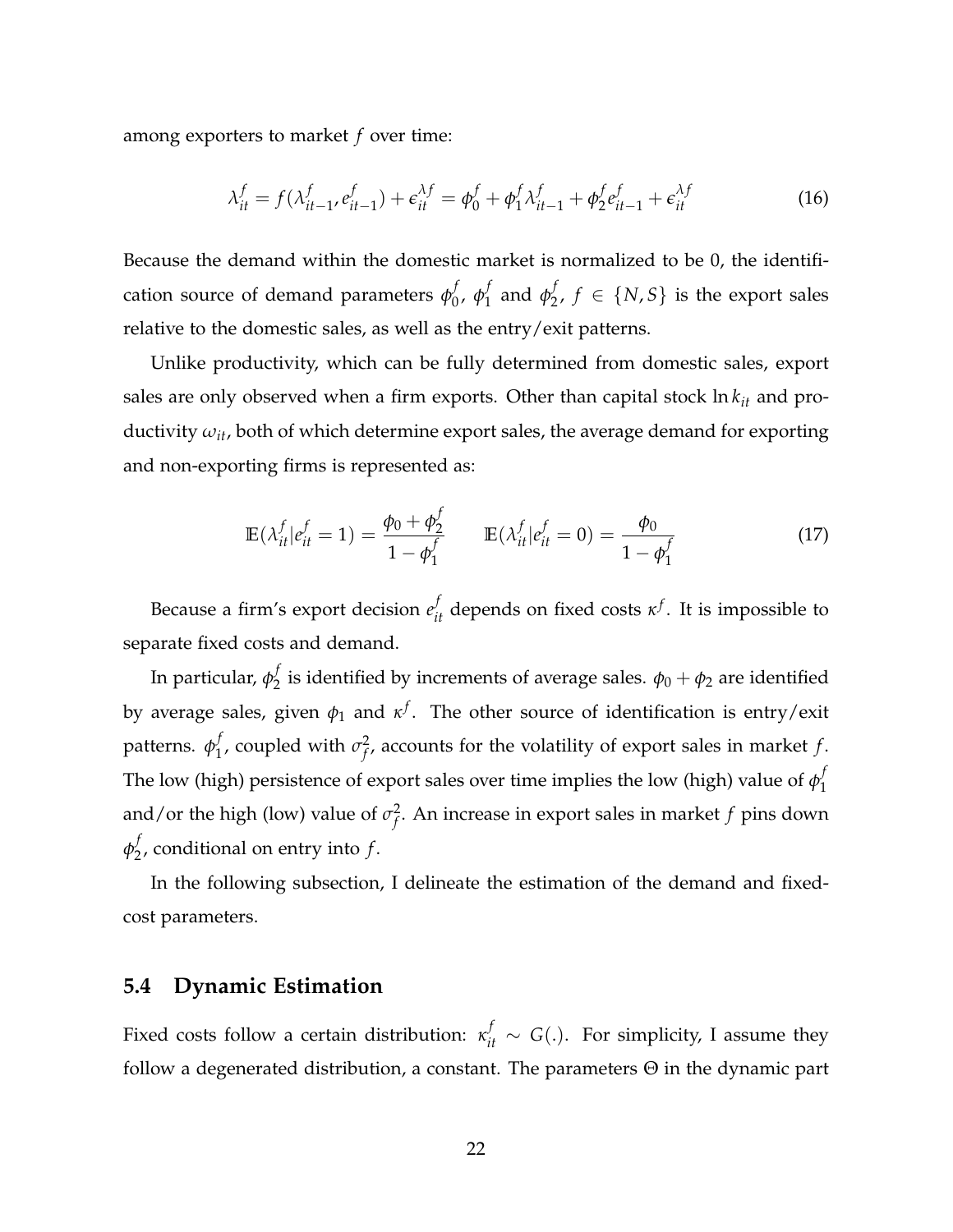are:

$$
\Theta = \left[ \underbrace{(\phi_0^N, \phi_1^N, \phi_2^N, \sigma_{\lambda_N}^2; \phi_0^S, \phi_1^S, \phi_2^S, \sigma_{\lambda_S}^2)}_{\text{demand}} \underbrace{(\kappa^N, \kappa^S)}_{\text{fixed cost}} \right]
$$

There are ten parameters, eight of which are relevant to demand. The state variables are  $s_{it} = (k_{it}, \omega_{it}, \lambda_{it}^N, and \lambda_{it}^S)$ . Information on discrete choice regarding entry/exit and information regarding continuous variables are both useful in pinning down the parameters. There is a burgeoning strand of literature on dynamic discrete choice. This literature proposes different two-step estimation methods by which to avoid the large state space problem (Hotz and Miller, 1994; Bajari, Benkard and Levin, 2007; Arcidiacono and Miller, 2011). However, the two-step methods are not applicable in this case, because the state variables,  $\lambda_{it}^f$  are only partially observed and serially correlated.

Nevertheless, ignoring the partially observed export sales and making use only of entry/exit information causes us to miss part of the identification source for demand parameters. Das et al.(2007) construct the simulated demand jointly with firm entry/exit in order to fully utilize information. Given the large state space, the paperrather than utilizing individual information to construct maximum likelihood, adopts simulated methods of moments to capture both discrete-type entry/exit as well as continuous-type export sales information.

The following four sets of moments inform our estimations of the parameters of demand and fixed cost.

(1) The first set of moments contains cross-sectional discrete-type information: export destination choice. Specifically, it includes a proportion of non-exporting firms  $Pr(e_{it} = (0, 0))$ , a proportion of firms exporting to the North  $Pr(e_{it} = (1, 0))$ , a proportion of firms exporting to the South  $Pr(e_{it} = (0, 1))$ , and a proportion of firms exporting to both the North and South  $Pr(e_{it} = (1, 1)).$ 

(2) The second set of moments carries information collected over time. The eight moments characterize firms' choices to start/continue/end exporting to foreign mar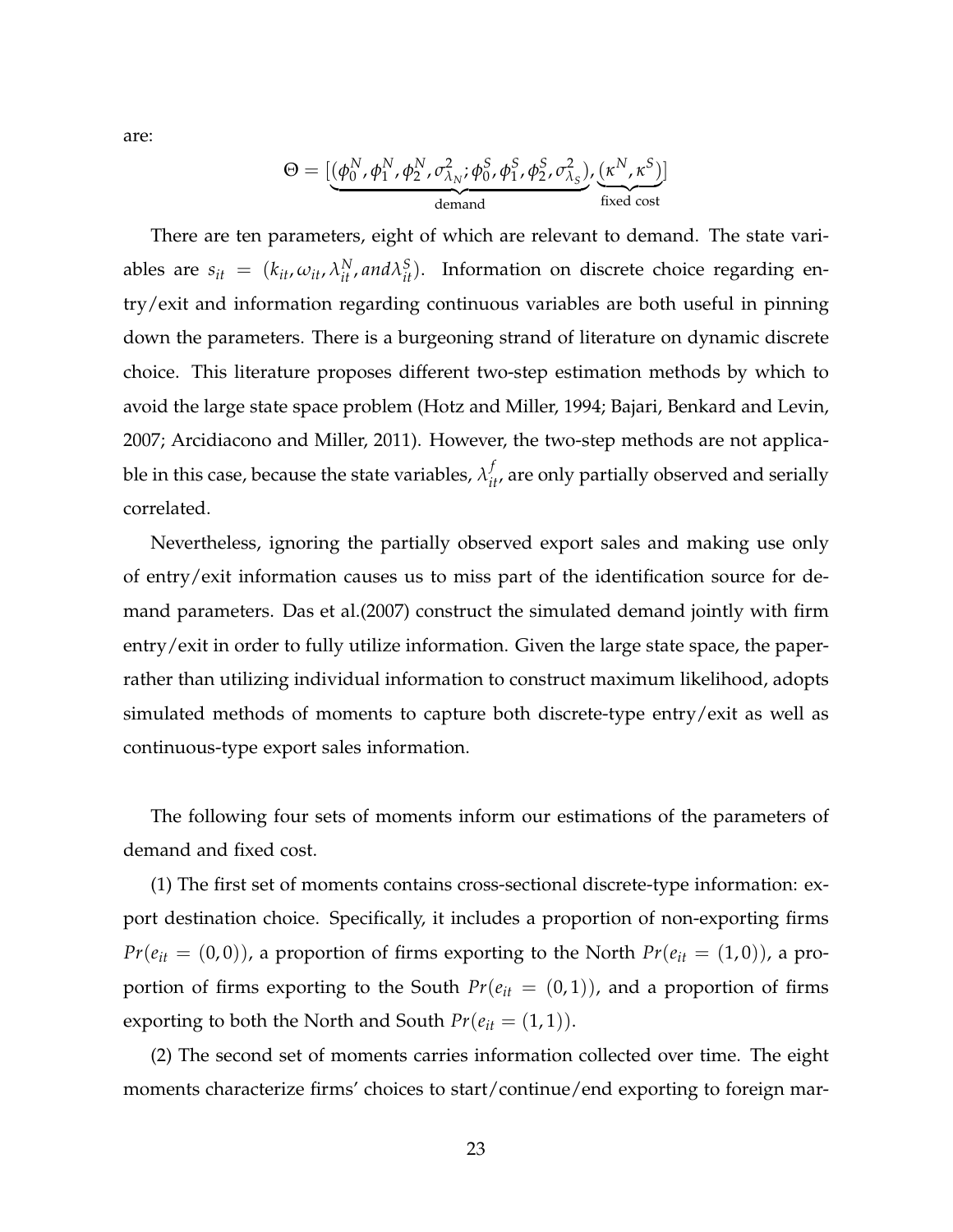ket  $f$  and the decision to stay non-exporting between  $t$  and  $t + 1$ . They are the following:

$$
Pr(e_{it-1}^{N} = 0, e_{it}^{N} = 1) \text{ and } Pr(e_{it-1}^{S} = 0, e_{it}^{S} = 1)
$$
  
\n
$$
Pr(e_{it-1}^{N} = 1, e_{it}^{N} = 1) \text{ and } Pr(e_{it-1}^{S} = 1, e_{it}^{S} = 1)
$$
  
\n
$$
Pr(e_{it-1}^{N} = 1, e_{it}^{N} = 0) \text{ and } Pr(e_{it-1}^{S} = 1, e_{it}^{S} = 0)
$$
  
\n
$$
Pr(e_{it-1}^{N} = 0, e_{it}^{N} = 0) \text{ and } Pr(e_{it-1}^{S} = 0, e_{it}^{S} = 0)
$$

Since demand is market-specific, the switching pattern of each market, rather than the joint-switching decision  $Pr(e_{it-1} = (0, 0), e_{it} = (0, 1))$ , captures major variations.

(3) In addition to entry/exit discrete-type information, the third set of moments that includes continuous-type information is the average of domestic sales relative to export sales in  $f$ , conditional on exporting:

$$
ln(\frac{r_{it}^D}{r_{it}^N})
$$
 and  $ln(\frac{r_{it}^D}{r_{it}^S})$ 

(4) The last set of moments carries the overtime information of export sales, conditional on exporting:

$$
Cov(\ln r_{it}^N, \ln r_{it-1}^N) \quad and \quad Cov(\ln r_{it}^S, \ln r_{it-1}^S)
$$

$$
ln(\frac{r_{it}^N}{r_{it-1}^N}) \quad and \quad ln(\frac{r_{it}^S}{r_{it-1}^S})
$$

The four sets of moments contain 18 moments in total to match. Among those moments,  $Cov(\ln r_{it'}^f \ln r_{it'}^f)$ *f*<sub>*it*−1</sub>) and *ln*( $\frac{r_i^f}{r_i^f}$ *it r f it*−1 ) provide identification source of  $\phi_1^f$  $\int_{1}^{f}$  and  $\phi_2^f$ 2 , respectively. Given *φ f*  $j<sub>1</sub>$  and  $\phi_2^f$ 2 , *φ f*  $\int_0^f$  is mainly pinned down by  $ln(\frac{r_i^f}{r_i^f})$ *it*  $\left(\frac{r_{it}}{r_{it}^N}\right)$  as shown in (17). Given  $\phi_0^f$ 0 , *φ f*  $\int_1^f$  and  $\phi_2^f$  $\frac{1}{2}$ , the identification source of  $\kappa^f$  mainly comes from the first set of moments. In addition,  $\sigma_{\lambda_f}$ , which determines the volatility of demand, is identified from the second sets of moments. However, the identification sources for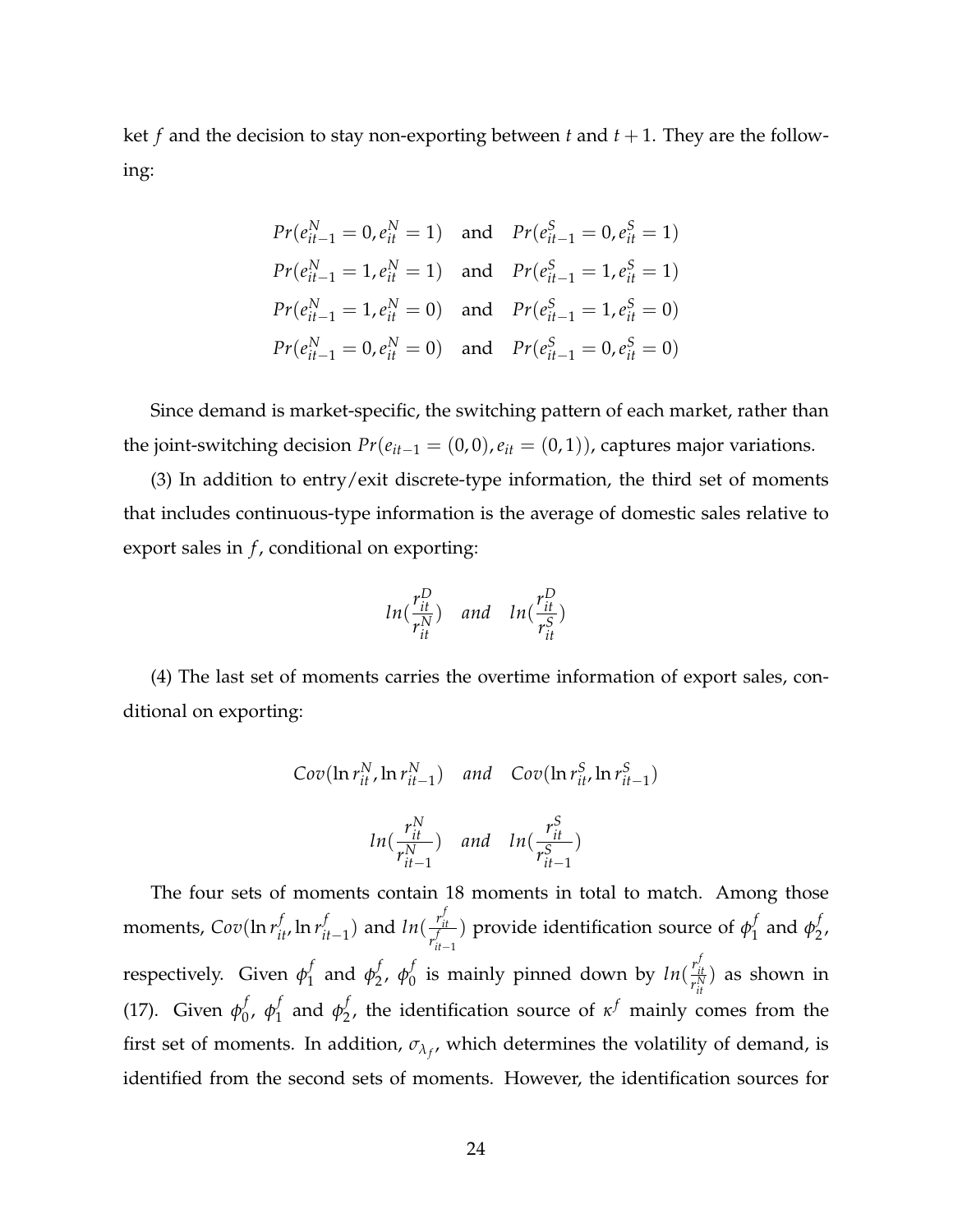those parameters are not fully separable.

While the first and the second set of moments contain discrete-type information on entry/exit, the third and the fourth set of moments carry continuous-type information on sales. From another perspective, the first and the third sets of moments include cross-sectional information and the second and the fourth set of moments capture variation over time. Θ is derived from the minimization of distance between simulated moments  $m(\Theta)$  and data moments  $M^{17}$  $M^{17}$  $M^{17}$ :

$$
\Theta = argmin \quad (m(\Theta) - M)'W(m(\Theta) - M)
$$

where **W** denotes the weighting matrix that is estimated using the inverse of the Variance-Covariance matrix of data moments. *m*(Θ) and *M* represent simulated moments and data moments. Standard errors are calculated as the square roots of the diagonal elements of the Variance-Covariance matrix [ *∂m*(Θ) *∂*Θ  $\int^{\prime} \mathbb{W} \frac{\partial m(\Theta)}{\partial \Theta} ]^{-1}$ . The model fits the data well. A comparison between simulated moments and data moments is in Appendix 7.

|                    | Table 7: Demand and Fixed-Cost Parameters      |                              |  |
|--------------------|------------------------------------------------|------------------------------|--|
|                    | North                                          | South                        |  |
|                    | Demand                                         |                              |  |
|                    | $0.06*(0.03)$                                  | $0.61**$ (0.05)              |  |
|                    | $0.83**$ (0.01) $0.81**$ (0.04)                |                              |  |
| $\eta_2$           |                                                | $0.01(0.09)$ $0.36**$ (0.03) |  |
| $\sigma_{\lambda}$ | $0.67**$ $(0.01)$ $0.79**$ $(0.02)$            |                              |  |
|                    | <b>Fixed Cost</b>                              |                              |  |
| κ                  | $8.90**$ (0.29) $8.71**$ (0.57)                |                              |  |
| $\mathfrak{S}$     | \$1,041,000                                    | \$861,000                    |  |
|                    | ** and * denote 1% and 5% significance levels. |                              |  |
|                    | Std. are in parentheses.                       |                              |  |

Several points are noteworthy. Contrary to its effect on productivity, exporting to the North does not have a significant impact on the market-specific component,

<sup>&</sup>lt;sup>17</sup>Since  $k_i$  is constant over time, the fixed point of value function is concurrently computed for each *ki* . The parallel computing reduces one dimension in state space, which greatly saves computational time. The algorithm is listed in Appendix 6.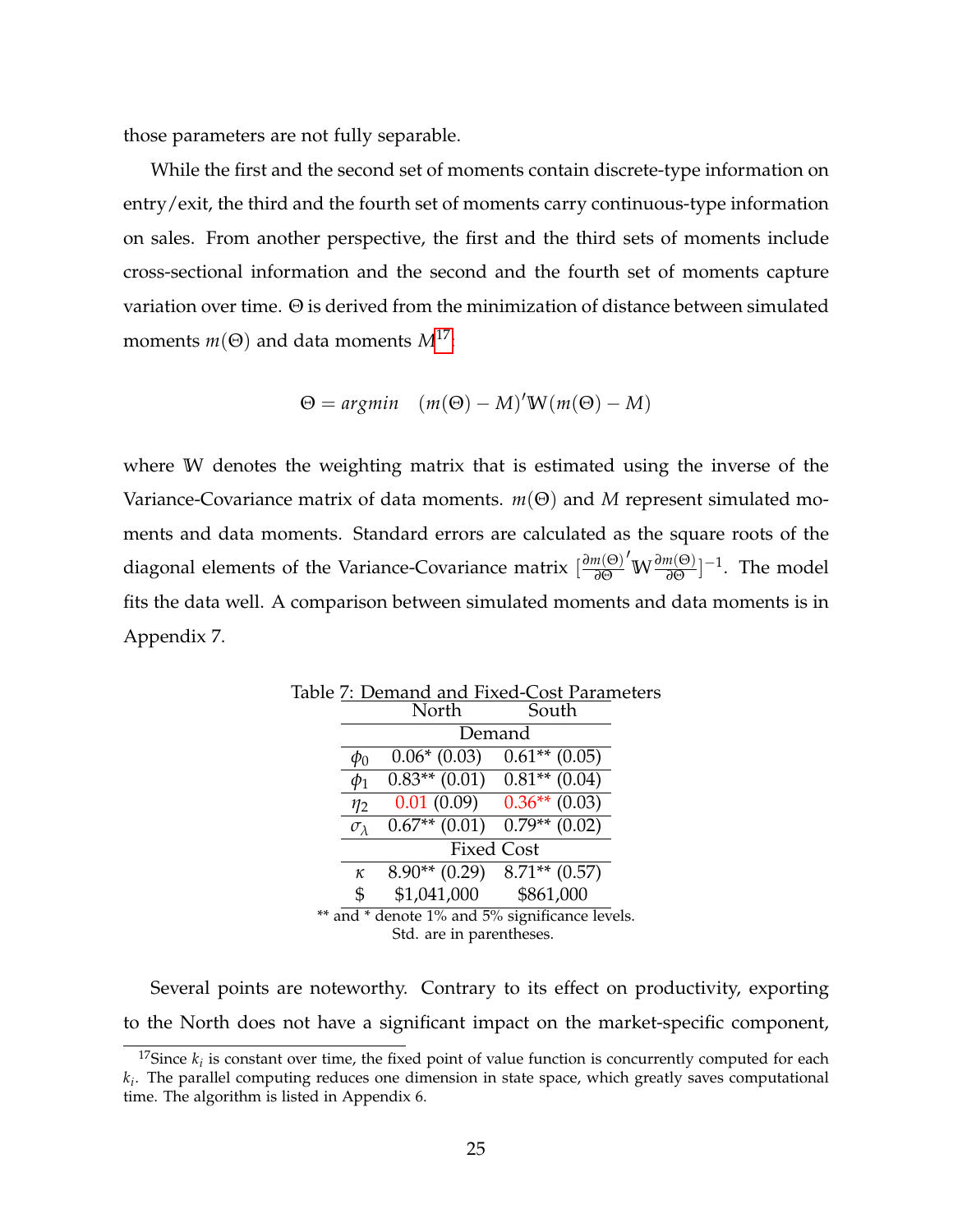demand. However, exporting to the South increases the market-specific component of demand in the South. In addition,  $\sigma_{\lambda N} < \sigma_{\lambda S}$  indicates that demand is more volatile in the South.

The fixed costs translate into  $\kappa^N \approx $1,041,000$  and  $\kappa^S \approx $861,000$ , measured in U.S. dollars. The estimated fixed cost in both the North and the South are large. The fixed cost that a exporting firm incurs each period consists primarily of the cost to maintain exports and the search to build up the firm's customer base. If the market penetration cost is convex, as in Arkolakis (2010), the low fixed cost in the South, coupled with the quick expansion of the customer base in the South imply the North is a tougher market to penetrate than the South. Due to the nature of dynamics, it is the gains in productivity, instead of the low fixed cost, that makes the North the more popular export destination compared to the South. The estimates show that there is a high fixed cost in the North, which is consistent with the study's other finding that the North is a more difficult market than the South (Crino and Epifani, 2012). Even though the market in the North is tough, the North still enjoys popularity because of the future value that comes with exporting to there.

#### **6 A Possible Mechanism: Competition**

Why is the market in the North more appealing than the market in the South? In this paper's structural model, the mechanisms are not modeled explicitly. Here, I offer a possible mechanism to suggest why export destination choice affects productivity and demand: the degree of competition varies by destination.

A major concern stems from the missing variable that exists between the destination and productivity/demand. It is well-known that exporting to the North is associated with intensive R&D activity that also helps to improve productivity (Aw, Roberts and Xu, 2011). If the export destination choice is driven by R&D activity, the causality between export destination choice and productivity is undetermined. In order to tease out the impact of R&D decision-making on productivity gains, I include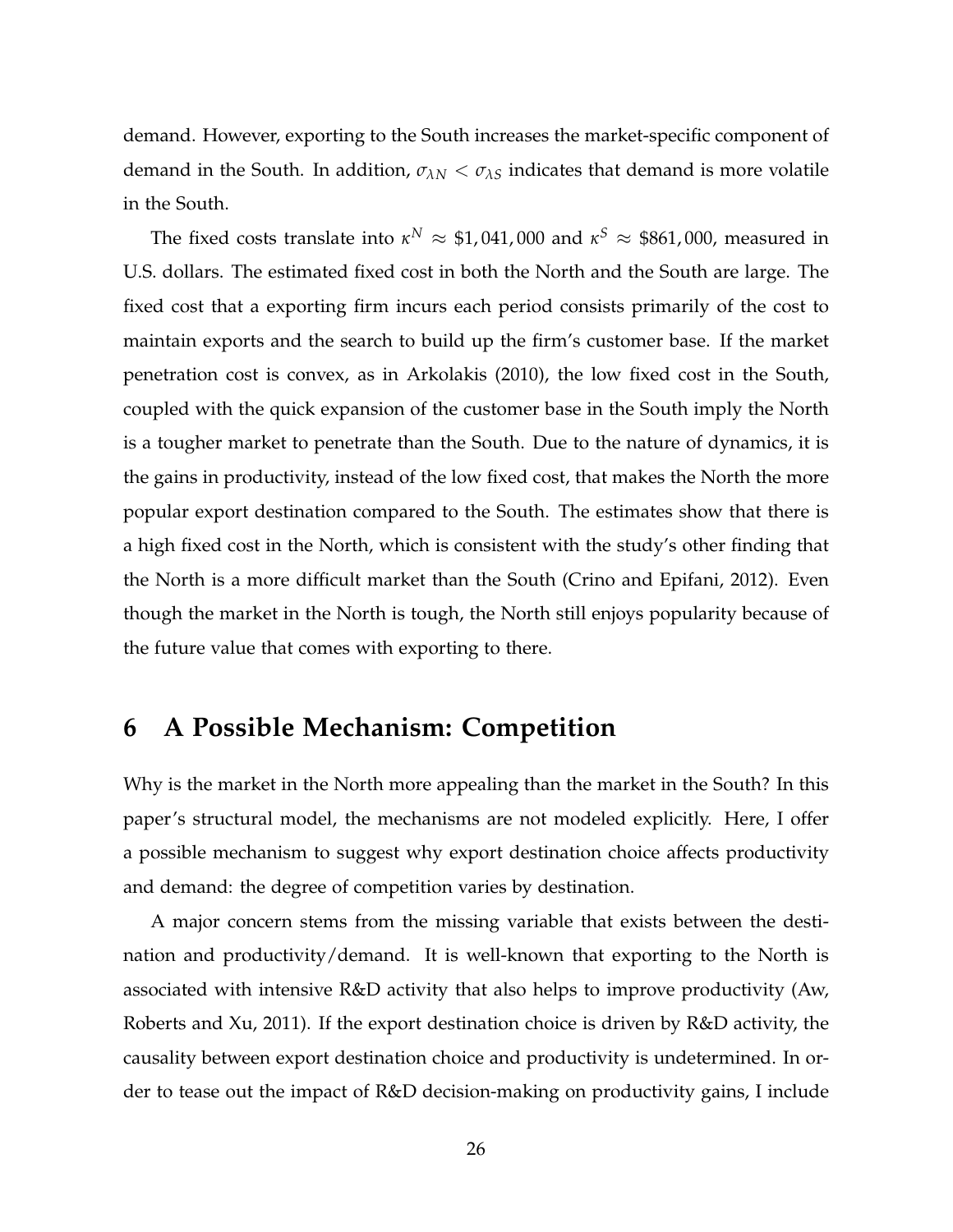the R&D decision along with the export decision:

$$
\omega_{it} = \alpha_0 + \alpha_1 \omega_{it-1} + \alpha_2^N e_{it-1}^N + \alpha_2^S e_{it-1}^S + \alpha^{rd} R D_{it-1} + \epsilon_{it}
$$

where productivity  $\omega_{it}$  is estimated by industry using LP methods.  $RD_{it-1}$  denotes the variable associated with R&D. Both discrete and continuous choices regarding R&D are controlled for in columns (2) and (3), respectively<sup>[18](#page-1-0)</sup>.

|               |          | $\omega_{it}$ |           |
|---------------|----------|---------------|-----------|
|               | (1)      | (2)           | (3)       |
|               | $0.88**$ | $0.88**$      | $0.88**$  |
| $\alpha_1$    | (0.001)  | (0.001)       | (0.001)   |
| $\alpha_2^N$  | $0.03**$ | $0.02**$      | $0.02**$  |
|               | (0.005)  | (0.005)       | (0.005)   |
| $\alpha_2^S$  | 0.01     | 0.01          | 0.01      |
|               | (0.01)   | (0.006)       | (0.006)   |
| $\alpha^{rd}$ |          | $0.01**$      | $0.006**$ |
|               |          | (0.004)       | (0.001)   |
| obs.          | 846536   | 846536        | 846536    |
| $R^2$         | 0.83     | 0.83          | 0.83      |
|               |          |               |           |

Table 8: Productivity, R&D and Export Destinations

The discrete and continuous R%D variables are controlled for in columns (2) and (3). \*\* and \* denote 5% and 1% significance levels, respectively. Std. are in parentheses.

Although R&D does indeed improve productivity, the inclusion of R&D does not change the significant effect that exporting to the North has on productivity. It can be said that export destinations themselves, rather than R&D, lead to improvements in productivity.

There are huge discrepancies between the markets in the North and the South. Most research focuses on contract enforcement (Araujo, Mion and Ornelas, 2015) or the development of financial institutions (Chan and Manova, 2013). Alternatively, I seek to highlight the importance of market competition based on the parameters in the structural model. Of course, these areas of research are not mutually exclusive.

<sup>&</sup>lt;sup>18</sup>A discrete variable is defined as 1 if the R&D expenditure is greater than 0; it is defined as 0 otherwise. A continuous variable is taken to be the log of the R&D expenditure.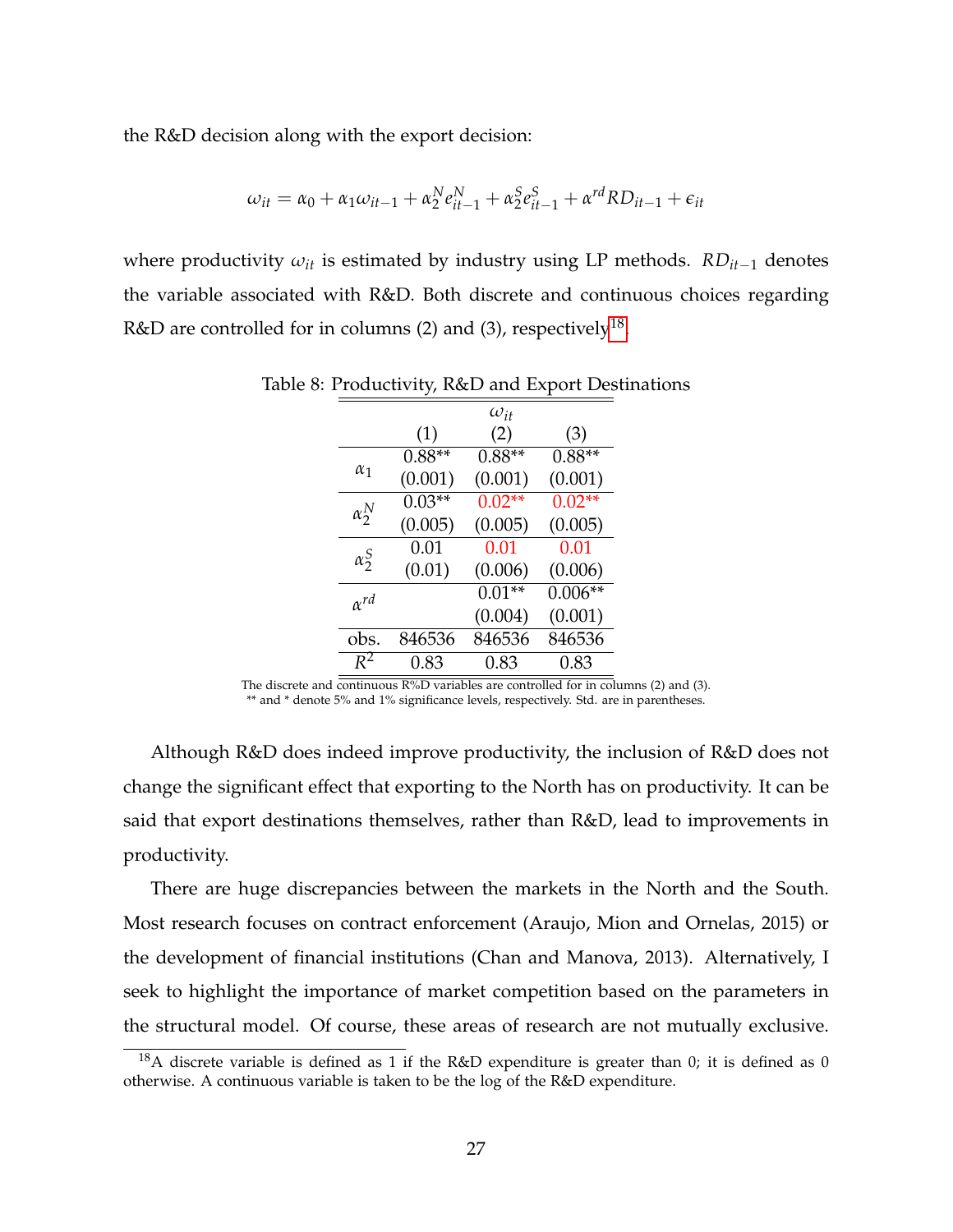Instead, they go in hand in hand with one another. For example, developed financial institutions often emerge simultaneously with intense competition in the product market.

The elasticity of substitution in the model, under the CES setup, characterizes the markup that sheds light on market competitiveness. A high elasticity of substitution implies low markup (a high degree of competition):  $\frac{\sigma^N}{\sigma^N}$  $\frac{\sigma^N}{\sigma^N-1} < \frac{\sigma^S}{\sigma^S-1}$  $\frac{\sigma^3}{\sigma^3-1}$ .

I assume  $\alpha_2^f = \theta_1 + \theta_2 \sigma^{f19}$  $\alpha_2^f = \theta_1 + \theta_2 \sigma^{f19}$  $\alpha_2^f = \theta_1 + \theta_2 \sigma^{f19}$ ,  $f \in \{N, S\}$  to capture how competition affects gains in productivity and demand. While  $\theta_2$  measures the influence of competition on productivity,  $\theta_1$  pins down the overall magnitude of  $\alpha_2^N$  $\frac{N}{2}$  and  $\alpha_2^S$  $2^5$ . A similar setup applies to demand:

productivity: 
$$
\alpha_2^N = \theta_1 + \theta_2 \sigma^N
$$
,  $\alpha_2^S = \theta_1 + \theta_2 \sigma^S$  (18)

demand:  $\phi_2^N = \eta_1 + \eta_2 \sigma^N$ ,  $\phi_2^S = \eta_1 + \eta_2 \sigma^S$ (19)

 $\text{Given } \sigma^N > \sigma^S, \, \alpha_2^N > \alpha_2^S$  $_2^S$ , and  $\phi_2^N < \phi_2^S$  $_2^S$ , it is easy to derive  $θ_2 > 0$  and  $η_2 < 0$ . While  $\theta_2 > 0$  is consistent with previous research indicating the positive impact of competition on productivity (Syverson, 2004; Backus, 2014),  $η<sub>2</sub> < 0$  may suggest that intense competition limits a firm's capacity to build up its customer base quickly because the products are easily substituted. It thus sheds light on the manifold effects of competition on productivity and demand.

Since in the model, productivity includes both production efficiency and product quality, intense competition helps increase productivity through either improving production efficiency, management quality (Bloom et al. 2010), or product quality (Amiti and Khandelwal, 2011).

<sup>&</sup>lt;sup>19</sup>Other indicators, such as the markup  $\frac{\sigma^f}{\sigma^f}$  $\frac{\sigma}{\sigma^f-1}$ , are isomorphic to the elasticity of substitution.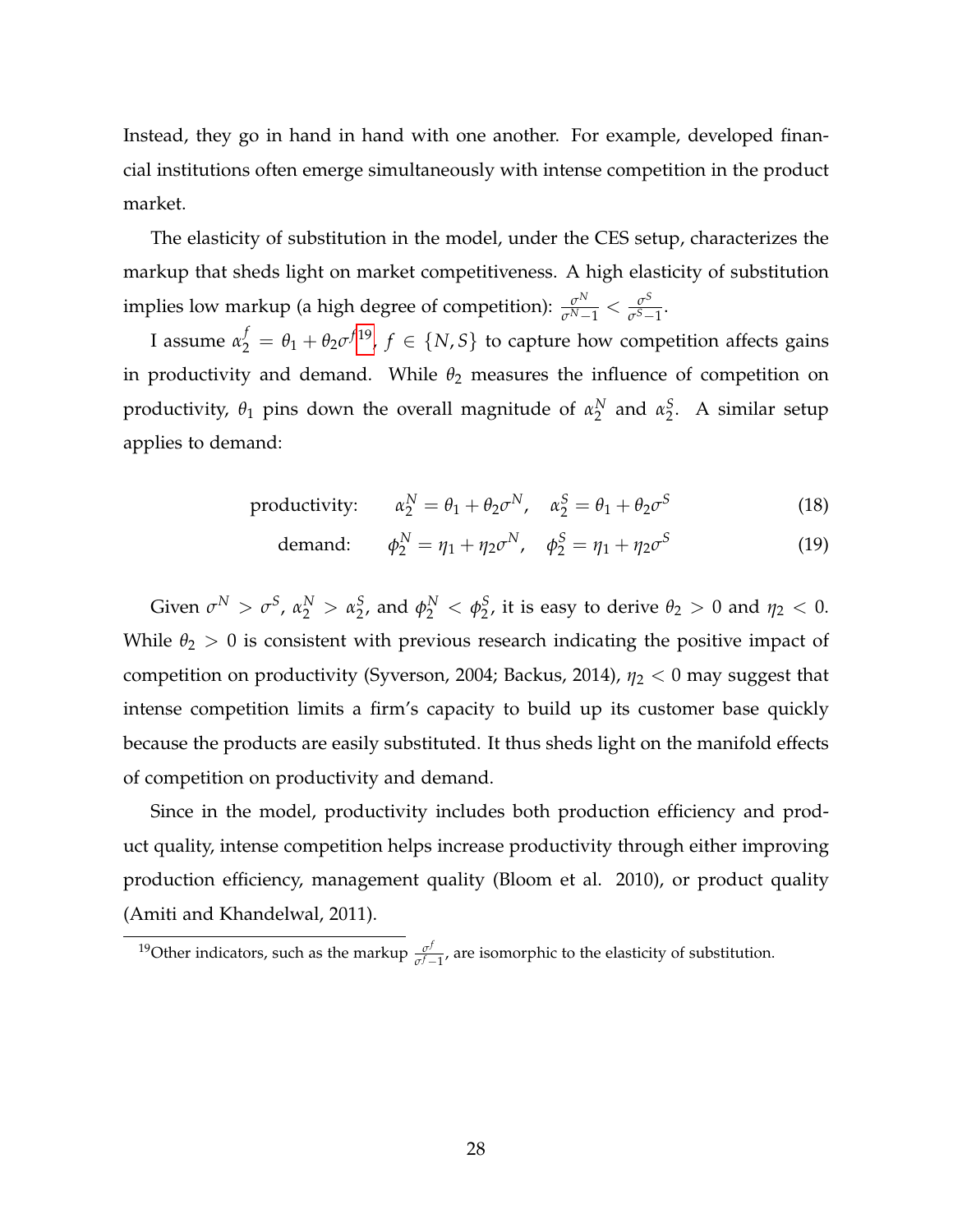## **7 Counterfactural Analysis**

Returning to this paper's examination of different gains associated with export destinations, I consider the magnitude of the general component, productivity, and the market-specific component, demand in each market, on both the intensive and extensive margins of exports. Because the extensive margin is the choice variable and much of the variation in trade volume is driven by firms extensive margin decisions regarding whether to participate in export markets, I pay attention to the extensive margin.

When a firm chooses a discrete entry decision, the effect on the intensive margin is mechanical in the sense that the evolution of productivity and demand jointly determine the intensive margin.

Both productivity  $\omega_{it}$  and demand  $\lambda_{it}^f$  determine foreign sales at destination  $f$ . The revenue function at market *f* is:

$$
\ln r_{it}^f = (1 - \sigma^f) \ln(\frac{\sigma^f}{\sigma^f - 1}) + \ln \Phi_t^f + (1 - \sigma^f)(\beta_0 + \beta_k \ln k_{it} - \omega_{it}) + \lambda_{it}^f
$$

While the gains in productivity upon exporting to the North  $\alpha_2^N = 0.01$  translate into sales of  $(\sigma^f - 1)\alpha_2^N$  $_2^N$  at destination  $f$ , after an additional period of exporting, the gains in demand *φ f*  $\frac{1}{2}$  is directly attributed to the sales. However, the firm's entry/exit decision complicates this issue. In particular, I eliminate both the productivity gains *α N*  $_2^N$  and demand gains  $\phi_2^S$  $_2^5$  by setting them to 0. The following table displays the extensive margin, namely, the percentage of exporting firms.

|                     | Table 9: Effect of Gains on Extensive Margin |                |       |
|---------------------|----------------------------------------------|----------------|-------|
|                     | (1)                                          | (2)            | (3)   |
|                     | Benchmark                                    | $\alpha_2^N=0$ | $= 0$ |
| $\% (e_{it} = 1)$   | $8.2\%$                                      | 4.9%           | 6.8%  |
| $\% (e_{ii}^N = 1)$ | 7.2%                                         | 3.4%           | 6.7%  |
| $= 1)$              | 4.4%                                         | 2.6%           | 1.2%  |

 $%$   $(e_{it} = 1)$  denotes the percentage of exporting firms;  $%$   $(e_{it}^{N} = 1)$  and  $%$   $(e_{it}^{S} = 1)$  denote the total percentage of firms exporting to the North and South, respectively.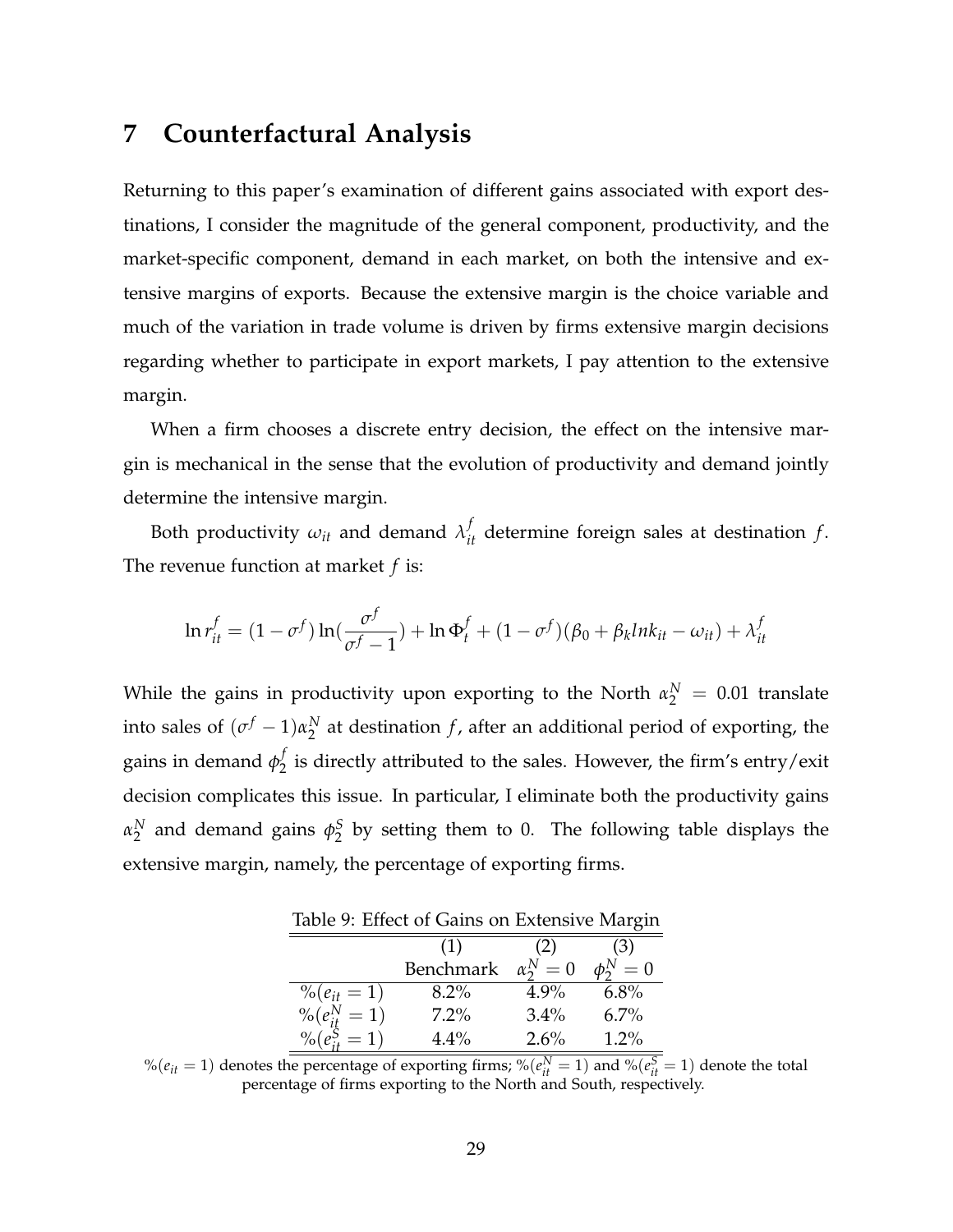Eliminating the gains in the North and the South deter 3.8 and 3.2 percentage points of total firms, which account for 52.8% ( $\frac{7.2\% - 3.4\%}{7.2\%}$ ) and 72.7% ( $\frac{4.4\% - 2.6\%}{4.4\%}$ ) of all exporting firms to the North and the South, respectively. Even though the elimination of gains in both markets play equally important roles in deterring firms' entry into the current market, it generates asymmetric effect on cross-markets entry in the long run. In particular, only 2.6 percentage points of all firms export to the South if  $\alpha_2^N=0.$ However, 6.7 percentage points of firms still export to the North if  $\alpha_2^S = 0$ . To better characterize the asymmetric importance of productivity and demand to the extensive margin, consider that eliminating the productivity gains deters 34%  $(\frac{4.4\% - 2.6\%}{4.4\%})$  of the all firms that would have exported to the South, whereas shutting down the demand gains deters only 7% ( $\frac{7.2\% - 6.7\%}{7.2\%}$ ) of firms that would have exported to the North.

These estimates highlight the asymmetric importance of productivity and demand in firms' export decisions. Given the type of gains in different destinations over time, the North, rather than the South, appears an appealing destination to which a firm might start exporting over time. From another perspective, the fixed-cost reduction in the North encourages more firms to export than does an equal fixed-cost reduction on firms in the South. The following counterfactual analysis validates the argument by lowering the export barrier, namely, the fixed cost. In particular, I lower the fixed costs in the North and the South by [20](#page-1-0)%. <sup>20</sup>

|                                         |                                      | (2)     | 3)                         |
|-----------------------------------------|--------------------------------------|---------|----------------------------|
|                                         | Benchmark $\kappa^N \downarrow 20\%$ |         | $\kappa^S \downarrow 20\%$ |
| $\% (e_{it} = 1)$                       | $8.2\%$                              | $9.4\%$ | 8.7%                       |
| $\frac{\%(e_{it}^N=1)}{\%(e_{it}^S=1)}$ | $7.2\%$                              | $8.9\%$ | 7.2%                       |
|                                         | 4.4%                                 | 4.6%    | 5.3%                       |

Table 10: Effect of Fixed Cost Reduction on Extensive Margin

Unsurprisingly, a reduction in  $\kappa^N$  does not only have a larger impact on export participation in the North than an equal reduction in *κ <sup>S</sup>* does on firms' export participation in the South, but also induces export participation in the South, where such

 $^{20}$ 20% reduction of fixed cost in the North and the South are equal to \$200,000 and \$172,000 measured in dollars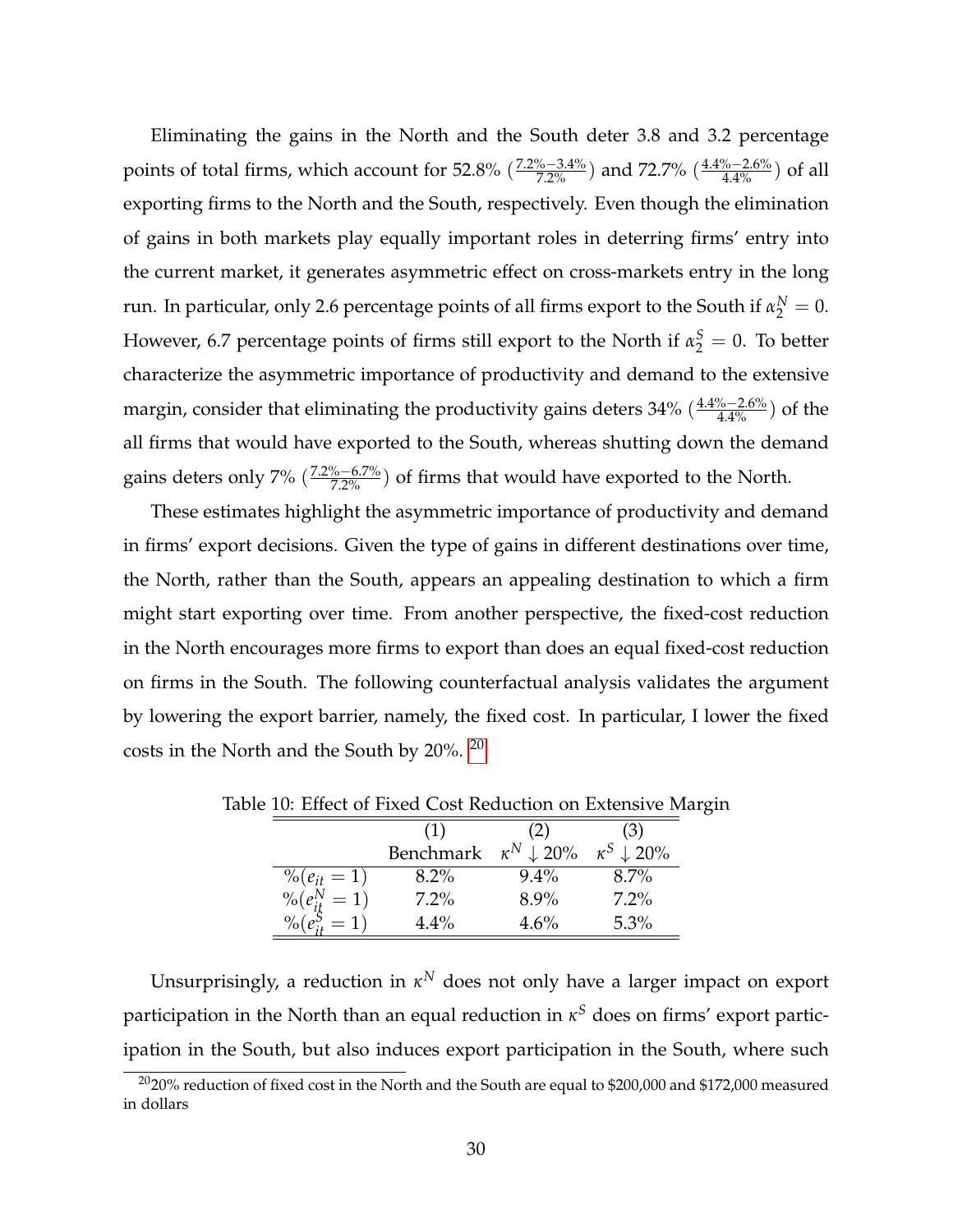effect does not exist for a reduction in *κ S* .

The counterfactual analysis carries some implications for trade-promotion policies. For example, it is preferable to reach a bilateral trade agreement to reduce the trade barrier to the North.

### **8 Conclusion**

Ultimately, it is not only export activity, but also export destination choice, that determines a firm's future export sales. Spurred by data regarding Chinese firms' exporting relationships to the North and South over time, in this paper, I set up a dynamic structural model of firms' export destination choices. Using this model, I distinguish between two types of determinants that affect a firm's export sales: a general factor, productivity, and a market-specific factor, demand. I then quantify the extent to which the export destination choice affects the evolution of each of the two components.

I find that exporting the North increases productivity, and this productivity subsequently promotes a firm's entry (sales) to other markets. In contrast, exporting to the South enables a firm to build up a customer base in its chosen destination market rapidly, which serves only to increase the firm's export sales in that particular market. Even though the fixed cost in the North is higher than the fixed cost in the South, exporting to the North remains appealing. Competition may be a possible mechanism accounting for the discrepancy between the North and South.

Counterfactual analysis indicates that eliminating the benefits of exporting to the North has a larger adverse effect on export participation to the South than the other way around. The paper highlights the asymmetric importance of exporting to different destinations when considering the benefits that determine future exports.

There are several limitations to this research. Due to lack of data regarding domestic quantities, it is impossible to separate the components of efficiency and quality. Even though productivity is assumed to be the same across markets, the product quality probably varies across markets (Manova and Zhang, 2012). In addition, the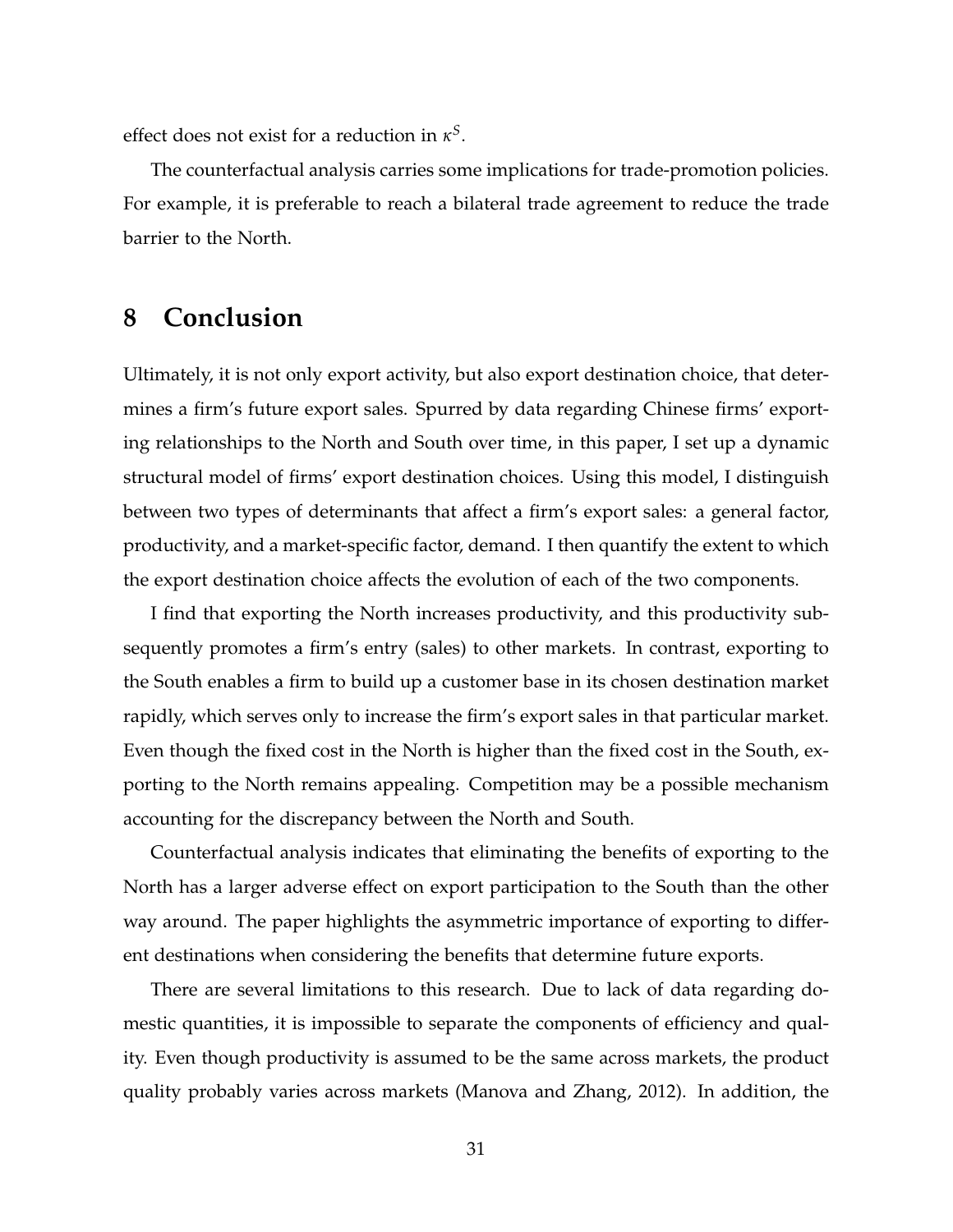dichotomy of North and South fails to take into account the variations within each destination, and in particular, the multiple political and economic structures of each destination that may influence firms' decision-making processes.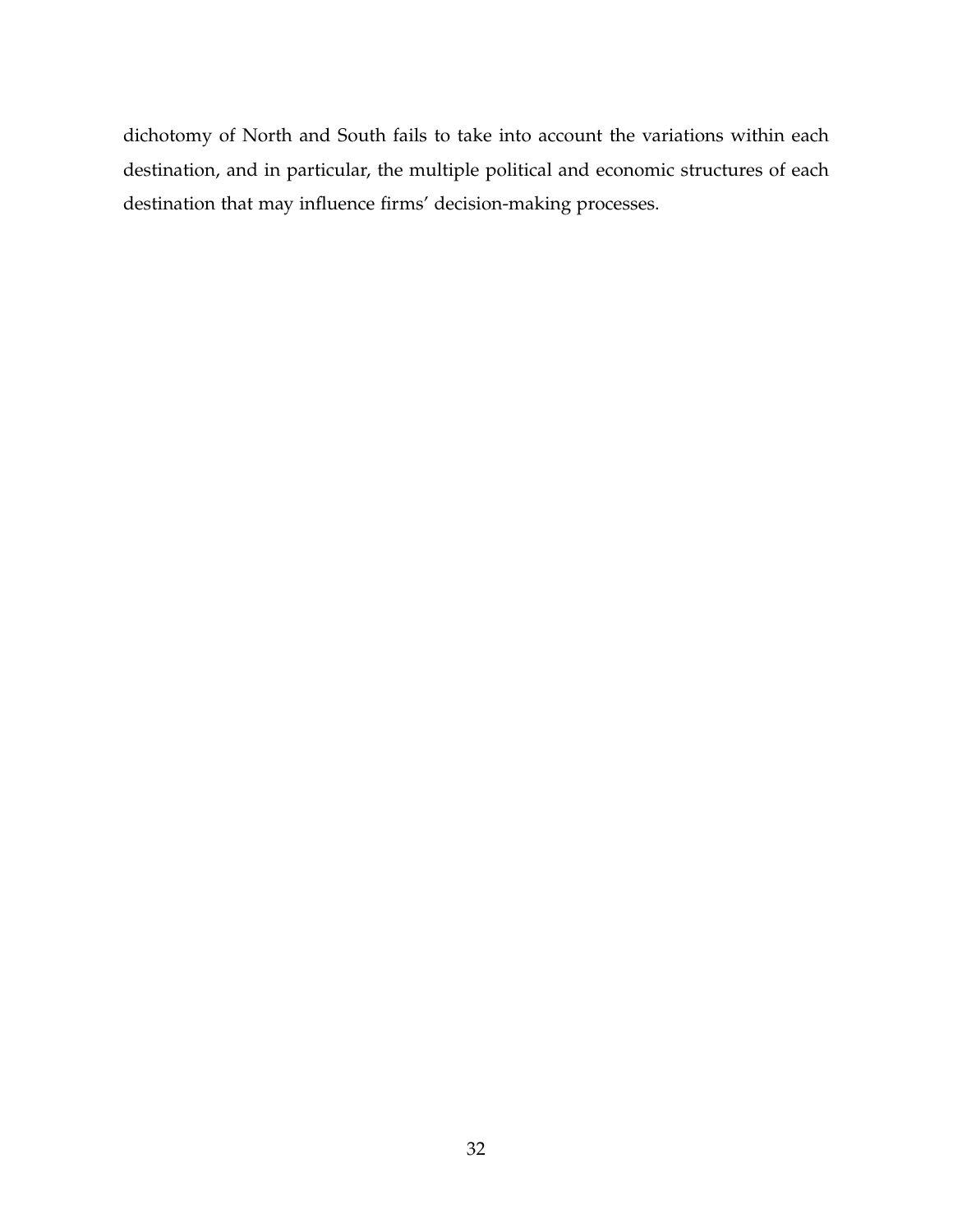# **Appendix**

#### **Appendix 1: Extensive Margin and Destinations (By Country)**

In order to see the extent to which exporting to the North(South) helps a firm enter into other markets, I examine a firms' expansion by countries.

$$
E_{it}^{new} = \gamma^N e_{it-1}^N + \gamma^S e_{it-1}^S + X_{it}' \beta + \eta_t + \eta_{ind} + \epsilon_{it}
$$

| Table 11: Extensive Margin (By Country) |          |                |                 |          |  |
|-----------------------------------------|----------|----------------|-----------------|----------|--|
|                                         |          | $E_{it}^{new}$ | $ne_{it}^{new}$ |          |  |
|                                         | (1)      | (2)            | (1)             | (2)      |  |
| $\gamma^N$                              | $0.17**$ | $0.18**$       | $0.29**$        | $0.28**$ |  |
|                                         | (0.003)  | (0.003)        | (0.011)         | (0.009)  |  |
| $\gamma^S$                              | $0.09**$ | $0.10**$       | $0.21**$        | $0.19**$ |  |
|                                         | (0.004)  | (0.004)        | (0.008)         | (0.011)  |  |
| $\ln k_{it}$                            | Yes      | Yes            | Yes             | Yes      |  |
| $\ln l_{it}/$ ownership                 | No       | Yes            | No              | Yes      |  |
| year/industry effect                    | Nο       | Yes            | Nο              | Yes      |  |
| obs                                     | 881269   |                |                 |          |  |

\*\* and \* denote 5% and 1% significance level, respectively; std. are in parethsis. The independent variable  $E_{it}^{new}$  denotes whether the firm enters into new market or not;<br>The independent variable  $n_{it}^{new}$  denotes the number of new markets the firm enters.

 $\gamma^N > \gamma^S$  indicates exporting to the North at  $t-1$  indeed has larger impact on firms' expansion to other countries, compared with the impact imposed by the exporting to the South at *t* − 1. Similarly, asymmetric effects are robust when the independent variables is the number of new countries:  $ne^{new}_{it}$ . The evidence of destinations by country carries the similar pattern as the dichotomy version of destinations, which supplements the previous findings.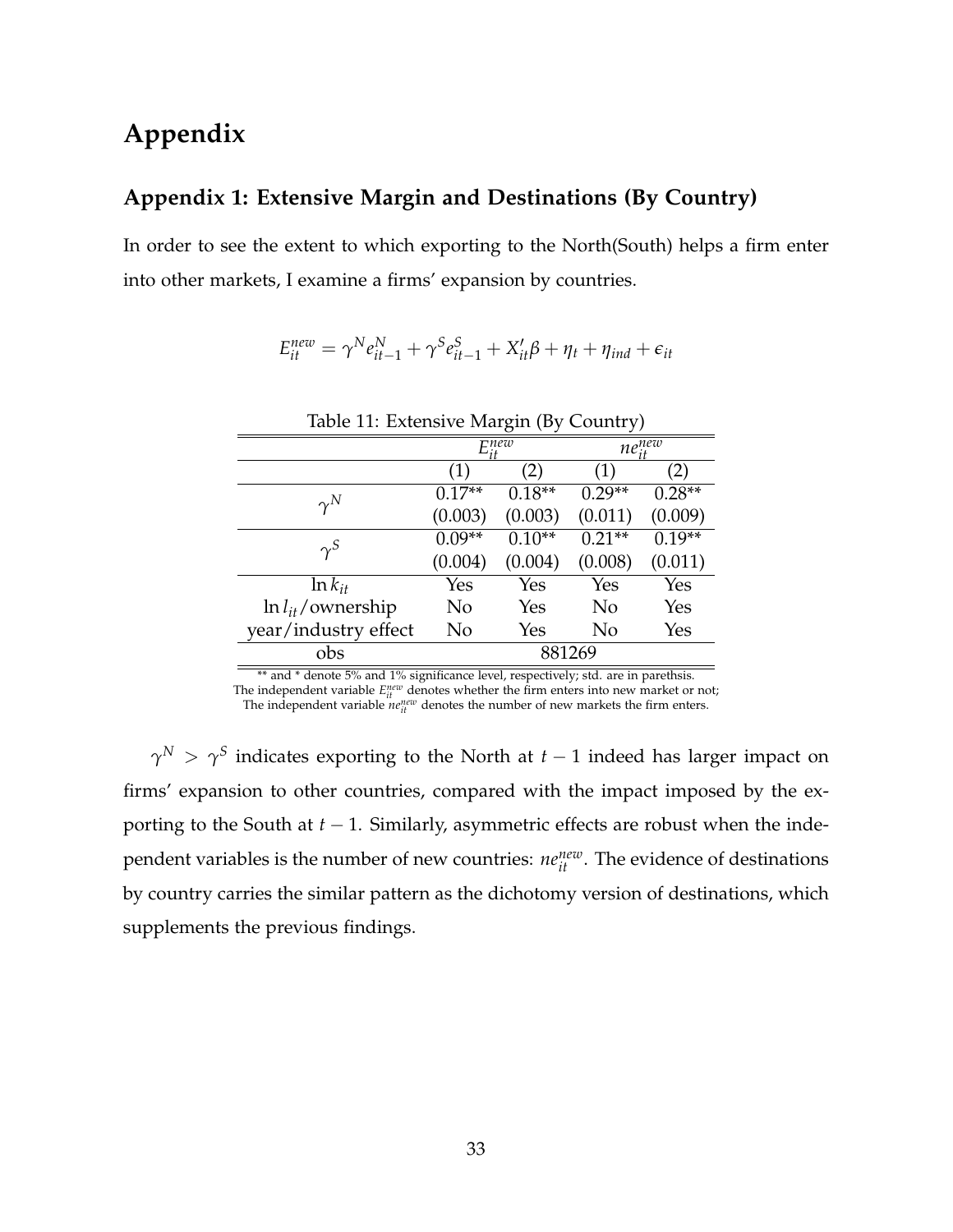#### **Appendix 2. Intensive Margin and Destinations (By country)**

In similar vein, growth of foreign sales by each country(region) exhibits similar patterns in the following table. The left and right column document the Chinese major export destinations in the North and South, respectively. Even though there is a variation within each group, the growth of foreign sale in the North is systematically higher. The evidence by each country(region) consolidates with previous fact generated from dichotomy of destinations.

| racie 12. machen e margin and Destinations |      |      |               |      |      |
|--------------------------------------------|------|------|---------------|------|------|
| North                                      | (1)  | (2)  | South         | (1)  | (2)  |
| Europe                                     | 0.32 | 0.31 | India         | 0.38 | 0.38 |
| U.S                                        | 0.26 | 0.25 | Russian       | 0.26 | 0.26 |
| Japan                                      | 0.13 | 0.12 | Malaysia      | 0.17 | 0.17 |
| Korea                                      | 0.19 | 0.18 | Thailand      | 0.19 | 0.19 |
| Canada                                     | 0.22 | 0.22 | Mexico        | 0.24 | 0.25 |
| Australia                                  | 0.19 | 0.18 | Vietnam       | 0.23 | 0.22 |
| New Zealand                                | 0.15 | 0.15 | <b>Brazil</b> | 0.25 | 0.25 |

Table 12: Intensive Margin and Destinations

(1) and (2) denote the sample of firms with and without processing trade, respectively.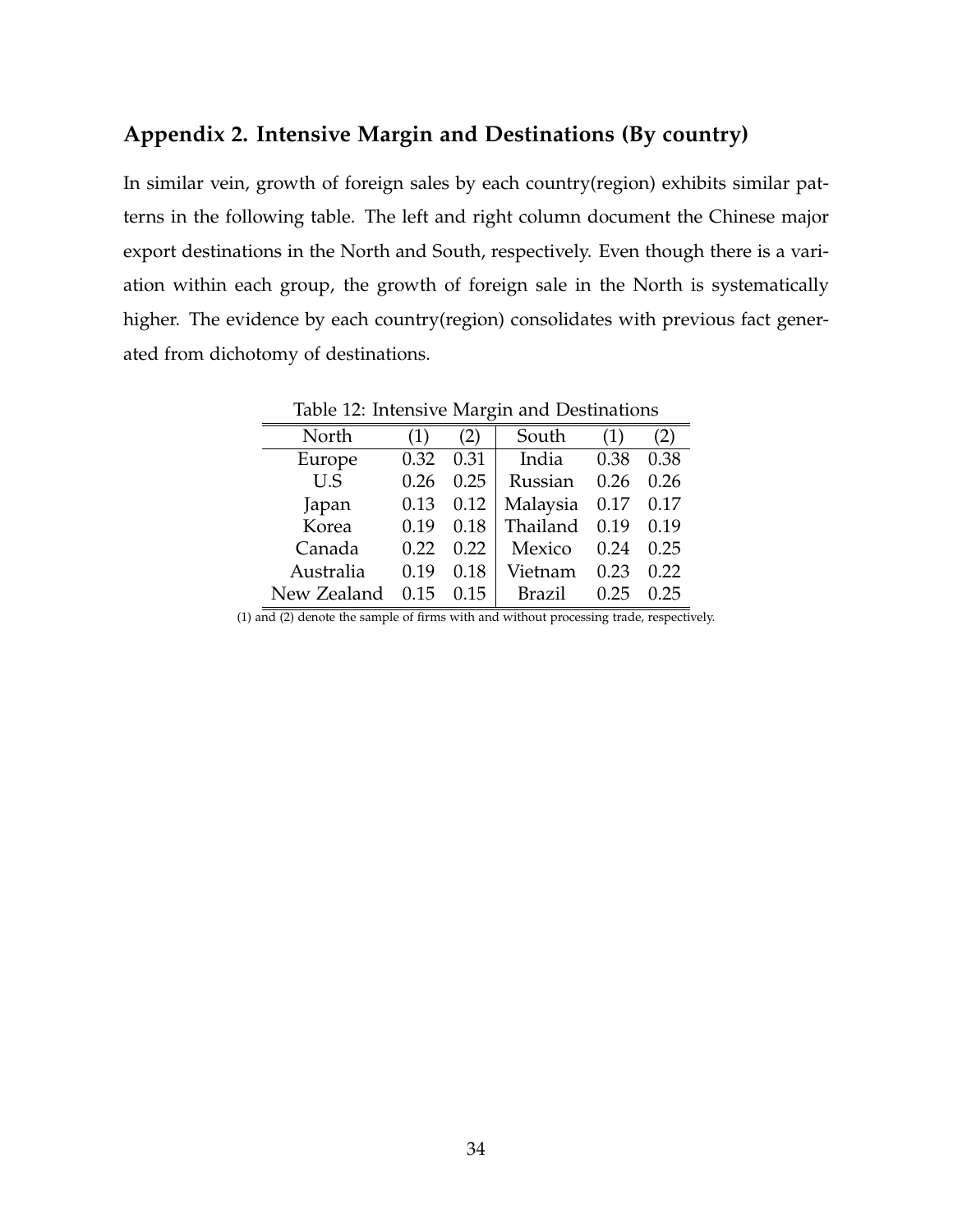#### **Appendix 3: Productivity and Demand**

In the appendix, I discuss the two critical terms in this paper: productivity and demand.

Productivity measures how efficiently production inputs, such as the capital and materials are used to produce output. Due to lack of price data, much literature measures productivity using revenue-based productivity, rather than the definition of quantity-based productivity (Syverson 2011). The revenue-based productivity measure is contaminated when goods are vertically differentiated and prices are heterogeneous across firms.

While productivity refers to the firm side, demand generally comprises two components on consumer side: the quality (Hallak and Sivadasan, 2013) and customer base (Arkolarkis, 2010). Given the same customer base, quality is measured as the residual of quantity conditional on price. However, customer base is embodied as the residual of quantity teasing out quality, conditional on price. The customer base is especially important in dynamic environment as a firm access new market gradually.

The following table clarifies the terminology and the associated meaning in this paper.

|              |           | This Paper                                      | <b>Standard Definition</b> |  |
|--------------|-----------|-------------------------------------------------|----------------------------|--|
| Productivity | Measure   | revenue-based measure                           | quantity-based measure     |  |
|              | Component | efficiency $+$ quality                          | efficiency                 |  |
| Demand       | Measure   | revenue teasing out both efficiency and quality | quantity teasing out price |  |
|              | Component | customer base                                   | quality $+$ customer base  |  |

Table 13: Terminology Comparison

In contrast to standard definition, both production efficiency and product quality are merged into productivity.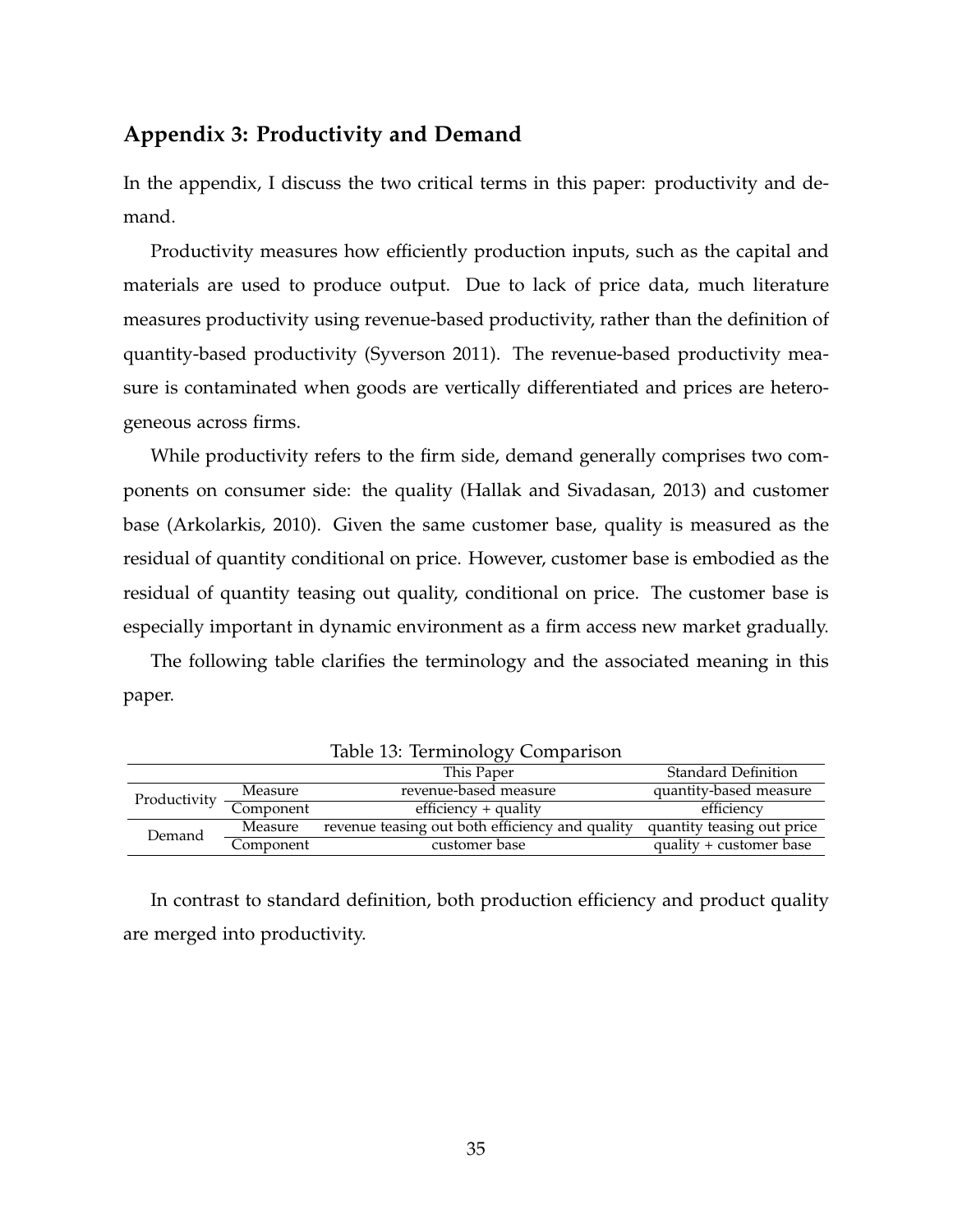#### **Appendix 4: Domestic Sales and Export Destinations**

Even though the empirical facts rest on both the extensive margin and intensive margin of exports. The model also implies the relationship between the domestic sales and export destinations: only exporting to the North increases domestic sales. The following facts support the setup implied by domestic sales and export destination. I examine the relationship between domestic sales  $r_{it}^D$  and export destination choice:

$$
\ln r_{it}^D = X_{it}'\beta + \theta_1 \ln r_{it-1}^D + \theta_2^N e_{it-1}^N + \theta_2^S e_{it-1}^S + \eta_t + \eta_{ind} + \epsilon_{it}
$$

|                                                           | abie 11. Domestic sales and Export Destination |  |  |  |
|-----------------------------------------------------------|------------------------------------------------|--|--|--|
|                                                           |                                                |  |  |  |
|                                                           | $0.60**$                                       |  |  |  |
| (0.001)                                                   | (0.001)                                        |  |  |  |
| $0.11**$                                                  | $0.04**$                                       |  |  |  |
| (0.005)                                                   | (0.005)                                        |  |  |  |
| $0.06**$                                                  | $0.01**$                                       |  |  |  |
| (0.005)                                                   | (0.004)                                        |  |  |  |
| NO                                                        | <b>YES</b>                                     |  |  |  |
| NO                                                        | <b>YES</b>                                     |  |  |  |
| 846536                                                    | 846536                                         |  |  |  |
| 0.80                                                      | 0.82                                           |  |  |  |
| * and * denote 5% and 1% significance level, respectively |                                                |  |  |  |
|                                                           | ln(<br>$0.79**$                                |  |  |  |

Table 14: Domestic Sales and Export Destinations

\*\* and \* denote 5% and 1% significance level, respectively; std. are in parethsis.

Where  $X'_{it}$  include a set of characteristics, including the capital stock  $\ln k_{it}$ ,  $\ln lit$ , productivity  $\omega_{it-1}$  and ownership.

The estimates indicate that exporting to the North at *t* − 1 is positively associated with increase in domestic sales at *t*. However, such correlation is much smaller when a firm exports to the South at *t* − 1. The estimates justify the model setup of the general component that affect sales in all markets.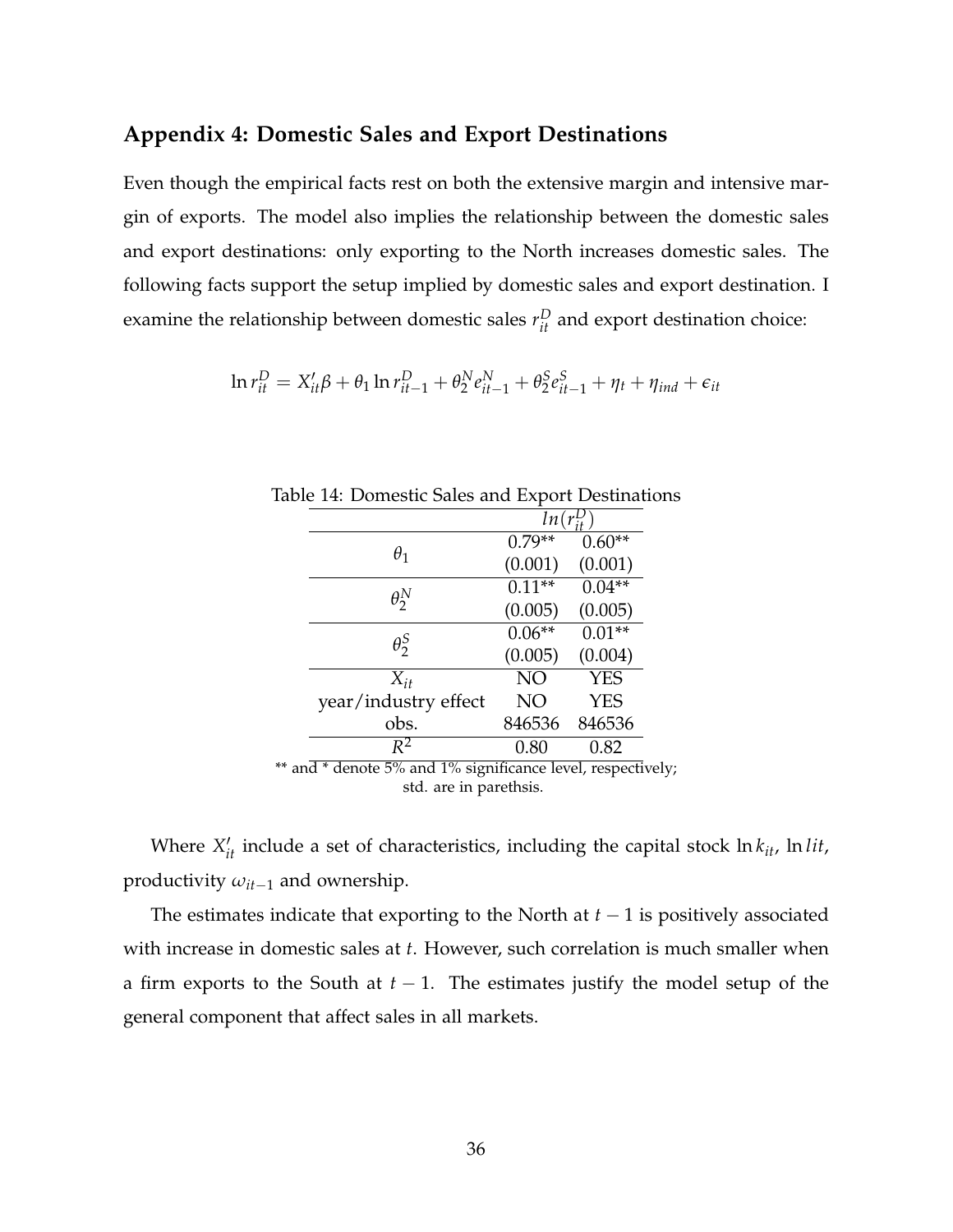#### **Appendix 5: Empirical Regularties for the Plastic Industry**

The plastic industry exhibits similar pattern to the whole sample in terms of preserving 3 empirical regularities. The plastic industry include 1675 firms are in total, 218 out of which has exported. It accounts for 13% of total firms, which is comparable to 14.6% of total sample. The following tables shows the similar 3 empirical facts in the plastic industry compared with the whole sample: (1) Export Destination Dynamics. (2) Domestic Sales and Export Destinations and (3) Foreign Sales and Export Destinations.

Table 15: Export Destination Dynamics

|                    |     | 2nd year export |         |          | 3rd year export |         |         | firm size |       |                 |       |              |
|--------------------|-----|-----------------|---------|----------|-----------------|---------|---------|-----------|-------|-----------------|-------|--------------|
|                    |     |                 |         | N&S      | Total           |         |         | N&S       | Total | capital(\$1000) | labor | productivity |
| 1st year<br>export |     | 44.3%           | $2.5\%$ | $17.7\%$ | 79              | 34.6%   | $1.9\%$ | 28.8%     | 79    | 22.5            | 184   | 3.80         |
|                    |     | 5.6%            | 27.8%   | $22.2\%$ | 30              | 4.8%    | 22.2%   | 23.8%     | 30    | 29.1            | 187   | 3.83         |
|                    | N&S | 8.5%            | $2.4\%$ | 48.8%    | 82              | $1.4\%$ | $4.9\%$ | 39.3%     | 82    |                 | 189   | 3.84         |

|                                     | $=1$     |          | $Pr(e_{ii}^S)$ |          |
|-------------------------------------|----------|----------|----------------|----------|
|                                     | (1)      | (2)      | (1)            | (2)      |
| $\gamma^N$                          | $2.62**$ | $2.64*$  | $1.27**$       | $1.28**$ |
|                                     | (0.16)   | (0.17)   | (0.19)         | (0.12)   |
| $\gamma^S$                          | $0.48**$ | $0.47**$ | $1.65**$       | $1.64**$ |
|                                     | (0.13)   | (0.13)   | (0.19)         | (0.19)   |
| $\ln k_{it}$                        | Yes      | Yes      | Yes            | Yes      |
| $\ln l_{it}/$ ownership/year effect | No       | Yes      | No             | Yes      |

Table 16: Extensive Margin and Destinations (North vs. South)

\*\* and \* denote 5% and 1% significance level, respectively; std. are in parethsis.

Table 17: Foreign Sales and Export Destinations

|   | $\Delta_{it} = ln r_{it}^J$ .<br>$\cdot$ lnr' <sub>it-1</sub> |      |                   |      |  |  |  |
|---|---------------------------------------------------------------|------|-------------------|------|--|--|--|
|   | No Adj.                                                       |      | Adj.              |      |  |  |  |
|   | (1)                                                           | (2)  | (1)               | (2)  |  |  |  |
| N | 0.20                                                          | 0.27 | $\overline{0.11}$ | 0.23 |  |  |  |
| S | 0.24                                                          | 0.28 | 0.16              | 0.20 |  |  |  |
|   | 0.06                                                          | 0.05 | 0.06              | 0.05 |  |  |  |

(1) and (2) denote the sample of firms without processing trade and with processing trade, respectively.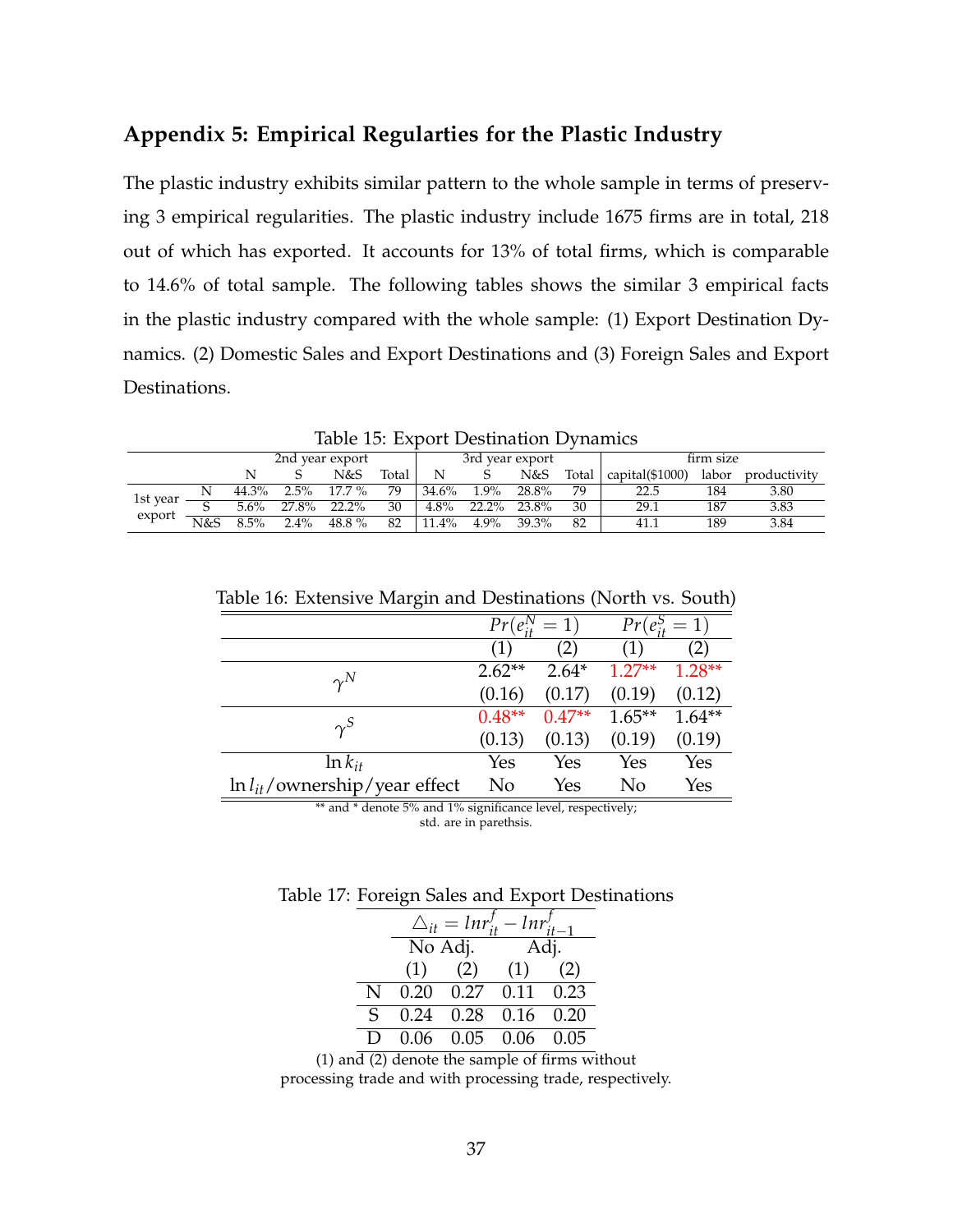|            | ln(1     |            |  |  |
|------------|----------|------------|--|--|
|            | $0.95**$ | $0.82**$   |  |  |
| $\theta_1$ | (0.004)  | (0.001)    |  |  |
| AΝ         | $0.06*$  | $0.04*$    |  |  |
|            | (0.027)  | (0.019)    |  |  |
| ρS         | 0.06     | 0.05       |  |  |
|            | (0.033)  | (0.032)    |  |  |
| $X_{it}$   | NO       | <b>YES</b> |  |  |
| $R^2$      | 0.86     | 0.88       |  |  |

Table 18: Domestic Sales and Export Destinations

\*\* and \* denote 1% and 5% significance level std. are in parethsis.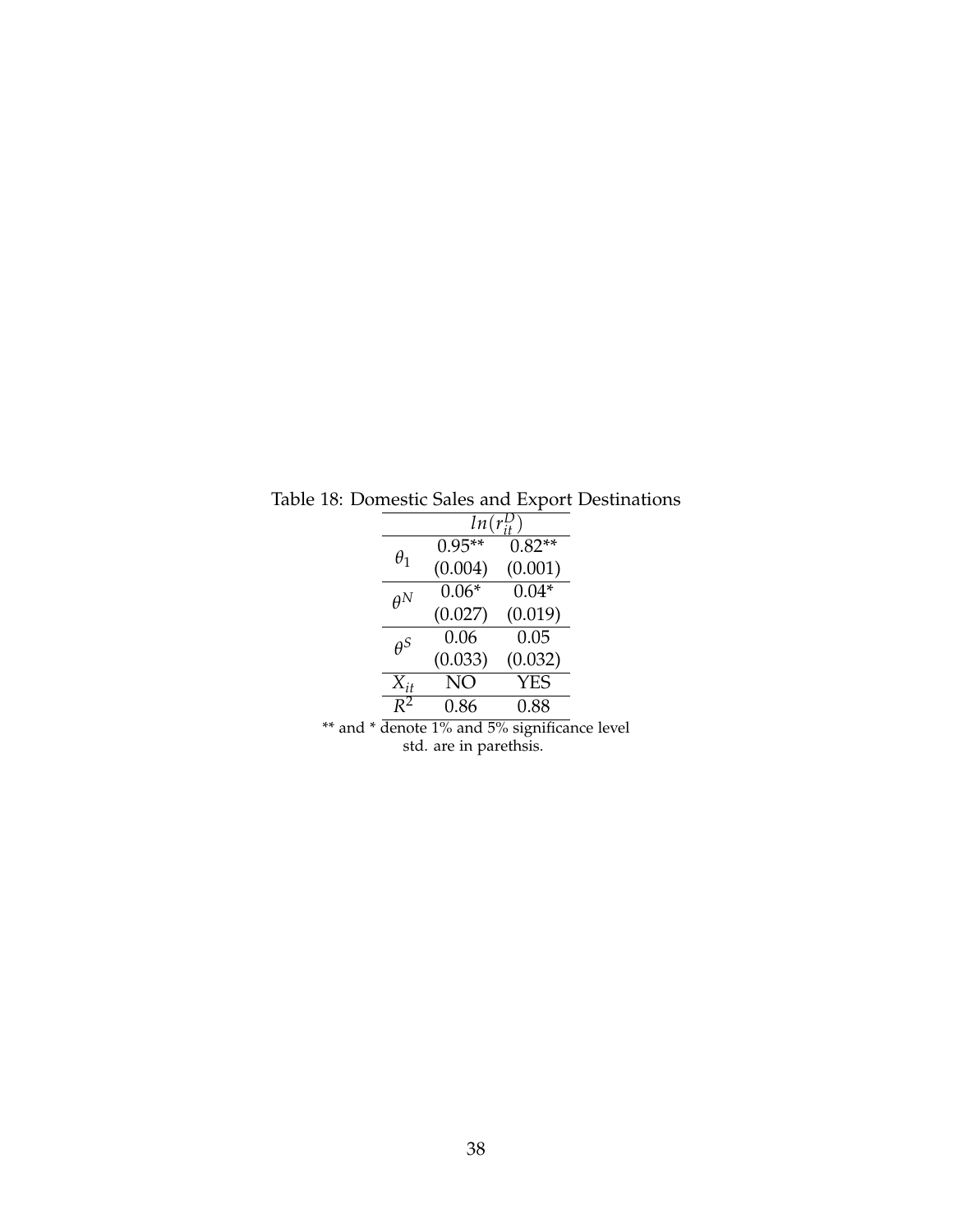#### **Appendix 6: Estimation Algorithm**

It is computational intensive to solve the dynamic programming with 4 state variables. In addition to the 3 serially correlated state variables:  $(\lambda_{it}^N, \lambda_{it}^S, \omega_{it})$ .  $k_{it}$  is assumed constant over time  $k_i$ , which make it possible to parallel compute for each  $k_i$ . In practice, I take the average of capital stock for each firm as the *k<sup>i</sup>* . By doing so, the computational time reduces into  $\frac{1}{n}$ , if  $k_i$  is discretized into *n* grids. Value function iteration is used to find the fixed point for each *k<sup>i</sup>* . The detail steps are:

1. Discretized productivity  $\omega$ , demand  $(\lambda^N, \lambda^S)$  and capital stock  $k_{it}$  into  $\{\omega_p\}$ ,  $\{\lambda_q^N\}$ ,  $\{\lambda_r^S\}$  and  $\{k_j\}$ , where  $p \in \{1, 2, ..., N_\omega\}$ ,  $q \in \{1, 2, ..., N_{\lambda^N}\}$ ,  $r \in \{1, 2, ..., N_{\lambda^S}\}$ and  $j \in \{1, 2, ..., N_k\}.$ 

2. Because  $k_j$  is constant over time, parallel computed for each  $k_j \in \{1, 2, ..., K\}$ .

(2.1). For each  $k_j$ , constructed associated profit:  $\pi^D(k_j)$ ,  $\pi^N(k_j)$  and  $\pi^S(k_j)$  according to (6) and (7) for each  $s_{it} = (\omega_p, \lambda_q^N, \lambda_r^S)$  and calculated the choice-specific per-period payoff according to (11)-(14). The transition matrix for  $\omega$ ,  $\lambda^N$  and  $\lambda^S$  are also constructed.

(2.2). Constructed the value function  $V^n(s_{it})$  for each state  $k_j$  and repeat (2.1) until the value function converges. Calculate the associated policy function for each state variable at *k<sup>j</sup>* .

(2.3). Given the value function and policy function, simulate the  $N_j$  number of firms and calculate the associated moments  $m(k_j, \Theta)$  for each  $k_j$ .

3. Weighing the moments  $m(k_j, \Theta)$  by distribution of  $k_j$  to obtain the simulated moments *m*(Θ) and calculate the objective function, where M denotes the data moments.

In practice, all the moments are scaled up to the same magnitude and  $\beta = 0.9$ .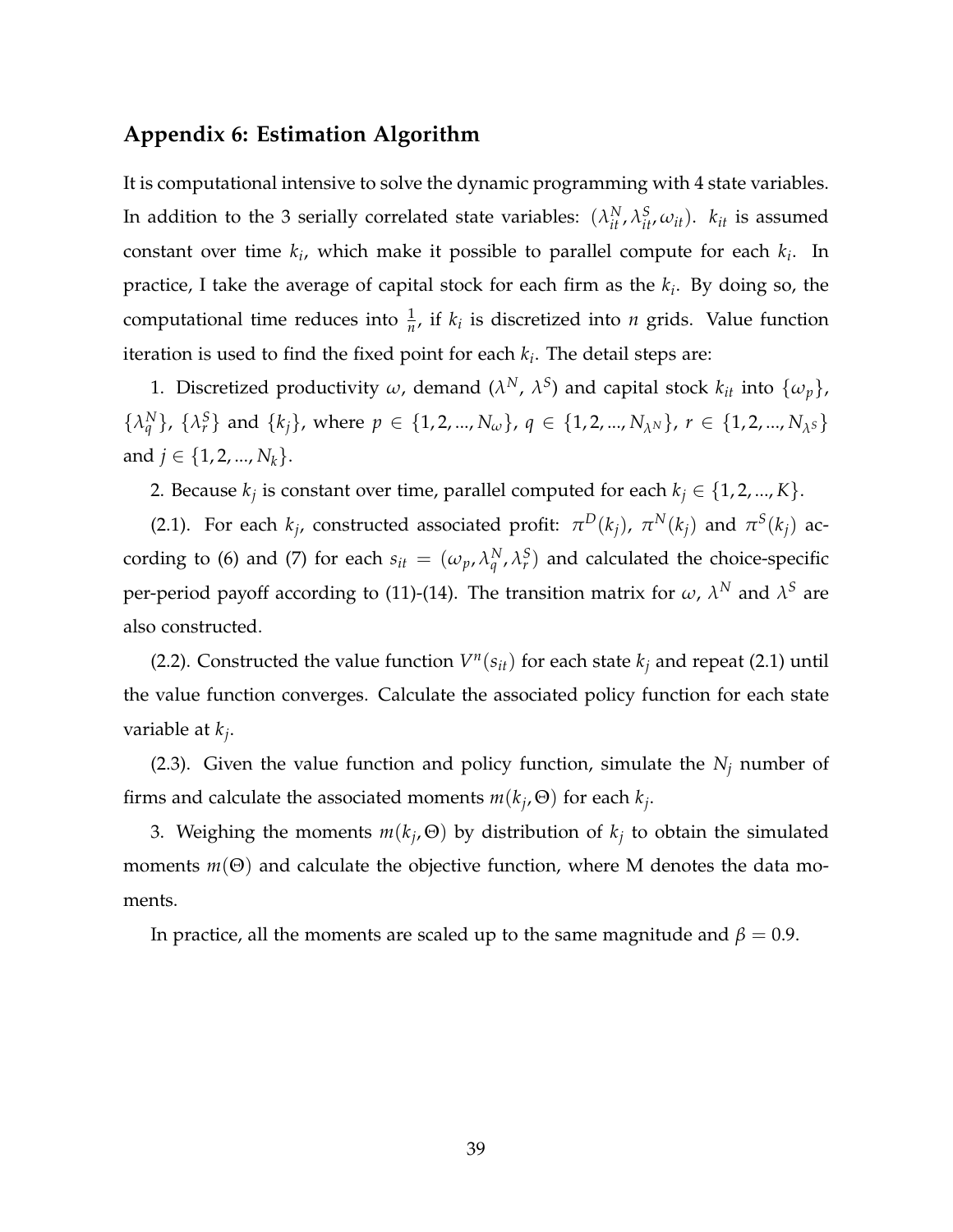# **Appendix 7: Model Fit**

|       |                                              | Moments                               |                                                  |                                                  |  |
|-------|----------------------------------------------|---------------------------------------|--------------------------------------------------|--------------------------------------------------|--|
|       | $\%((e_{ii}^N, e_{ii}^S))$<br>(0,0))<br>$=$  | $\%((e_{ii}^N, e_{ii}^S))$<br>(1,0)   | $\% ((e_{ii}^N,$<br>(0,1)<br>$e^{\mathcal{S}}$   | $\% ((e_{ii}^N,$<br>(1,1))<br>$e^5$              |  |
| data  | 0.92                                         | 0.03                                  | 0.01                                             | 0.04                                             |  |
| model | 0.92                                         | 0.04                                  | 0.01                                             | 0.03                                             |  |
|       | $\%((e_{it-1}^N, e_{it}^N))$<br>(0,0)<br>$=$ | $\%((e_{it-1}^S, e_{it}^S))$<br>(0,0) | $\%((e_{it-}^N))$<br>(0,1)<br>$1, e^{iN}$<br>$=$ | $\%((e_{it-}^{S})$<br>$= (0,1)$<br>$, e_{it}^5$  |  |
| data  | 0.91                                         | 0.93                                  | 0.02                                             | 0.06                                             |  |
| model | 0.91                                         | 0.94                                  | 0.02                                             | 0.01                                             |  |
|       | % $((e_{it-1}^N, e_{it}^N))$<br>1,1)         | $\% ((e_{it}^5))$<br>1)               | $\%((e_{it-1}^N, e_{it}^N))$<br>(1,0)            | $\% ((e_{it}^5)$<br>$= (1,0)$<br>$_1, e_{it}^5)$ |  |
| data  | 0.03                                         | 0.01                                  | 0.01                                             | 0.01                                             |  |
| model | 0.05                                         | 0.03                                  | 0.02                                             | 0.01                                             |  |
|       | $ln(r_{ii}^D/r_{ii}^N)$                      |                                       | $ln(r_{it}^D/r_{it}^S)$                          |                                                  |  |
| data  | 0.56                                         |                                       | 0.70                                             |                                                  |  |
| model | 0.72                                         |                                       | 0.84                                             |                                                  |  |
|       | $Cov(\ln r_{it}^N, \ln r_{it-1}^N)$          | $Cov(\ln r_{it}^S, \ln r_{it-1}^S)$   | ln(                                              | $ln(\frac{r_{it}}{r_{it}})$                      |  |
| data  | 0.8                                          | 0.79                                  | 0.2                                              | 0.25                                             |  |
| model | 0.9                                          | 0.89                                  | 0.42                                             | 0.61                                             |  |

Table 19: Model Fit: Data Moments and Simulated Moments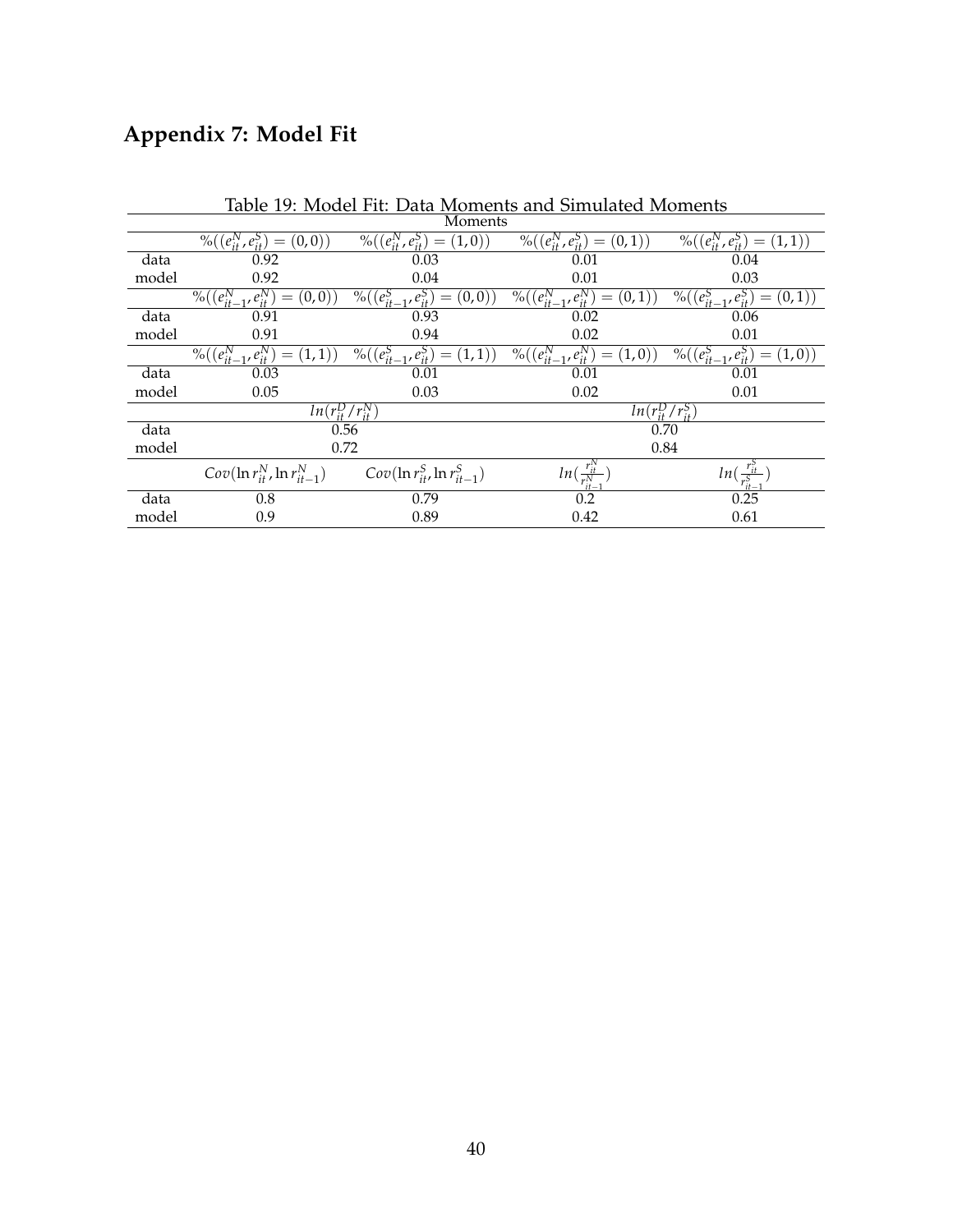# **References**

- [1] ARAUJO, L., G. MION and E. ORNELAS (2015): "Institutions and Export Dynamics", *Working Paper*, LSE.
- [2] ARKOLAKIS. K (2010): "Market Penetration Costs and the New Consumers Margin in International Trade, *Journal of Political Economy*, 118(6), 1151-1199
- [3] AMITI, M and KHANDELWAL. A (2013): "Import Competition and Quality Upgrading", *Review of Economics and Statistics*, 92(2), 476-490
- [4] AW, B. Y. and Y. LEE (2008): "Firm Heterogeneity and Location Choice for Taiwanese Multinationals", *Journal of International Economics*, 75, 167-179
- [5] AW, B. Y. M. ROBERTS and D. Y. XU (2011): "R&D Investment, Exporting, and Productivity Dynamics", *American Economic Review*, 101(4), 1312-44
- [6] BACKUS. M (2014): "Why is Productivity Correlated with Competition?", *Working Paper*
- [7] BASTOS, P. and J. SILVA (2010): "The quality of a firm's exports: Where you export to matters", *Journal of International Economics*, 82(2), 99-111
- [8] BAI, X., K. KRISHNA and H. MA (2013): "How You Export Matters: Export Mode, Learning and Productivity in China", *Working Paper*, Penn State University
- [9] CHAN. J, K. MANOVA (2015): "Financial Development and the Choice of Trade Partners", *Journal of Development Economics*, 116, 122145.
- [10] CLERIDES, S., S. LACH and J. TYBOUT (1998): "Is Learning by Exporting Important? Micro-Dynamic Evidence from Colombia, Mexico, and Morocco", *Quarterly Journal of Economics*, 113 (3), 903-947
- [11] COLLARD-WEXLER. A (2013): "Demand Fluctuations in the Ready-Mix Concrete Industry, Econometrica pp. 1003-1037.
- [12] CRINO, R. and P. EPIFANI (2012): "Productivity, Quality and Export Behavior", *Economic Journal*, 122(565), 1206-1243
- [13] DAS, S., M. ROBERTS and J. TYBOUT (2007): "Market Entry Costs, Producer Heterogeneity, and Export Dynamics", *Econometrica*, Vol.75, 837-873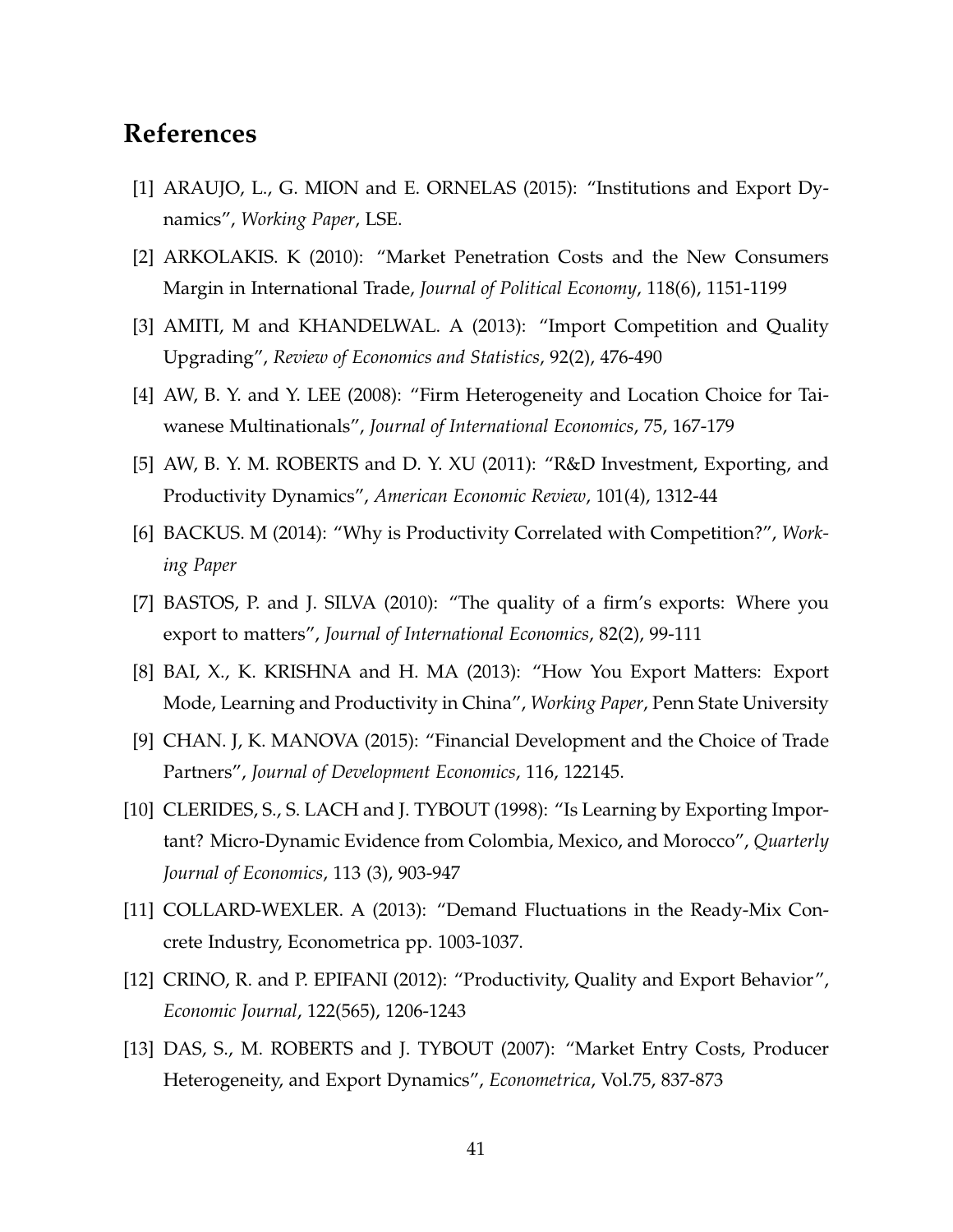- [14] DE LOECKER, J. (2013): "Detecting Learning by Exporting", *American Economic Journal: Microeconomics*, Vol.5, 1-21
- [15] DE LOECKER, J. and P. GOLDBERG (2014): "Firm Performance in a Global Market", *Annual Review of Economics*, volume 6
- [16] DE LOECKER, J. and P. GOLDBERG (2014): "Effect of International Competition on Firm Productivity and Market Power", Manuscript prepared for *The Oxford Handbook of Productivity Analysis*
- [17] EATON. J, S. KORTUM, F. KRAMARZ (2011): "An Anatomy of International Trade: Evidence From French Firms", *Econometrica*, Vol. 79, 14531498
- [18] EATON, J., M. ESLAVA, D. JINKINS, C. KRIZAND and J. TYBOUT (2014): "A Search and Learning Model of Export Dynamics", *Working Paper*, Penn State University
- [19] HALLAK, J., J. SIVADASAN (2013): "Product and Process Productivity: Implications for Quality Choice and Conditional Exporter Premia", *Journal of International Economics* 91, 5367
- [20] LAWLESS. M (2009): "Firm Export Dynamics and the Geography of Trade", *Journal of International Economics*, 77(2), pp 245-254
- [21] LI, S. (2014): "A Structural Model of Productivity, Uncertain Demand, and Export Dynamics", *Working Paper*, Penn State University
- [22] MANOVA, K. and Z. ZHANG (2012): "Export Prices across Firms and Destinations", *Quarterly Journal of Economics*, 127, 379-436
- [23] McCALLUM, A. (2013): "The Structure of Export Entry Costs", *Working Paper*, Federal Reserve Board
- [24] MORALES, E., G. SHEU, and A. ZAHLERAND (2014): "Extended Gravity", *Working Paper*, Princeton University
- [25] NGUYEN, D. X. (2012): "Demand uncertainty: Exporting delays and exporting failures, *Journal of International Economics*, 86(2), 336-344.
- [26] ROBERTS, M., D. Y. XU, X. FAN, and S. Zhang (2012): "A Structural Model of Demand, Cost, and Export Market Selection for Chinese Footwear Producers", *NBER Working Paper No. 17725*